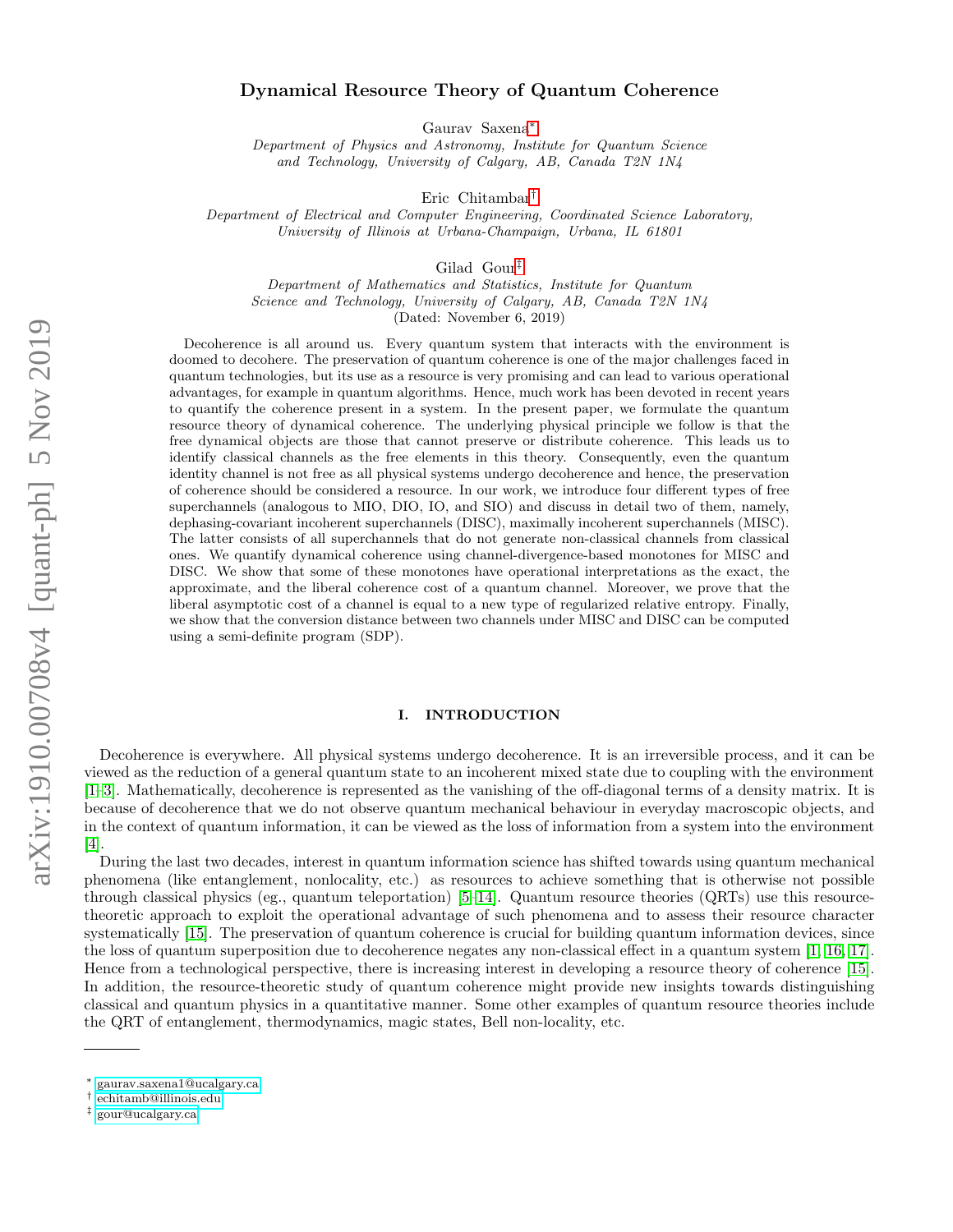Most quantum resource theories are governed by the constraints arising from physical or practical settings. These constraints then lead to the operations that can be freely performed. For instance, in the static resource theory of quantum entanglement, for any two spatially separated but possibly entangled systems, the spatial separation puts the restriction that only local operations along with classical communications (LOCC) can be performed [\[5,](#page-25-3) [6,](#page-25-8) [18–](#page-25-9)[20\]](#page-25-10). Given this restriction, only separable states can be generated using LOCC, which makes them the free states of the theory. But unlike entanglement and other constraint-based QRTs, coherence is a state-based QRT. This means there is no natural set of physical restrictions or practical constraints that strongly motivate a particular set of free operations. Instead, the free states are the physically-motivated objects, and the free operations are not unique, only being required to satisfy the basic golden rule of a QRT, i.e., the free operations should be completely resource non-generating (CRNG) [\[15\]](#page-25-5).

In the static resource theory of quantum coherence there is a fixed basis, the so-called classical or incoherent basis, and the set of density matrices that are diagonal in this basis form the free states of the theory. Such states are called incoherent states. The free operations are then some set of quantum channels that map the set of incoherent states to itself. The most well-studied classes of free operations are the maximally incoherent operations (MIO), the incoherent operations (IO), the dephasing-covariant incoherent operations (DIO), and sthe trictly incoherent operations (SIO) [\[21](#page-25-11)[–26\]](#page-25-12). However, all of these operations cost coherence to be implemented even though they cannot generate coherence, i.e. they are CRNG, which means they do not admit a free dilation [\[23–](#page-25-13)[26\]](#page-25-12). Therefore, they cannot truly be considered free. However, one can still use these operations to study static coherence since they cannot increase the coherence in a state, and hence they allow for a comparison of the coherence in two different states based on state convertibility. Consequently, a large amount of work has been devoted to developing the theory of static coherence under these operations [\[27\]](#page-25-14).

Taking this into consideration, we argue here that, contrary to some other works on dynamical coherence [\[28–](#page-25-15)[32\]](#page-26-0), one should look beyond MIO, DIO, IO, and SIO to understand coherence in a dynamical manner since these operations have the ability to preserve and distribute coherence. Indeed, even the identity channel should be considered as a resource since all physical systems undergo decoherence, and the preservation of coherence should thus be considered a resource. Note also that, in quantum computing, diagonal unitaries such as the T-gate, are often considered as resources. Therefore, even some channels in the set of physically incoherent operations (PIO) introduced in [\[23\]](#page-25-13) will be considered resourceful here, as we do not assume that diagonal unitaries are free.

Our approach is therefore to apply the same philosophy of static coherence to dynamical coherence. This can be done as follows. We take the set of all classical channels to be free in analogy to the static case where all free states are classical. Here, a channel  $\mathcal{N}_A$  is called classical if and only if

<span id="page-1-0"></span>
$$
\mathcal{N}_A = \mathcal{D}_{A_1} \circ \mathcal{N}_A \circ \mathcal{D}_{A_0},\tag{1}
$$

where  $\mathcal{D}_{A_0}$  and  $\mathcal{D}_{A_1}$  are dephasing channels for systems  $A_0$  and  $A_1$  in some fixed basis, respectively; i.e.  $\mathcal{D}_{A_0}(\rho)$  =  $\sum_{i=1}^{d_{A_0}}|i\rangle\langle i|\rho|i\rangle\langle i|_{A_0}$ , and similarly for  $\mathcal{D}_{A_1}$ . We will denote the set of classical channels that take system  $A_0$  to  $A_1$  by  $\mathfrak{C}(A_0 \rightarrow A_1),$ 

$$
\mathcal{N}_A \in \mathfrak{C}(A_0 \to A_1) \iff \mathcal{N}_A = \mathcal{D}_{A_1} \circ \mathcal{N}_A \circ \mathcal{D}_{A_0}.\tag{2}
$$

In particular, the identity channel  $\mathsf{id}_{A_0 \to A_1}$  (here,  $A_0$  and  $A_1$  correspond to the same system in two different temporal or spatial locations and so,  $|A_0| = |A_1|$  is not classical as it does not satisfy the above condition. Here, the identity channel corresponds to the preservation of coherence for a certain given amount of time. Also note the similarity here between the dynamical free objects defined in Eq. [\(1\)](#page-1-0) and the static free objects in coherence theory. On the level of states, a density operator  $\rho$  is incoherent with respect to the fixed basis if

$$
\rho = \mathcal{D}_{A_1}(\rho). \tag{3}
$$

In fact, this can be seen as a special case of Eq.  $(199)$  when system  $A_0$  is one-dimensional. Therefore, we identify non-classical channels as those possessing dynamical coherence.

Like MIO in the QRT of static coherence, we define maximally incoherent superchannels (MISC) to be the set of all superchannnels that do not generate non-classical channels from the classical ones. Similar to MIO in the static case, MISC cannot be implemented without coherence-generating channels. For example, if we take the pre-processing channel to be any detection-incoherent channel (as defined in [\[32\]](#page-26-0)) and the post-processing channel to be any maximally incoherent channel, then we get a superchannel which belongs to MISC but its pre- and post-processing channels are non-classical. Nonetheless, much like the argument in static coherence, since we are interested in quantifying the coherence of a channel (as opposed to the coherence of a superchannel), we can use such superchannels as they cannot generate coherence at the channel level. That means, the superchannel might be composed of non-classical pre- and post-processing channels, but (even if it is tensored with the identity superchannel) it does not output a non-classical channel whenever the input is a classical channel (i.e. it is CRNG).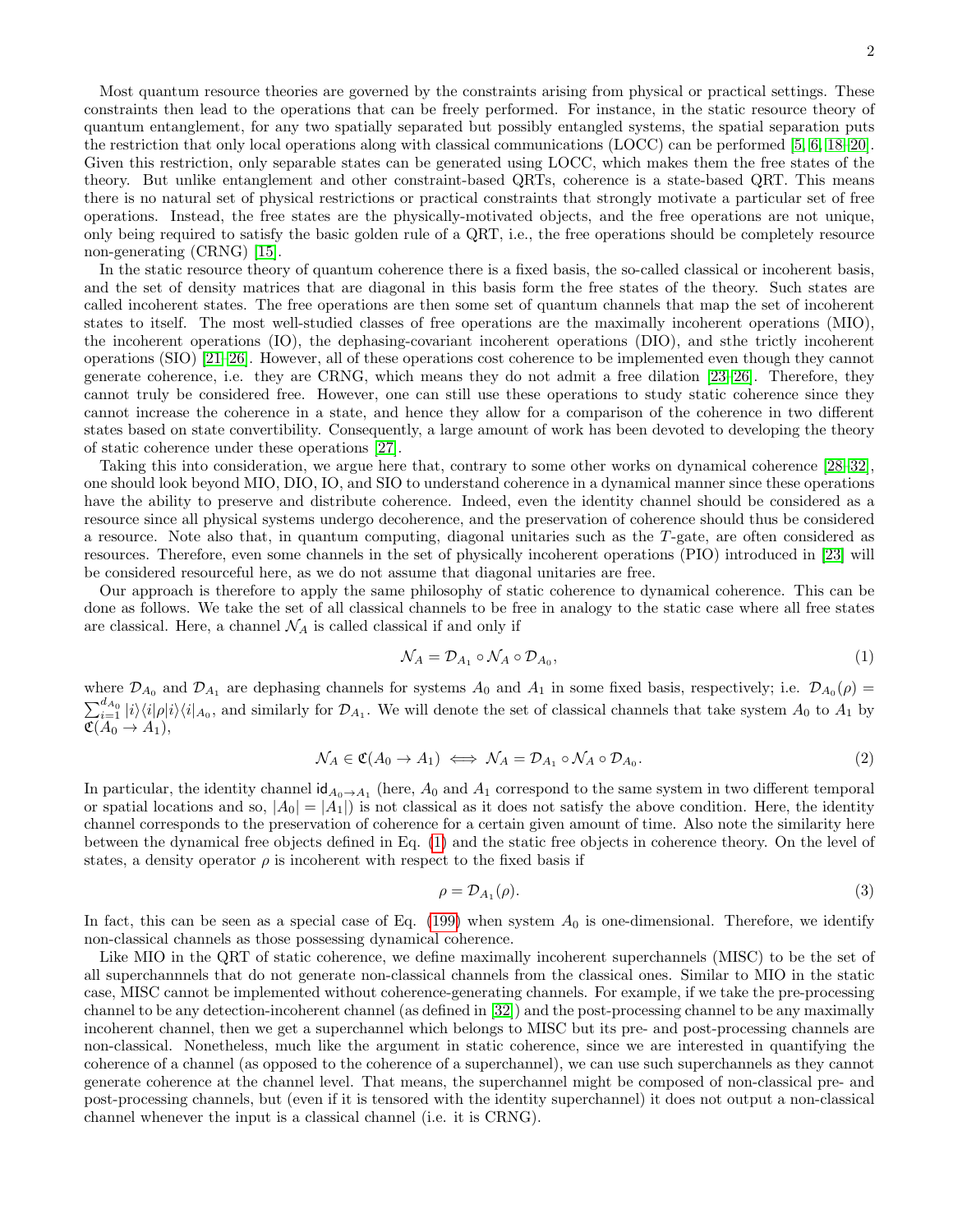In our work, we formulate the QRT of dynamical coherence. We define four different sets of free superchannels: maximally incoherent superchannels (MISC), dephasing-covariant incoherent superchannels (DISC), incoherent superchannels (ISC), and strictly incoherent superchannel (SISC), which are the analog of MIO, DIO, IO and SIO, in the static case. We focus specifically on the QRTs of MISC and DISC. Similar to how MIO is defined with respect to the dephasing channel, we define MISC with respect to dephasing superchannel, ∆ (whose pre- and post-processing channels are dephasing channels) in the following way

$$
\Theta \in \mathrm{MISC}(A \to B) \iff \Delta_B \circ \Theta_{A \to B} \circ \Delta_A = \Theta_{A \to B} \circ \Delta_A. \tag{4}
$$

where MISC( $A \rightarrow B$ ) means that the superchannel  $\Theta$  converts a quantum channel that takes system  $A_0$  to  $A_1$  to another quantum channel that takes system  $B_0$  to  $B_1$ . Its illustration is given in figure [1.](#page-2-0)

| Superchannel | $\Theta$          | Superchannel | $\Theta$ |       |       |       |       |       |       |       |       |       |       |       |       |       |       |       |       |       |       |       |       |       |       |       |       |       |       |       |       |       |       |       |       |       |       |       |       |       |       |       |       |       |       |       |       |       |       |       |       |       |       |       |       |       |       |       |
|--------------|-------------------|--------------|----------|-------|-------|-------|-------|-------|-------|-------|-------|-------|-------|-------|-------|-------|-------|-------|-------|-------|-------|-------|-------|-------|-------|-------|-------|-------|-------|-------|-------|-------|-------|-------|-------|-------|-------|-------|-------|-------|-------|-------|-------|-------|-------|-------|-------|-------|-------|-------|-------|-------|-------|-------|-------|-------|-------|-------|
| $B_0$        | $W_{\text{meas}}$ | $B_0$        | $B_1$    | $B_1$ | $B_2$ | $B_3$ | $B_4$ | $B_5$ | $B_6$ | $B_7$ | $B_8$ | $B_9$ | $B_9$ | $B_9$ | $B_9$ | $B_9$ | $B_9$ | $B_9$ | $B_9$ | $B_9$ | $B_9$ | $B_9$ | $B_9$ | $B_9$ | $B_9$ | $B_9$ | $B_9$ | $B_9$ | $B_9$ | $B_9$ | $B_9$ | $B_9$ | $B_9$ | $B_9$ | $B_9$ | $B_9$ | $B_9$ | $B_9$ | $B_9$ | $B_9$ | $B_9$ | $B_9$ | $B_9$ | $B_9$ | $B_9$ | $B_9$ | $B_9$ | $B_9$ | $B_9$ | $B_9$ | $B_9$ | $B_9$ | $B_9$ | $B_9$ | $B_9$ | $B_9$ | $B_9$ | $B_9$ |

<span id="page-2-0"></span>FIG. 1. MISC

DISC is defined analogously to how DIO is defined in static coherence, i.e.,

$$
\Theta \in DISC(A \to B) \iff \Delta_B \circ \Theta_{A \to B} = \Theta_{A \to B} \circ \Delta_A \tag{5}
$$

and its illustration is given in figure [2.](#page-2-1) In our work, we provide simple characterization of MISC and DISC.



### <span id="page-2-1"></span>FIG. 2. DISC

We also quantify dynamical coherence using techniques from QRT of quantum processes [\[31,](#page-25-16) [33,](#page-26-1) [34\]](#page-26-2) and study the interconversion of channels (i.e., simulation of one channel with another) under MISC and DISC. For the quantification of dynamical coherence, we list here a few key definitions. First, we define the relative entropy of dynamical coherence under MISC to be (for any quantum channel  $\mathcal{N}_A \in \text{CPTP}(A_0 \to A_1)$ )

$$
C\left(\mathcal{N}_A\right) := \min_{\mathcal{M} \in \mathfrak{C}(A_0 \to A_1)} D\left(\mathcal{N}_A \middle\| \mathcal{M}_A\right)
$$
  
 := 
$$
\min_{\mathcal{M} \in \mathfrak{C}(A_0 \to A_1)} \max_{\phi \in \mathfrak{D}(R_0 A_0)} D\left(\mathcal{N}_{A_0 \to A_1} \left(\phi_{R_0 A_0}\right) \middle\| \mathcal{M}_{A_0 \to A_1} \left(\phi_{R_0 A_0}\right)\right)
$$
(6)

where  $\mathfrak{C}(A_0 \to A_1)$  denotes the set of all classical channels,  $\mathfrak{D}(R_0A_0)$  denotes the set of density matrices on system  $R_0A_0$ , and  $D(\rho||\sigma) = \text{Tr}[\rho \log \rho - \rho \log \sigma]$  is the relative entropy. This monotone is faithful, i.e., zero iff  $\mathcal{N}_A \in \mathfrak{C}(A_0 \to \mathfrak{C}(A_0 \to \mathfrak{C}(A_0 \to \mathfrak{C}(A_0 \to \mathfrak{C}(A_0 \to \mathfrak{C}(A_0 \to \mathfrak{C}(A_0 \to \mathfrak{C}(A_0 \to \mathfrak$ A1), and does not increase under MISC. For DISC, we define the relative entropy of dynamical coherence to be the function  $D_{\Delta}$ , given by

$$
D_{\Delta}(\mathcal{N}_A) := D\left(\mathcal{N}_A \middle| \Delta_A [\mathcal{N}_A]\right) \tag{7}
$$

We show that it is a faithful monotone under DISC.

Similarly, the log-robustness of dynamical coherence is defined as

$$
LR_{\mathfrak{C}}(\mathcal{N}_A) := \min_{\mathcal{E} \in \mathfrak{C}(A_0 \to A_1)} D_{\max}(\mathcal{N}_A \| \mathcal{E}_A)
$$
(8)

and the dephasing log-robustness of dynamical coherence as

$$
LR_{\Delta}(\mathcal{N}_A) := D_{\max}(\mathcal{N}_A || \Delta_A [\mathcal{N}_A]) \quad \forall \ \mathcal{N} \in \text{CPTP}(A_0 \to A_1) \ . \tag{9}
$$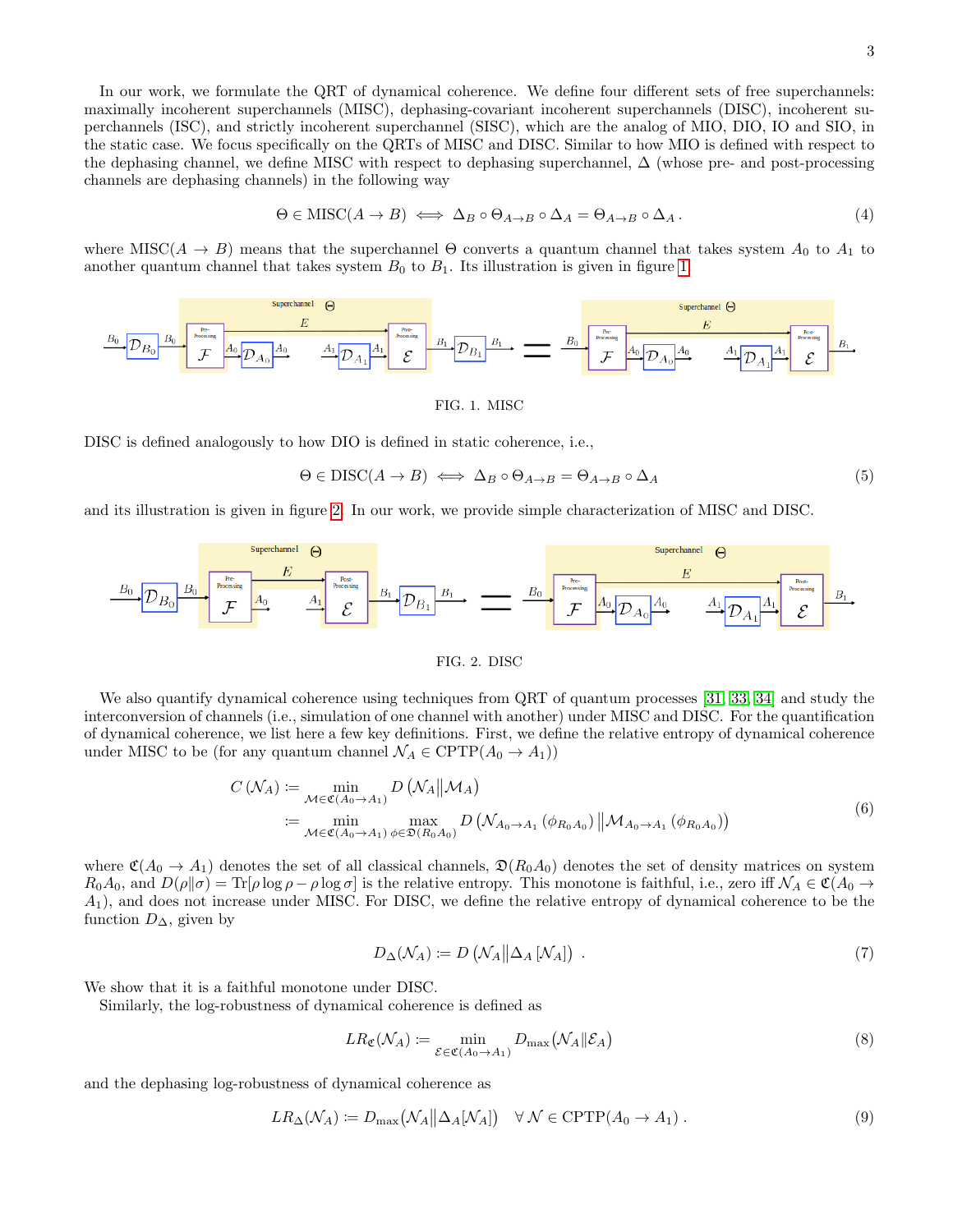We prove that both these quantities are additive under tensor product and have operational interpretations as the exact dynamical coherence costs in the MISC and DISC cases, respectively.

We then compute the liberal asymptotic cost of dynamical coherence (which is the dynamical coherence cost of a channel when the smoothing is "liberal" [\[33\]](#page-26-1)) under MISC, and show that it is equal to a variant of the regularized relative entropy given by

$$
D_{\mathfrak{C}}^{(\infty)}(\mathcal{N}_A) \coloneqq \lim_{n \to \infty} \frac{1}{n} \sup_{\varphi \in \mathfrak{D}(RA_0)} \min_{\mathcal{E} \in \mathfrak{C}(A_0^n \to A_1^n)} D\left(\mathcal{N}_{A_0 \to A_1}^{\otimes n} \left(\varphi_{RA_0}^{\otimes n}\right) \middle\|\mathcal{E}_{A_0^n \to A_1^n} \left(\varphi_{RA_0}^{\otimes n}\right)\right)
$$
(10)

Moreover, we define the interconversion distance,  $d_{\mathfrak{F}}(\mathcal{N}_A \to \mathcal{M}_B) := \min_{\Theta \in \mathfrak{F}(A \to B)} \frac{1}{2} \|\Theta_{A \to B}[\mathcal{N}_A] - \mathcal{M}_B\|_{\diamond}$  between two quantum channels,  $\mathcal{N}_A \in \text{CPTP}(A_0 \to A_1)$  and  $\mathcal{M}_B \in \text{CPTP}(B_0 \to B_1)$  and show that if  $\mathfrak{F} = \text{MISC}$  or DISC, then  $d_{\mathfrak{F}}(\mathcal{N}_A \to \mathcal{M}_B)$  can be computed using a semi-definite program (SDP). Lastly, we formulate the one-shot distillable dynamical coherence and compute its value for a few specific channels, including the identity channel.

## II. PRELIMINARIES

#### A. Notations

In this article, we will denote all the dynamical systems and their corresponding Hilbert spaces by  $A, B, C$ , etc, and all the static systems and their corresponding Hilbert spaces by  $A_1, B_1, C_1$ , etc. In this setting, the notation for a dynamical system, say A, indicates a pair of systems such that  $A = (A_0, A_1) = (A_0 \rightarrow A_1)$  where  $A_0$  and  $A_1$ represent the input and output systems, respectively. The choice of notation for the static systems is because all the states can be viewed as channels with trivial input. For a composite system, the notation like  $A_0B_0$  will be used to mean  $A_0 \otimes B_0$ . To represent the dimension of a system, two vertical lines will be used. For example, the dimension of system  $A_0$  is  $|A_0|$ . A replica of the same system would be represented by using a tilde symbol. For instance, system  $\tilde{A}_0$  is a replica of system  $A_0$ , and system  $\tilde{A}_1 \tilde{B}_1$  is a replica of system  $A_1 B_1$  i.e.,  $|\tilde{A}_0| = |A_0|$  and  $|\tilde{A}_1 \tilde{B}_1| = |A_1 B_1|$ .

The set of bounded operators, Hermitian operators, positive operators and density matrices on system  $A_0$  would be denoted by  $\mathfrak{B}(A_0)$ , Herm $(A_0)$ , Pos $(A_0)$ , and  $\mathfrak{D}(A_0)$ , respectively. Note that  $\mathfrak{D}(A_0) \subset \text{Pos}(A_0) \subset \text{Herm}(A_0) \subset \mathfrak{B}(A_0)$ . Density matrices would be represented by lowercase Greek letters  $\rho$ ,  $\sigma$ ,  $\tau$ , etc. We will denote the maximally coherent state (or the plus state) by  $\phi_{B_1}^+$  for a system  $B_1$  and the unnormalized maximally entangled states by  $\phi_{A_1B_1}^+$  for a bipartite system  $A_1B_1$  (note the subscripts in both). The maximally mixed state for a system  $B_1$  will be denoted by  $u_{B_1}$ . The set of all linear maps from  $\mathfrak{B}(A_0)$  to  $\mathfrak{B}(A_1)$  would be denoted by  $\mathfrak{L}(A_0 \to A_1)$ , the set of all completely positive maps from  $\mathfrak{B}(A_0) \to \mathfrak{B}(A_1)$  would be denoted by  $\text{CP}(A_0 \to A_1)$  and the set of quantum channels would be denoted by  $CPTP(A_0 \to A_1)$  with  $CPTP(A_0 \to A_1) \subset CP(A_0 \to A_1) \subset \mathfrak{L}(A_0 \to A_1)$ . Throughout this article, we would use calligraphic letters like  $\mathcal{E}, \mathcal{F}, \mathcal{M}, \mathcal{N}$ , etc, to represent quantum channels. For simplicity, we will denote a quantum channel with a subscript A, like  $\mathcal{E}_A$ , to denote an element of CPTP( $A_0 \to A_1$ ). The identity map in  $\mathfrak{L}(A_0 \to A_0)$  will be denoted by  $\mathsf{id}_{A_0}$ .

The notation  $\mathfrak{L}(A \to B)$  will be used to denote the set of all maps from  $\mathfrak{L}(A_0 \to A_1)$  to  $\mathfrak{L}(B_0 \to B_1)$ . Similarly, the set of all maps from Herm $(A_0 \to A_1)$  to Herm $(B_0 \to B_1)$  would be denoted by Herm $(A \to B) \subset \mathfrak{L}(A \to B)$ . Identity superchannel in  $\mathfrak{L}(A \to A)$  would be denoted by  $\mathbb{1}_A$ . All linear maps in  $\mathfrak{L}(A \to B)$  and Herm $(A \to B)$  are known as supermaps and the set of supermaps that map quantum channels to quantum channels (even when tensored with the identity supermap) are called superchannels [\[35,](#page-26-3) [36\]](#page-26-4). We will use capital Greek letters like  $\Theta$ ,  $\Sigma$ ,  $\Omega$ , etc, to denote supermaps. Square brackets will be used to denote the action of supermaps on linear maps. For instance,  $\Theta_{A\to B}[\mathcal{E}_A]$ is a linear map in  $\mathfrak{L}(B_0 \to B_1)$  obtained by the action of a supermap  $\Theta \in \mathfrak{L}(A \to B)$  on a map  $\mathcal{E} \in \mathfrak{L}(A_0 \to A_1)$ . More detailed description of the supermaps and superchannels is provided in the next subsection.

#### B. Supermaps and Superchannels

The space  $\mathfrak{L}(A_0 \to A_1)$  is equipped with the following inner product

<span id="page-3-0"></span>
$$
\langle \mathcal{N}_A, \mathcal{M}_A \rangle := \sum_{i,j} \langle \mathcal{N}_A \left( |i\rangle \langle j|_{A_0} \right), \mathcal{M}_A \left( |i\rangle \langle j|_{A_0} \right) \rangle_{HS} \tag{11}
$$

where  $\langle X, Y \rangle_{HS} := \text{Tr}[X^*Y]$  is the Hilbert-Schmidt inner product between the matrices  $X, Y \in \mathfrak{B}(A_1)$ . The above inner product is independent of the choice of the orthonormal basis  $\{|i\rangle\langle j|\}\in \mathfrak{B}(A_0)$ , and can be expressed in terms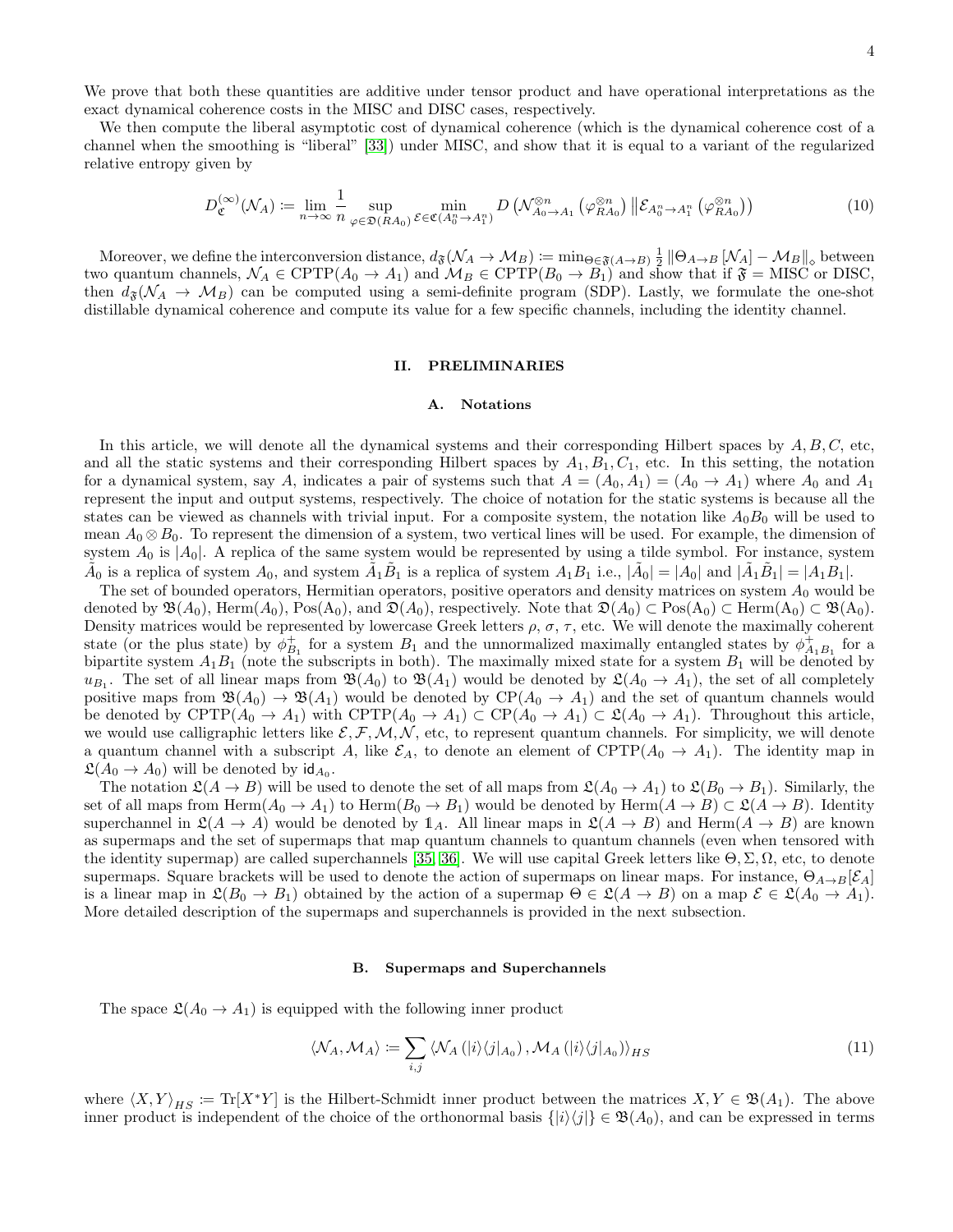of Choi matrices. The Choi matrix of a channel  $\mathcal{N}_A$  is given by

$$
J_{A_0A_1}^{\mathcal{N}} = \mathcal{N}_{\tilde{A}_0 \to A_1} \left( \phi_{A_0 \tilde{A}_0}^+ \right) \tag{12}
$$

where  $\phi_{A_0 \tilde{A}_0}^+ \equiv |\phi^+\rangle \langle \phi^+|_{A_0 \tilde{A}_0}$  is an unnormalized maximally entangled state where  $|\phi^+\rangle_{A_0 \tilde{A}_0} \equiv \sum_i^{|A_0|} |i\rangle_{A_0} |i\rangle_{\tilde{A}_0}$ . With this notation, the inner product of two channels  $\mathcal{N}_A$  and  $\mathcal{M}_A$  can be expressed as

$$
\langle \mathcal{N}_A, \mathcal{M}_A \rangle = \langle J_A^{\mathcal{N}}, J_A^{\mathcal{M}} \rangle = \text{Tr} \left[ \left( J_A^{\mathcal{N}} \right)^* J_A^{\mathcal{M}} \right] \tag{13}
$$

The canonical orthonormal basis of  $\mathfrak{L}(A)$  (relative to the above inner product) is given by  $\{\mathcal{E}_A^{ijkl}\}$  where

$$
\mathcal{E}_A^{ijkl}(\rho_{A_0}) = \langle i|\rho_{A_0}|j\rangle |k\rangle\langle l|_{A_1} \quad \forall \ \rho_{A_0} \in \mathfrak{B}(A_0)
$$
\n(14)

The space  $\mathfrak{L}(A \to B)$  (where  $A = (A_0, A_1)$  and  $B = (B_0, B_1)$ ) is equipped with the following inner product

$$
\langle \Theta_{A \to B}, \Omega_{A \to B} \rangle := \sum_{i,j,k,l} \left\langle \Theta_{A \to B} \left[ \mathcal{E}_A^{ijkl} \right], \Omega_{A \to B} \left[ \mathcal{E}_A^{ijkl} \right] \right\rangle \tag{15}
$$

where  $\Theta_{A\to B}, \Omega_{A\to B} \in \mathfrak{L}(A \to B)$  and the inner product on the right-hand side is the inner product between maps as defined in [\(11\)](#page-3-0). Similar to how we can express the inner product of two maps by the inner product of their Choi matrices, we can define the inner product of two supermaps as the inner prouct of their Choi matrices as well. The Choi matrix of a supermap  $\Theta_{A\rightarrow B}$  is defined as [\[36\]](#page-26-4)

$$
\mathbf{J}_{AB}^{\Theta} = \sum_{i,j,k,l} J_A^{\mathcal{E}^{ijkl}} \otimes J_B^{\Theta[\mathcal{E}^{ijkl}]}
$$
(16)

where  $J_A^{\mathcal{E}^{ijkl}}$  and  $J_B^{\Theta[\mathcal{E}^{ijkl}]}$  are the Choi matrices of  $\mathcal{E}_A^{ijkl}$  and  $\Theta_{A\to B}[\mathcal{E}_A^{ijkl}]$ , respectively. With this notation, the inner product between two supermaps  $\Theta_{A\to B}$  and  $\Omega_{A\to B}$  can be expressed as

$$
\langle \Theta_{A \to B}, \Omega_{A \to B} \rangle = \langle \mathbf{J}_{AB}^{\Theta}, \mathbf{J}_{AB}^{\Omega} \rangle_{HS} = \text{Tr} \left[ \left( \mathbf{J}_{AB}^{\Theta} \right)^* \mathbf{J}_{AB}^{\Omega} \right]
$$
(17)

We now give three alternate expressions of the Choi matrix of the supermap  $\Theta \in \mathfrak{L}(A \to B)$  [\[36\]](#page-26-4). First, from its defintion, the Choi matrix of a supermap uses the CP map analog of entangled states which we represent as  $\mathcal{P}^+_{A\tilde{A}}$  and is given by

$$
\mathcal{P}_{A\tilde{A}}^{+} = \sum_{i,j,k,l} \mathcal{E}_{A_0 \to A_1}^{ijkl} \otimes \mathcal{E}_{\tilde{A}_0 \to \tilde{A}_1}^{ijkl} \tag{18}
$$

Similar to the properties of the maximally entangled state, the channel  $\mathcal{P}_{A\tilde{A}}^+$  satifies the following relation for any  $\Theta \in \mathfrak{L}(A \to B)$ 

$$
\Theta_{\tilde{A}\to B}[\mathcal{P}_{A\tilde{A}}^+] = \Theta_{\tilde{B}\to A}^T[\mathcal{P}_{A\tilde{A}}^+]
$$
\n(19)

where  $\Theta^T \in \mathcal{L}(B \to A)$  is the transpose of the supermap  $\Theta$  which is defined by its components

$$
\left\langle \mathcal{E}_{A}^{ijkl},\Theta^{T}\left[\mathcal{E}_{B}^{i'j'k'l'}\right]\right\rangle =\left\langle \mathcal{E}_{B}^{i'j'k'l'},\Theta\left[\mathcal{E}_{A}^{ijkl}\right]\right\rangle \quad \forall i,j,k,l,i',j',k',l'\tag{20}
$$

where  $\left\{ \mathcal{E}_{A}^{ijkl}\right\}$  and  $\left\{ \mathcal{E}_{B}^{i'j'k'l'}\right\}$  $\mathcal{L}(B)$  are the canonical orthonormal basis of  $\mathcal{L}(A)$  and  $\mathcal{L}(B)$ , respectively. Then, the Choi matrix of a superchannel  $\Theta \in \mathcal{L}(A \to B)$  can be expressed as

$$
\mathbf{J}_{AB}^{\Theta} = \Theta \left[ \mathcal{P}_{A\tilde{A}}^{+} \right] \left( \phi_{A_0 \tilde{A}_0}^{+} \otimes \phi_{B_0 \tilde{B}_0}^{+} \right) \tag{21}
$$

The second way of defining the Choi matrix of a supermap is by its action on the Choi matrices of channels. Lets consider a linear map  $\Theta$  such that for  $\mathcal{M}_A \in \mathcal{L}(A)$  and  $\mathcal{N}_B \in \mathcal{L}(B)$ ,  $\mathcal{N}_B = \Theta_{A\rightarrow B}[\mathcal{M}_A]$ . Then the Choi matrices of  $\mathcal{M}_A$  and  $\mathcal{N}_A$  are related via

$$
J_B^{\mathcal{N}} = \text{Tr}_A \left[ \mathbf{J}_{AB}^{\Theta} \left( \left( J_A^{\mathcal{M}} \right)^T \otimes I_B \right) \right] \tag{22}
$$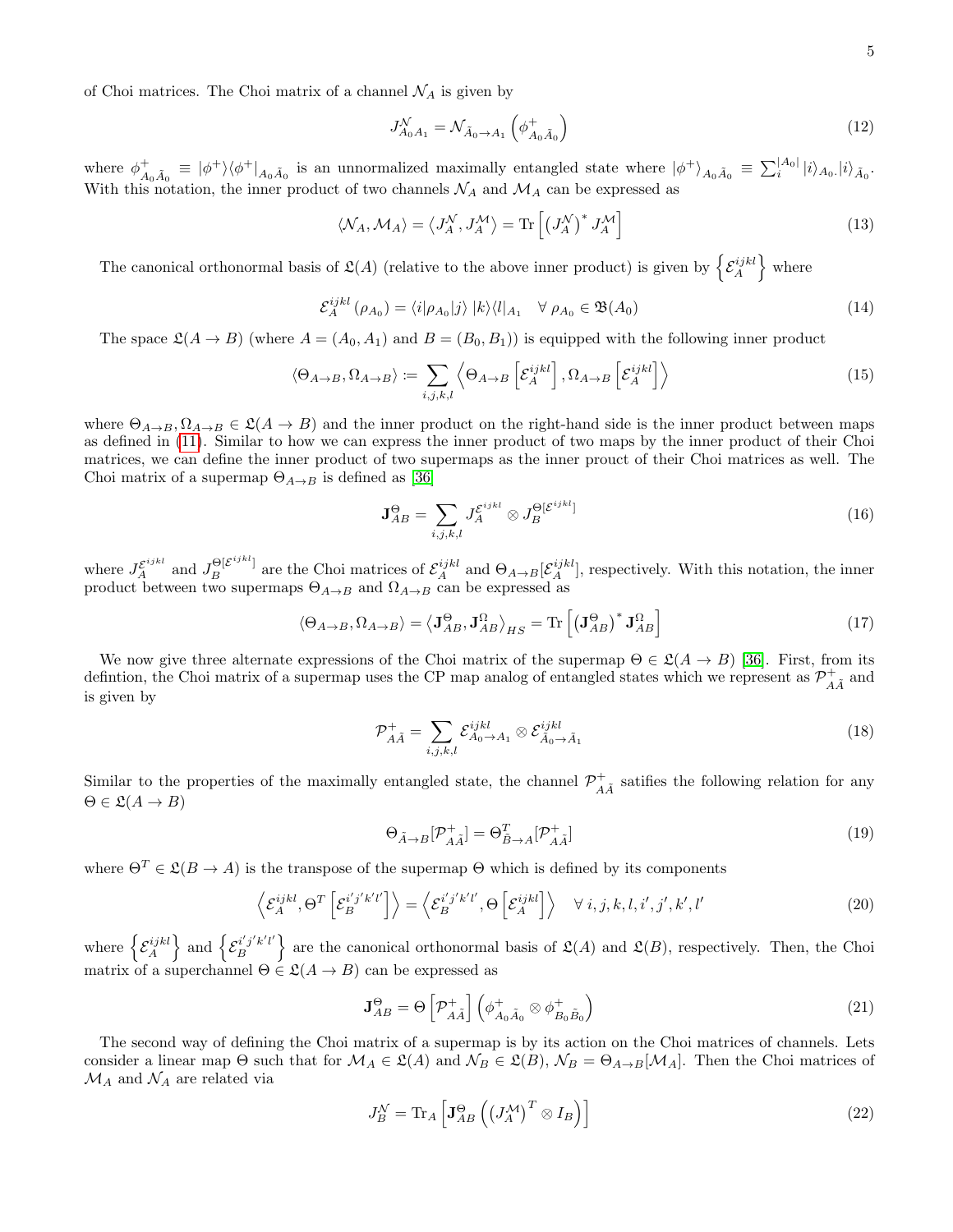That is,  $J_{AB}^{\Theta}$  can be interpreted as the Choi matrix of a linear map (say  $\mathcal{R}_{A\to B}^{\Theta}$ ) that converts  $J_A^{\mathcal{M}}$  to  $J_B^{\mathcal{N}}$ .

For the last representation of the Choi matrix of a supermap, we can view it as a linear map  $\mathcal{Q}^{\Theta}$ :  $\mathfrak{B}(A_1B_0) \rightarrow$  $\mathfrak{B}(A_0B_1)$  which is defined by the map satisfying

$$
\mathbf{J}_{AB}^{\Theta} \coloneqq \mathcal{Q}_{\tilde{A}_1 \tilde{B}_0 \to A_0 B_1}^{\Theta} (\phi_{A_1 \tilde{A}_1}^+ \otimes \phi_{B_0 \tilde{B}_0}^+) \tag{23}
$$

We will see that the three representations play a useful role in our study of dynamical resource theory of coherence.

The dual of a linear map  $\Theta \in \mathfrak{L}(A \to B)$  is a linear map  $\Theta^* \in \mathfrak{L}(B \to A)$  with the property for all  $\mathcal{M}_A \in \mathfrak{L}(A)$ and for all  $\mathcal{N}_A \in \mathfrak{L}(B)$ 

$$
\langle \mathcal{N}_B, \Theta \left[ \mathcal{M}_A \right] \rangle = \langle \Theta^* \left[ \mathcal{N}_B \right], \mathcal{M}_A \rangle \tag{24}
$$

Now let us define a superchannel. A superchannel is a supermap  $\Theta \in \mathcal{L}(A \to B)$  that takes quantum channels to quantum channels even when tensored with identity supermap [\[35–](#page-26-3)[41\]](#page-26-5). The following are equivalent [\[35,](#page-26-3) [36\]](#page-26-4):

- 1.  $\Theta$  is a superchannel
- 2. The Choi matrix  $\mathbf{J}_{AB}^{\Theta}$  with marginals

$$
J_{A_1B_0}^{\Theta} = I^{A_1B_0} \quad ; \quad J_{AB_0}^{\Theta} = J_{A_0B_0}^{\Theta} \otimes u_{A_1} \tag{25}
$$

where  $u_{A_1} = \frac{I_{A_1}}{|A_1|}$  is the maximally mixed state for system  $A_1$ .

3. The map  $\mathcal{R}_{A\to B}^{\Theta}$  is CP, and there exists a unital CP map  $\mathcal{R}_{A_0\to B_0}^{\Theta}$  such that the map  $\mathcal{R}_{A\to B_0}^{\Theta} \equiv \text{Tr}_{B_1} \circ \mathcal{R}_{A\to B_0}^{\Theta}$ satisfies

$$
\mathcal{R}^{\Theta}_{A \to B_0} = \mathcal{R}^{\Theta}_{A_0 \to B_0} \circ \text{Tr}_{A_1}
$$
\n(26)

4. There exists a Hilbert space E, with  $|E| \leqslant |A_0B_0|$ , and two CPTP maps  $\mathcal{F} \in \text{CPTP}(B_0 \to A_0E)$  and  $\mathcal{E} \in$ CPTP $(A_1E \to B_1)$  such that for all  $\mathcal{N}_A \in \mathfrak{L}(A_0 \to A_1)$ 

$$
\Theta[\mathcal{N}_A] = \mathcal{E}_{A_1 E \to B_1} \circ \mathcal{N}_{A_0 \to A_1} \circ \mathcal{F}_{B_0 \to A_0 E} \tag{27}
$$

(see figure [3\)](#page-5-0)



<span id="page-5-0"></span>FIG. 3. Realization of a superchannel in terms of pre- and post-processing channels

### C. QRT of static coherence

Coherence of a state is a basis-dependent concept. Hence, a basis is fixed first in the resource theory of static coherence. The density matrices that are diagonal in this basis form the free states of the theory. These states are also called incoherent states. Let us denote this set by  $\mathcal{I}_{A_1} \subset \mathfrak{B}(A_1)$  for any system  $A_1$ . Hence, all the incoherent density operators  $\rho_{A_1} \in \mathcal{I}_{A_1}$  have the following form

$$
\rho_{A_1} = \sum_{i=0}^{|A_1|-1} p_i |i\rangle\langle i|_{A_1}
$$
\n(28)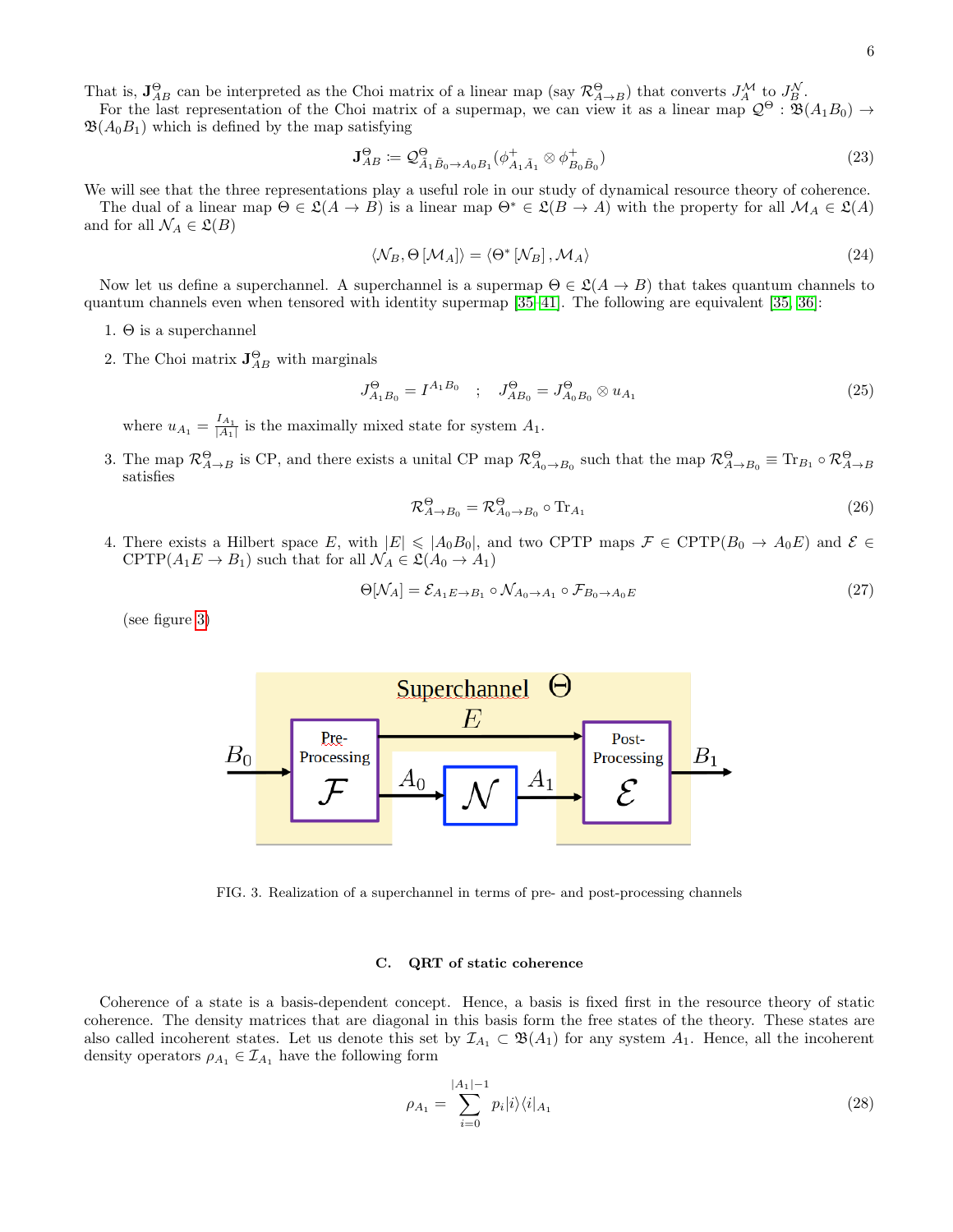with probabillities  $p_i$  and obey

$$
\mathcal{D}_{A_1}(\rho_{A_1}) = \rho_{A_1} \tag{29}
$$

where  $\mathcal{D}_{A_1}$  is the dephasing channel for the system  $A_1$  and is defined as

$$
\mathcal{D}_{A_1}(\sigma_{A_1}) = \sum_{i=0}^{|A_1|-1} |i\rangle\langle i|\sigma_{A_1}|i\rangle\langle i| \tag{30}
$$

for any  $\sigma_{A_1} \in \mathfrak{D}(A_1)$ . For multi-partite systems, the preferred basis is the tensor product of the preferred basis of each subsystem[\[42–](#page-26-6)[44\]](#page-26-7).

From the golden rule of QRT, the free operations are the set of channels that take the set of incoherent states to itself in the complete sense, i.e., they are completey resource non-generating. Such operations are called incoherent operations. In literature, several types of incoherent operations have been studied. The largest set of incoherent operations is known as the maximally incoherent operations (MIO) [\[21\]](#page-25-11). Other incoherent operations include incoherent operations (IO) [\[22\]](#page-25-17), dephasing-covariant incoherent operations (DIO) [\[23–](#page-25-13)[26\]](#page-25-12), strictly incoherent operations (SIO) [\[44,](#page-26-7) [45\]](#page-26-8), physically incoherent operations (PIO) [\[23–](#page-25-13)[25\]](#page-25-18), translationally-invariant operations (TIO) [\[46\]](#page-26-9), genuinely incoherent operations (GIO) [\[47\]](#page-26-10), fully incoherent operations (FIO) [\[47\]](#page-26-10), etc. In this section, we will briefly discuss about MIO, DIO, IO, and SIO, as we will be defining four sets of free superchannels in the next section taking their analogy.

The maximally incoherent operations (or MIO) [\[21\]](#page-25-11) are defined as the set of CPTP and non-selective maps  $\mathcal{E} \in$  $\mathfrak{L}(A_0 \to A_1)$  such that

$$
\mathcal{E}(\rho_{A_0}) \in \mathcal{I}_{A_1} \quad \forall \ \rho_{A_0} \in \mathcal{I}_{A_0} \tag{31}
$$

Let us denote the set of all channels that follow the above property by MIO( $A_0 \to A_1$ ). Any CPTP map  $\mathcal{M}_{A_0 \to A_1}$  $MIO(A_0 \rightarrow A_1)$  can be characterized using the dephasing channels in the following way

$$
\mathcal{M}_{A_0 \to A_1} \in \text{MIO}(A_0 \to A_1) \iff \mathcal{D}_{A_1} \circ \mathcal{M}_{A_0 \to A_1} \circ \mathcal{D}_{A_0} = \mathcal{M}_{A_0 \to A_1} \circ \mathcal{D}_{A_0}
$$
\n
$$
(32)
$$

Despite the fact that MIO cannot create coherence, these operations do not have a free dilation, i.e., they cost coherence to be implemented [\[23–](#page-25-13)[26\]](#page-25-12).

A smaller class of free operations, the incoherent operations (or IO) [\[22\]](#page-25-17) are defined as the set of CPTP maps  $\mathcal{E} \in \text{CPTP}(A_0 \to A_1)$  having a Kraus operator representation  $\{K_n\}$  such that

$$
\frac{K_n \rho_{A_0} K_n^{\dagger}}{\text{Tr}[K_n \rho_{A_0} K_n^{\dagger}]} \in \mathcal{I}_{A_1} \quad \forall \ n \text{ and } \rho_{A_0} \in \mathcal{I}_{A_0}
$$
\n(33)

This class of operations also do not have a free dilation [\[23–](#page-25-13)[26\]](#page-25-12).

The next class of free operations, the strictly incoherent operations (or SIO) [\[44,](#page-26-7) [45\]](#page-26-8) are defined as the set of CPTP maps  $\mathcal{E} \in \text{CPTP}(A_0 \to A_1)$  having a Kraus operator representation  $\{K_n\}$  such that

$$
K_n \mathcal{D}_{A_0} \left( \rho_{A_0} \right) K_n^{\dagger} = \mathcal{D}_{A_1} \left( K_n \rho_{A_0} K_n^{\dagger} \right) \quad \forall n \tag{34}
$$

This class of operations also do not have a free dilation [\[23–](#page-25-13)[25\]](#page-25-18).

The last class of free operations that is useful to us is the dephasing-covariant incoherent operations (or DIO) [\[23–](#page-25-13)[26\]](#page-25-12). A CPTP map  $\mathcal{E}_A$  is said to be DIO if

$$
[\mathcal{D}, \mathcal{E}_A] = 0 \tag{35}
$$

which is equivalent to

$$
\mathcal{D}_{A_1} \left( \mathcal{E}_{A_0 \to A_1} \left( \rho_{A_0} \right) \right) = \mathcal{E}_{A_0 \to A_1} \left( \mathcal{D}_{A_0} \left( \rho_{A_0} \right) \right) \quad \forall \ \rho_{A_0} \in \mathfrak{D}(A_0)
$$
\n(36)

## D. Max-relative entropy for channels

The max-relative entropy is defined on a pair  $(\rho, \sigma)$  with  $\rho \in \mathfrak{D}(A_1)$  and  $\sigma \in \text{Pos}(A_1)$  of a state  $\rho$  with respect to a positive operator  $\sigma$  is given by

$$
D_{\max}(\rho \|\sigma) \coloneqq \log \min \left\{ t : t\sigma \geqslant \rho \right\} \tag{37}
$$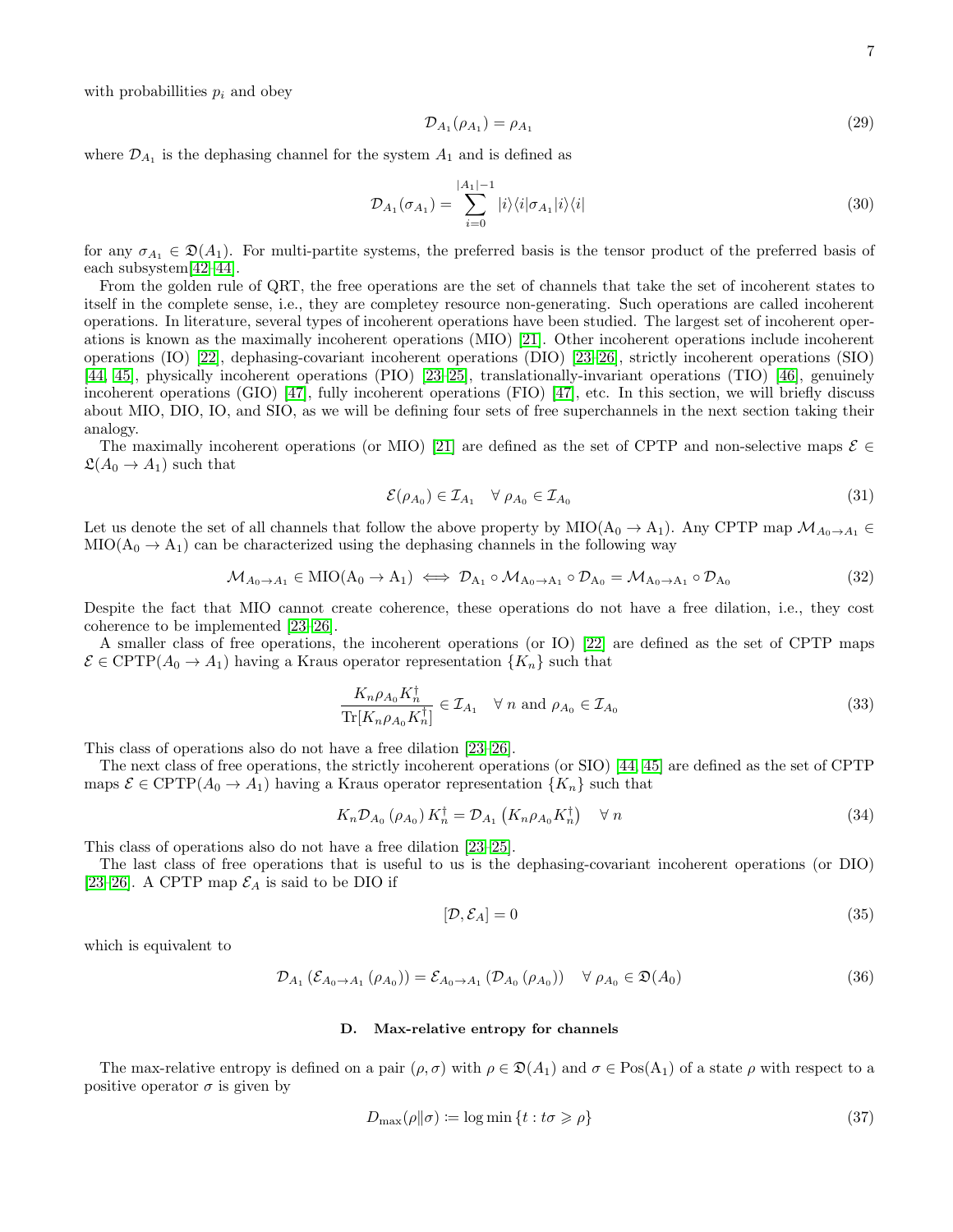where the inequality sign means that the difference between l.h.s. and r.h.s. is a positive operator. Similarly for channels, the maximum relative entropy between two CP maps  $\mathcal N$  and  $\mathcal E$  is given by

<span id="page-7-0"></span>
$$
D_{\max}(\mathcal{N}_A \| \mathcal{E}_A) \coloneqq \log \min \left\{ t : t\mathcal{E}_A \ge \mathcal{N}_A \right\} \tag{38}
$$

where the inequality sign means that the difference between l.h.s. and r.h.s. is a CP map. Denoting the Choi matrix of  $t\mathcal{E}_A$  by  $\omega_A$ , we can write

<span id="page-7-1"></span>
$$
D_{\max}(\mathcal{N}_A || \mathcal{E}_A) = \min \left\{ \frac{\text{Tr}[\omega_A]}{|A_0|} : \omega_A \geqslant 0, \, \omega_{A_0} = I_{A_0}, \, \omega_A \geqslant J_A^{\mathcal{N}} \right\} \tag{39}
$$

The channel max-relative entropy  $(D_{\text{max}}(\mathcal{N}_A|\mathcal{E}_A))$  can be expressed in a simple closed form as a function of the Choi matrices of the maps  $\mathcal{N}_A$  and  $\mathcal{E}_A$  [\[48,](#page-26-11) [49\]](#page-26-12). This implies that it is also additive under tensor products. For completeness, we give the following proof.

Lemma 1. The max-relative entropy for channels is additive under tensor product, i.e.,

$$
D_{\max}(\mathcal{N}_A \otimes \mathcal{M}_{A'} \| \mathcal{E}_A \otimes \mathcal{F}_{A'}) = D_{\max}(\mathcal{N}_A \| \mathcal{E}_A) + D_{\max}(\mathcal{M}_{A'} \| \mathcal{F}_{A'})
$$
(40)

*Proof.* For the proof of the inequality  $D_{\text{max}}(\mathcal{N}_A \otimes \mathcal{M}_{A'} \| \mathcal{E}_A \otimes \mathcal{F}_{A'}) \leq D_{\text{max}}(\mathcal{N}_A \| \mathcal{E}_A) + D_{\text{max}}(\mathcal{M}_{A'} \| \mathcal{F}_{A'})$ , let

$$
D_{\max}(\mathcal{N}_A||\mathcal{E}_A) = \log\{t_1 : t_1 \mathcal{E}_A \ge \mathcal{N}_A\},\tag{41}
$$

$$
D_{\max}(\mathcal{M}_{A'}\|\mathcal{F}_{A'}) = \log\{t_2 : t_2\mathcal{F}_{A'} \geq \mathcal{M}_{A'}\}.
$$
\n(42)

We can rewrite  $D_{\text{max}}(\mathcal{N}_A \otimes \mathcal{M}_{A'} \| \mathcal{E}_A \otimes \mathcal{F}_{A'})$  as

$$
D_{\max}(\mathcal{N}_A \otimes \mathcal{M}_{A'} \| \mathcal{E}_A \otimes \mathcal{F}_{A'}) = \log \min \{ t : t \left( \mathcal{E}_A \otimes \mathcal{F}_{A'} \right) \ge \mathcal{N}_A \otimes \mathcal{M}_{A'} \}
$$
  
=  $\log \min \{ t : \frac{t}{t_1 t_2} \left( t_1 \mathcal{E}_A \otimes t_2 \mathcal{F}_{A'} \right) \ge \mathcal{N}_A \otimes \mathcal{M}_{A'} \}$  (43)

From this, we can clearly see

$$
\log \min \left\{ t : t \left( \mathcal{E}_A \otimes \mathcal{F}_{A'} \right) \geqslant \mathcal{N}_A \otimes \mathcal{M}_{A'} \right\} \leqslant \log(t_1 t_2) \tag{44}
$$

Hence,

<span id="page-7-2"></span>
$$
D_{\max}(\mathcal{N}_A \otimes \mathcal{M}_{A'}||\mathcal{E}_A \otimes \mathcal{F}_{A'}) \le D_{\max}(\mathcal{N}_A||\mathcal{E}_A) + D_{\max}(\mathcal{M}_{A'}||\mathcal{F}_{A'})
$$
\n(45)

For the proof of  $D_{\text{max}}(\mathcal{N}_A \otimes \mathcal{M}_{A'}|\mathcal{E}_A \otimes \mathcal{F}_{A'}) \geq D_{\text{max}}(\mathcal{N}_A|\mathcal{E}_A) + D_{\text{max}}(\mathcal{M}_{A'}|\mathcal{F}_{A'})$ , note that  $D_{\text{max}}$  in [\(38\)](#page-7-0) and [\(39\)](#page-7-1) can be computed using an SDP and its dual is given by

$$
D_{\max}(\mathcal{N}_A || \mathcal{E}_A) = \log \max \left\{ \text{Tr}[\beta_A J_A^{\mathcal{N}}] : \frac{I_A}{|A_0|} + \tau_{A_0} \otimes I_{A_1} \ge \beta_A \right\} \tag{46}
$$

where  $\beta_A \geq 0$  and  $\tau_{A_0} \in \text{Herm}(A_0)$  such that  $\text{Tr}[\tau_{A_0}] = 0$ . We can rewrite this as

$$
D_{\max}(\mathcal{N}_A||\mathcal{E}_A) = \log \max \left\{ \text{Tr}[\eta_A J_A^{\mathcal{N}}] : \eta_A = \gamma_{A_0} \otimes I_{A_1}, \ \gamma_{A_0} \geqslant 0, \ \text{Tr}[\gamma_{A_0}] = 1 \right\}
$$
(47)

Now let

$$
2^{D_{\max}(\mathcal{N}_A||\mathcal{E}_A)} = \text{Tr}[\eta_A^1 J_A^{\mathcal{N}}],\tag{48}
$$

$$
2^{D_{\max}(\mathcal{M}_{A'}\|\mathcal{F}_{A'})} = \text{Tr}[\eta_A^2 J_{A'}^{\mathcal{M}}]. \tag{49}
$$

We can write  $2^{D_{\max}(\mathcal{N}_A \otimes \mathcal{M}_{A'} \| \mathcal{E}_A \otimes \mathcal{F}_{A'})}$  as

$$
2^{D_{\max}(\mathcal{N}_A \otimes \mathcal{M}_{A'} \| \mathcal{E}_A \otimes \mathcal{F}_{A'})} = \max \left\{ \text{Tr} \left[ \eta_{AA'} \left( J_A^{\mathcal{N}} \otimes J_{A'}^{\mathcal{M}} \right) \right] : \eta_{AA'} = (u_{A_0 A'_0} + \tau_{A_0 A'_0}) \otimes I_{A_1 A'_1} \right\}
$$
(50)

where  $\text{Tr}[\tau_{A_0A_0'}]=0$ . Since the choice of  $\eta_{AA'}=\eta_A^1\otimes\eta_{A'}^2$  satisfies the above constraint, therefore we can say

$$
2^{D_{\max}(\mathcal{N}_A \otimes \mathcal{M}_{A'} \| \mathcal{E}_A \otimes \mathcal{F}_{A'})} \geq 2^{D_{\max}(\mathcal{N}_A \| \mathcal{E}_A)} 2^{D_{\max}(\mathcal{M}_{A'} \| \mathcal{F}_{A'})}
$$
(51)

which implies

<span id="page-7-3"></span>
$$
D_{\max}(\mathcal{N}_A \otimes \mathcal{M}_{A'} \| \mathcal{E}_A \otimes \mathcal{F}_{A'}) \ge D_{\max}(\mathcal{N}_A \| \mathcal{E}_A) + D_{\max}(\mathcal{M}_{A'} \| \mathcal{F}_{A'})
$$
(52)

From [\(45\)](#page-7-2) and [\(52\)](#page-7-3), we can conclude that the max rel-entropy for channels is additive under tensor products, i.e.,  $D_{\max}(\mathcal{N}_A \otimes \mathcal{M}_{A'} \| \mathcal{E}_A \otimes \mathcal{F}_{A'}) = D_{\max}(\mathcal{N}_A \| \mathcal{E}_A) + D_{\max}(\mathcal{M}_{A'} \| \mathcal{F}_{A'}).$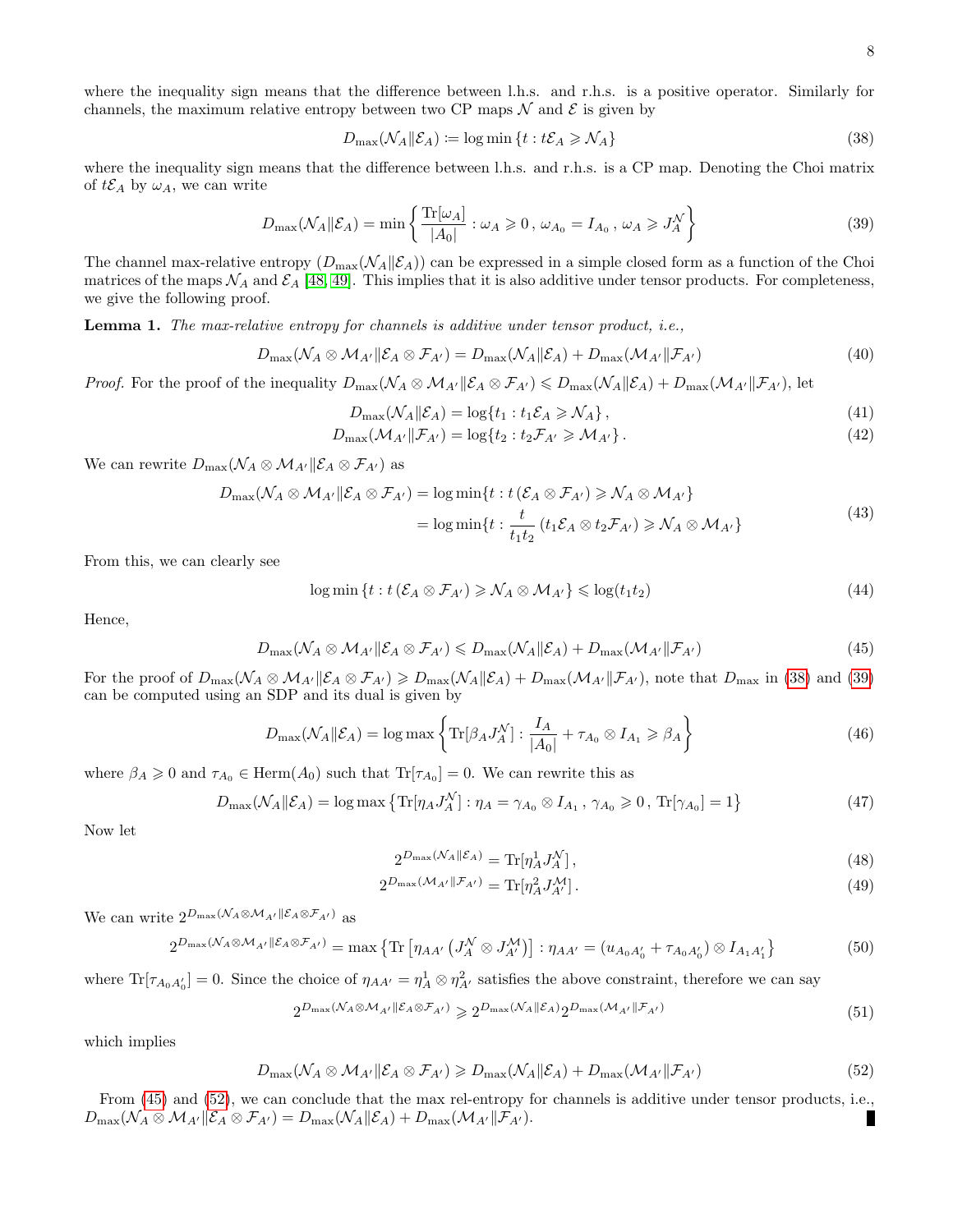Apart from this, the  $\epsilon$ -smooth max-relative entropy is defined and discussed in detail in [\[28,](#page-25-15) [34,](#page-26-2) [50\]](#page-26-13)

$$
D_{\max}^{\epsilon}(\mathcal{N}_A||\mathcal{M}_A) := \inf_{\mathcal{N}_A' \in B_{\epsilon}(\mathcal{N}_A)} D_{\max}(\mathcal{N}_A'||\mathcal{M}_A)
$$
(53)

where

$$
B_{\epsilon}(\mathcal{N}_A) = \left\{ \mathcal{N}'_A \in \text{CPTP}(A_0 \to A_1) : \frac{1}{2} ||\mathcal{N}'_A - \mathcal{N}_A||_{\diamond} \leq \epsilon \right\}
$$
(54)

## <span id="page-8-2"></span>III. THE SET OF FREE SUPERCHANNELS

As discussed in the introduction, the set of free channels in the theory of dynamical coherence are classical channels. Therefore, a free superchannel consists of a pre-processing classical channel and a post-processing classical channel (see Fig. [4\)](#page-8-0). However, such a free superchannel always destroy completely any resource; that is, it converts all channels (even coherent ones) into classical channels. This means that the resource theory is in a sense "degenerate" and no interesting consequences can be concluded from such a theory.

<span id="page-8-0"></span>FIG. 4. The action of a classical superchannel on a quantum channel.

This above type of degeneracy also occurs with the resource theory of coherence in the *state domain*. There, the only free operations that are physically consistent are PIO, which are very restricted and cannot provide much insight into the phenomenon of coherence in quantum systems. Therefore, almost all the enormous amount of work in recent years on the QRT of coherence was devoted to the study of coherence under much larger sets of operations, such as MIO, DIO, IO, and SIO. While these larger sets of operations cannot be implemented without a coherence cost, they do not generate coherence, and as such they can be used for the study of coherence of states. However, since MIO, DIO, IO, and SIO, all have a coherence cost, they cannot be used as the "free operations" in a resource theory that aims to quantify the coherence of quantum channels.

Instead, for a dynamical QRT of coherence, one can define free superchannels that form a larger set than classical superchannels. Similar to what happens in the state domain, there is a coherent cost to implement such superchannels, however, they do not generate dynamical coherence, and therefore can be used in a dynamical resource theory of coherence. As it happens in the state domain, there are several natural sets of free superchannels that we can define.

### A. Maximally Incoherent Superchannels (MISC)

In any quantum resource theory, free operations cannot generate a resource. Taking this principle to the level of superchannels, we define the maximal incoherent superchannels (MISC) as follows.

**Definition.** Given two dynamical systems A and B, a superchannel  $\Theta \in \mathfrak{S}(A \to B)$  is said to be MISC if

$$
\Theta_{A \to B}[\mathcal{N}_A] \in \mathfrak{C}(B_0 \to B_1) \quad \forall \mathcal{N}_A \in \mathfrak{C}(A_0 \to A_1) \,. \tag{55}
$$

We denote the set of all superchannels that have the above property by  $MISC(A \rightarrow B)$ .

Remark. Similar to the characterization of MIO channels with the dephasing channel, the condition that  $\Theta$  is in MISC( $A \rightarrow B$ ) can be characterized with the dephasing superchannel  $\Delta_A$ . Specifically, we have that

<span id="page-8-1"></span>
$$
\Theta \in \text{MISC}(A \to B) \iff \Delta_B \circ \Theta_{A \to B} \circ \Delta_A = \Theta_{A \to B} \circ \Delta_A \,. \tag{56}
$$

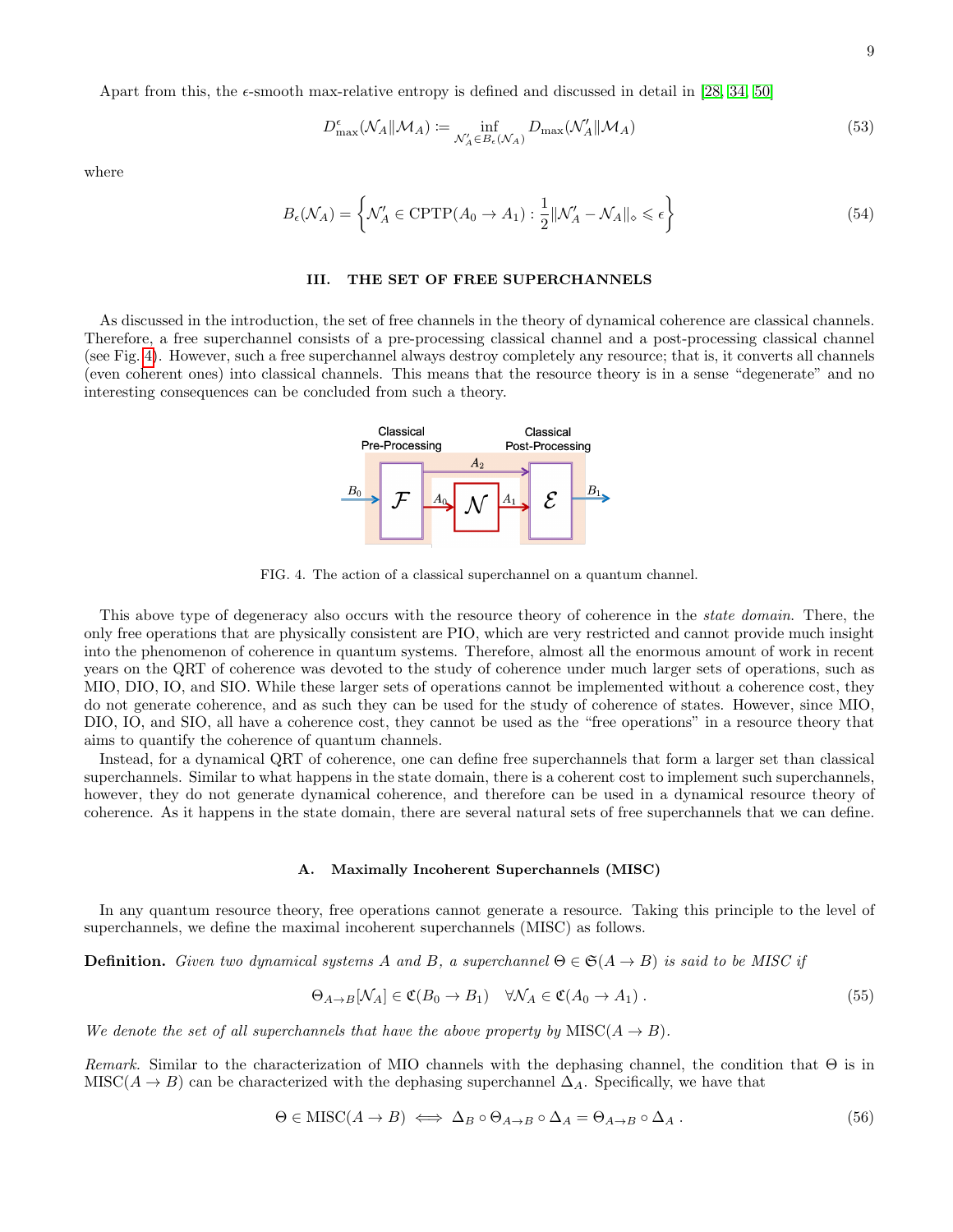One of the key properties of any resource theory is that the free operations are "completely free". This is a physical requirement that a free channel (or superchannel) can act on a subsystem. In the following theorem we show that MISC( $A \rightarrow B$ ) is completely free. That is, in the QRT we consider here there is no difference between RNG and completely RNG.

**Theorem 1.** Let A and B be two dynamical systems, and let  $\Theta \in \text{MISC}(A \to B)$ . Then, for any dynamical system R, the superchannel  $1_R \otimes \Theta$  is free; i.e.  $1_R \otimes \Theta \in \text{MISC}(RA \to RB)$ .

*Proof.* Let  $\mathcal{N}_{RA} \in \mathfrak{C}(R_0A_0 \to R_1A_1)$  be a classical channel satisfying

$$
\Delta_{RA} \left[ N_{RA} \right] = \Delta_R \otimes \Delta_A \left[ N_{RA} \right] = N_{RA} \,. \tag{57}
$$

Then,

$$
\Delta_{RB} \circ (1_R \otimes \Theta_{A \to B}) \left[ N_{RA} \right] = \Delta_R \otimes (\Delta_B \circ \Theta_{A \to B}) \left[ N_{RA} \right] \tag{58}
$$

$$
= \mathbb{1}_R \otimes (\Delta_B \circ \Theta_{A \to B}) [\mathcal{N}_{RA}]
$$
\n
$$
(59)
$$

$$
=1_{R}\otimes (\Delta_{B}\circ \Theta_{A\to B}\circ \Delta_{A})\left[\mathcal{N}_{RA}\right]
$$
\n(60)

$$
=1_{R}\otimes \left(\Theta_{A\to B}\circ \Delta_{A}\right)[\mathcal{N}_{RA}]
$$
\n(61)

$$
=1_{R}\otimes\Theta_{A\to B}\left[\mathcal{N}_{RA}\right]
$$
\n(62)

where the first equality follows from the equality  $\Delta_{RA} = \Delta_R \otimes \Delta_A$ , the second equality from the fact that  $\mathcal{N}_{RA}$  is classical and in particular  $\Delta_R$  [ $\mathcal{N}_{RA}$ ] =  $\mathcal{N}_{RA}$ , the third equality from the similar equality  $\Delta_A$  [ $\mathcal{N}_{RA}$ ] =  $\mathcal{N}_{RA}$ , the fourth equality from [\(56\)](#page-8-1), and the last equality follows again from  $\Delta_A [\mathcal{N}_{RA}] = \mathcal{N}_{RA}$ . Hence,  $\mathbb{1}_R \otimes \Theta_{A\to B} [\mathcal{N}_{RA}]$  is classical so that  $1_R \otimes \Theta \in \text{MISC}(RA \to RB)$ . This completes the proof. Г

The theorem above indicates that MISC can be viewed as the set of completely resource non-generating superchannels in the theory of dynamical coherence. We next consider the characterization of the set MISC. Recall that in the state domain, we can determine if a channel  $\mathcal{E}_A$  belong to  $\text{MIO}(A_0 \to A_1)$  simply by checking if all the states  $\mathcal{E}_A(|x\rangle\langle x|_{A_0})$  are diagonal for all  $x = 1, ..., |A_0|$ . This simplicity of MIO implies that all state conversions in the single-shot regime can be determined with SDP. In the channel domain, however, the characterization of MISC is slightly more complex.

Recall that the Choi matrix of any classical channel  $\mathcal{N} \in \text{CPTP}(A_0 \to A_1)$  is a column stochastic matrix. The set of all extreme points (i.e. classical channels) of the set of  $|A_0| \times |A_1|$  column stochastic matrices consists of matrices that in each column has  $|A_0| - 1$  zeros and 1 one. Therefore the number of extreme points is given by  $|A_0|^{A_1}$ . This may give the impression that in order to check if  $\Theta \in \text{MISC}(A_0 \to A_1)$  one has to check if the channel  $\Theta[\mathcal{E}_A]$  is classical for all the  $|A_0|^{A_1}$  extreme classical channels. Since the number of conditions is exponential in  $|A_1|$  it may give the impression that the problem of deciding if a superchannel belongs to MISC cannot be solved with SDP. However, we show now that this problem can be solved with polynomial (in  $|A_0A_1|$ ) number of constraints. It can be seen from the relationship between the Choi matrix of  $\Theta_{A\to B}$  and that of  $\Theta_{A\to B} \circ \Delta_A$  and  $\Delta_B \circ \Theta_{A\to B}$ .

<span id="page-9-1"></span>**Lemma 2.** Let A and B be two dynamical systems,  $\Theta \in \mathfrak{S}(A \to B)$  be a superchannel, and  $\Delta_A \in \mathfrak{S}(A \to A)$  and  $\Delta_B \in \mathfrak{S}(B \to B)$  be the completely dephasing superchannels. Then, the Choi matrices of  $\Theta_{A \to B}$ ,  $\Theta_{A \to B} \circ \Delta_A$ , and  $\Delta_B \circ \Theta_{A\to B}$ , satisfy the relations

$$
\mathbf{J}_{AB}^{\Theta\circ\Delta_{A}} = \mathcal{D}_{A} \left( \mathbf{J}_{AB}^{\Theta} \right) \quad \text{and} \quad \mathbf{J}_{AB}^{\Delta_{B}\circ\Theta} = \mathcal{D}_{B} \left( \mathbf{J}_{AB}^{\Theta} \right) \tag{63}
$$

*Proof.* The Choi matrix of a superchannel  $\Theta$  can be expressed as the Choi matrix of the bipartite channel  $\Theta_{\tilde{A}\to B}[\mathcal{P}_{A\tilde{A}}^+]$ [\[36\]](#page-26-4). Similarly, the Choi matrix of the superchannel  $\Theta \circ \Delta_A$  can be expressed as the Choi matrix of the bipartite channel  $\Theta_{\tilde{A}\to B} \circ \Delta_{\tilde{A}} [\mathcal{P}_{A\tilde{A}}^+]$  and that of the superchannel  $\Delta_B \circ \Theta$  as the Choi matrix of  $\Delta_B \circ \Theta_{\tilde{A}\to B} [\mathcal{P}_{A\tilde{A}}^+]$ .

Denoting  $\Theta_{\tilde{A}\to B}[\mathcal{P}_{A\tilde{A}}^+]$  as  $\mathcal{N}_{AB}$ , the Choi matrix of the superchannel  $\Delta_B \circ \Theta_{A\to B}$  can be written as

$$
\mathbf{J}_{AB}^{\Delta_B \circ \Theta} = J_{AB}^{\Delta_B [\mathcal{N}_{AB}]} \tag{64}
$$

<span id="page-9-0"></span>
$$
= \mathcal{D}_{B_1} \circ \mathcal{N}_{\tilde{A}_0 \tilde{B}_0 \to A_1 B_1} \circ \mathcal{D}_{\tilde{B}_0} \left( \phi^+_{A_0 \tilde{A}_0} \otimes \phi^+_{B_0 \tilde{B}_0} \right) \tag{65}
$$

Now using the fact that  $\mathcal{M}_{\tilde{R}_0 \to R_1} |\phi_{R_0 \tilde{R}_0}^+ \rangle = \mathcal{M}_{\tilde{R}_1 \to R_0}^T |\phi_{\tilde{R}_1 R_1}^+ \rangle$ , we can rewrite [\(65\)](#page-9-0) as

$$
\mathbf{J}_{AB}^{\Delta_B \circ \Theta} = (\mathcal{D}_{B_0} \otimes \mathcal{D}_{B_1}) \circ \mathcal{N}_{\tilde{A}_0 \tilde{B}_0 \to A_1 B_1} \left( \phi_{A_0 \tilde{A}_0}^+ \otimes \phi_{B_0 \tilde{B}_0}^+ \right)
$$
(66)

$$
=\mathcal{D}_B\left(\mathbf{J}_{AB}^{\Theta}\right) \tag{67}
$$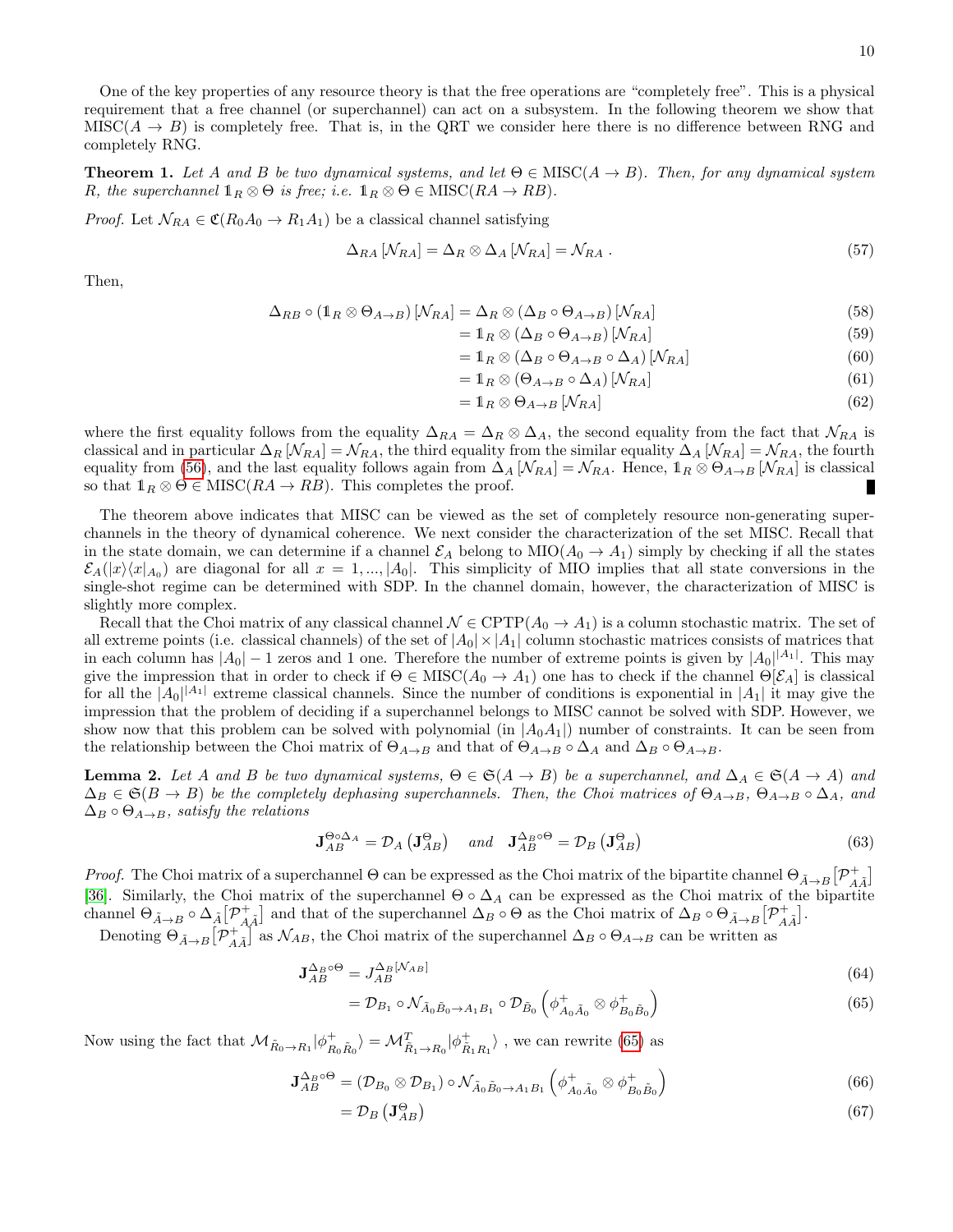To find  $J^{\Theta \circ \Delta_A}$ , note that for any superchannel  $\Omega \in \mathfrak{S}(A \to B)$  we have [\[36\]](#page-26-4)

$$
\mathbb{1}_A \otimes \Omega_{\tilde{A}\to B}[\mathcal{P}_{A\tilde{A}}^+] = \Omega_{\tilde{B}\to A}^T \otimes \mathbb{1}_B[\mathcal{P}_{\tilde{B}B}^+]
$$
\n(68)

From this, it can be calculated that for the dephasing superchannel,  $\Delta^T = \Delta$ . Therefore, we have

$$
\Theta_{\tilde{A}\to B} \circ \Delta_{\tilde{A}} \left[ \mathcal{P}_{A\tilde{A}}^{+} \right] = \Theta_{\tilde{A}\to B} \circ \Delta_{A}^{T} \left[ \mathcal{P}_{A\tilde{A}}^{+} \right]
$$
\n(69)

$$
=\Theta_{\tilde{A}\to B}\circ\Delta_A\left[\mathcal{P}_{A\tilde{A}}^+\right]
$$
\n(70)

$$
= \Delta_A \circ \Theta_{\tilde{A} \to B} \left[ \mathcal{P}_{A\tilde{A}}^+ \right] \tag{71}
$$

$$
=\Delta_A \circ \mathcal{N}_{AB} \tag{72}
$$

So, the Choi matrix of  $\Theta_{\tilde{A}\to B}\circ \Delta_{\tilde{A}}[\mathcal{P}_{A\tilde{A}}^+]$  is equal to finding the Choi matrix of  $\Delta_A \circ \mathcal{N}_{AB}$ . From the calculation of the Choi matrix of  $\Delta_B \circ \mathcal{N}_{AB}$  above, we can easily conclude that

$$
\mathbf{J}_{AB}^{\Theta \circ \Delta_A} = \mathcal{D}_A \left( \mathbf{J}_{AB}^{\Theta} \right) \tag{73}
$$

With this lemma at hand we get the following characterization for the set  $MISC(A \rightarrow B)$ .

**Theorem 2.** Let A and B be two dynamical systems, and  $\Theta \in \mathfrak{S}(A \to B)$  be a superchannel. Then,  $\Theta \in \text{MISC}(A \to B)$ B) if and only if

<span id="page-10-2"></span>
$$
\mathcal{D}_{AB} \left( \mathbf{J}_{AB}^{\Theta} \right) = \mathcal{D}_A \otimes \mathrm{id}_B \left( \mathbf{J}_{AB}^{\Theta} \right) \ . \tag{74}
$$

Proof. From [\(56\)](#page-8-1) and the lemma above we have that

$$
\mathbf{J}_{AB}^{\Theta\circ\Delta_{A}} = \mathcal{D}_{A} \otimes \mathrm{id}_{B} \left( \mathbf{J}_{AB}^{\Theta} \right) \tag{75}
$$

is equal to

$$
\mathbf{J}_{AB}^{\Delta_B \circ \Theta \circ \Delta_A} = \mathrm{id}_A \otimes \mathcal{D}_B \left( \mathbf{J}_{AB}^{\Theta \circ \Delta_A} \right) = \mathcal{D}_{AB} \left( \mathbf{J}_{AB}^{\Theta} \right) \tag{76}
$$

This completes the proof.

Note that for any Hermitian matrix  $Z_{AB} \in \text{Herm}(AB)$  we have

$$
\operatorname{Tr}\left[\left(\mathcal{D}_{AB}\left(\mathbf{J}_{AB}^{\Theta}\right)-\mathcal{D}_{A}\otimes\operatorname{id}_{B}\left(\mathbf{J}_{AB}^{\Theta}\right)\right)Z_{AB}\right]=\operatorname{Tr}\left[\mathbf{J}_{AB}^{\Theta}\left(\mathcal{D}_{AB}\left(Z_{AB}\right)-\mathcal{D}_{A}\otimes\operatorname{id}_{B}\left(Z_{AB}\right)\right)\right]
$$
(77)

Therefore, the theorem above implies that  $\Theta \in \text{MISC}(A \to B)$  if and only if

<span id="page-10-0"></span>
$$
\operatorname{Tr}\left[\mathbf{J}_{AB}^{\Theta}X_{AB}\right] = 0 \quad \forall X_{AB} \in \mathfrak{K}_{\mathrm{MISC}} \tag{78}
$$

where  $\mathfrak{K}_{\mathrm{MISC}}$  is a subspace of Herm $(AB)$  defined as

<span id="page-10-1"></span>
$$
\mathfrak{K}_{\mathrm{MISC}} := \left\{ \mathcal{D}_{AB} \left( Z_{AB} \right) - \mathcal{D}_A \otimes \mathrm{id}_B \left( Z_{AB} \right) \; : \; Z_{AB} \in \mathrm{Herm}(AB) \right\} \,. \tag{79}
$$

Since the dimension of the subspace  $\mathfrak{K}_{\mathrm{MISC}}$  is  $|AB|(|B|-1)$ , it is sufficient to restrict  $X_{AB}$  in [\(78\)](#page-10-0) to the  $|AB|(|B|-1)$ elements of some fixed basis of  $\mathfrak{K}_{\mathrm{MISC}}$ . Note also that the condition above is equivalent to the inclusion  $\mathbf{J}_{AB}^{\Theta} \in \mathfrak{K}_{\mathrm{MISC}}^{\perp}$ , where  $\mathfrak{K}^{\perp}_{\text{MISC}}$  is the orthogonal complement of  $\mathfrak{K}_{\text{MISC}}$  in Herm $(AB)$ .

## B. Dephasing Incoherent Superchannels (DISC)

In the QRT of static coherence, the dephasing channel plays a major role, and in particular, leading to the definition of DIO. Here, the dephasing superchannel defined by  $\Delta_A[\mathcal{N}_A]=\mathcal{D}_{A_1}\circ\mathcal{N}_A\circ\mathcal{D}_{A_0}$  plays a similar roll, as we have already seen in the definition of MISC. We use here the dephasing superchannel to define the set of dephasing incoherent superchannels.

П

П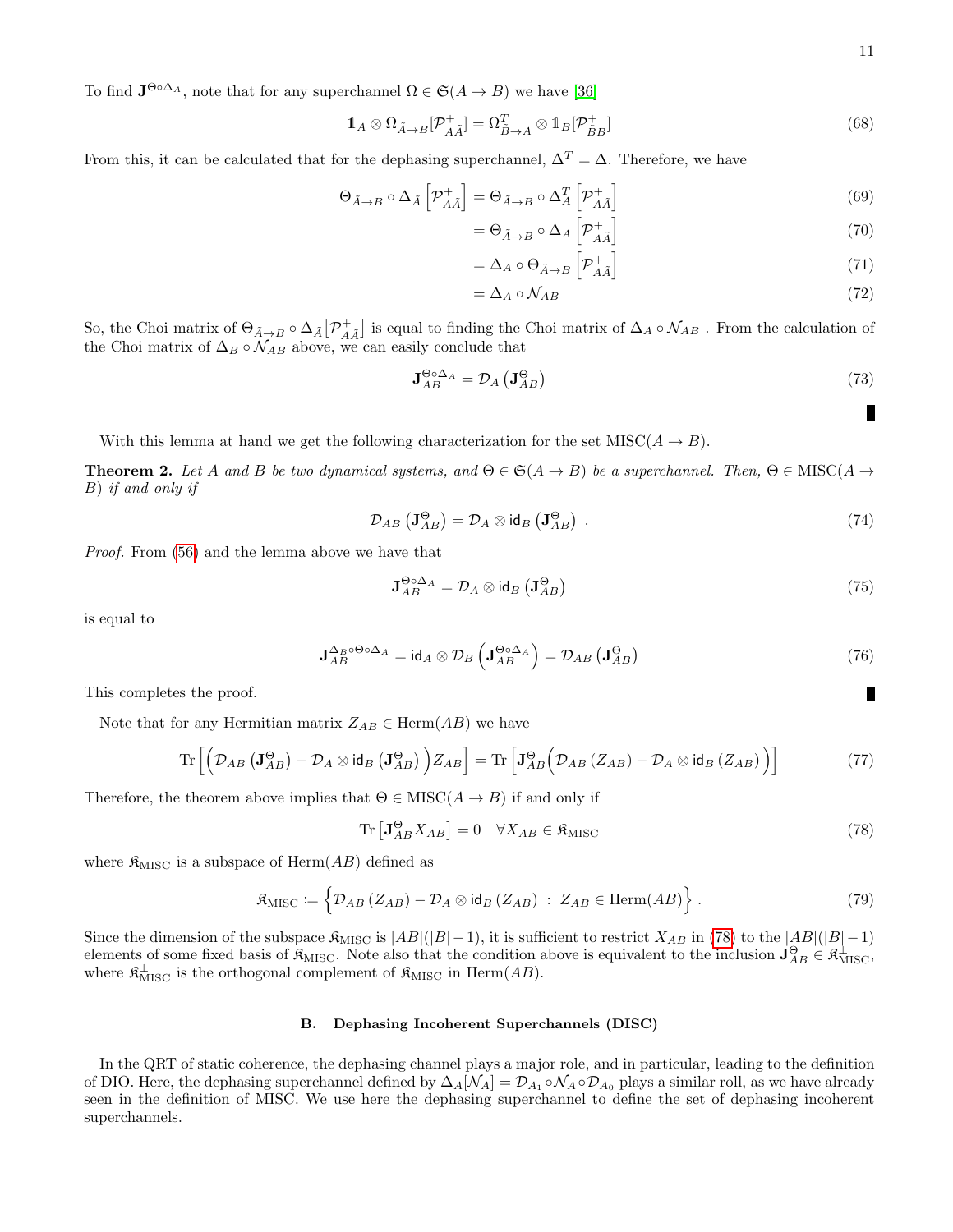**Definition.** Let A and B be two dynamical systems, and let  $\Theta \in \mathfrak{S}(A \to B)$  be a superchannel. Then,  $\Theta$  is said to be a dephasing incoherent superchannel (DISC) if and only if

$$
\Delta_B \circ \Theta_{A \to B} = \Theta_{A \to B} \circ \Delta_A . \tag{80}
$$

Moreover, the set of all such superchannels that satisfy the above relation is denoted by  $\text{DISC}(A \to B)$ .

Clearly, from its definition  $DISC(A \to B)$  is a subset of  $MISC(A \to B)$ , and in particular, it is completely free. Now, from Lemma [2](#page-9-1) it follows that a superchannel  $\Theta \in DISC(A \rightarrow B)$  if and only if

<span id="page-11-3"></span>
$$
\mathcal{D}_A \otimes \mathrm{id}_B \left( \mathbf{J}_{AB}^{\Theta} \right) = \mathrm{id}_A \otimes \mathcal{D}_B \left( \mathbf{J}_{AB}^{\Theta} \right) . \tag{81}
$$

Moreover, similar to the considerations above, since the map  $\mathcal{D}_A \otimes id_B - id_A \otimes \mathcal{D}_B$  is self adjoint, it follows that  $\Theta \in DISC(A \rightarrow B)$  if and only if

<span id="page-11-0"></span>
$$
\operatorname{Tr}\left[\mathbf{J}_{AB}^{\Theta}Y_{AB}\right] = 0 \quad \forall Y_{AB} \in \mathfrak{K}_{\text{DISC}} \tag{82}
$$

where

<span id="page-11-2"></span>
$$
\mathfrak{K}_{\rm DISC} := \left\{ \mathrm{id}_A \otimes \mathcal{D}_B \left( Z_{AB} \right) - \mathcal{D}_A \otimes \mathrm{id}_B \left( Z_{AB} \right) \; : \; Z_{AB} \in \mathrm{Herm}(AB) \right\} \, . \tag{83}
$$

Since the dimension of the subspace  $\mathfrak{K}_{\text{DISC}}$  is  $|AB|(|A| + |B| - 1)$  it is sufficient to restrict  $Y_{AB}$  in [\(82\)](#page-11-0) to the  $|AB|(|A|+|B|-1)$  elements of some fixed basis of  $\mathfrak{K}_{\text{DISC}}$ . Note also that the condition above is equivalent to the inclusion  $\mathbf{J}_{AB}^{\Theta} \in \mathfrak{K}_{\mathrm{DISC}}^{\perp}$ , where  $\mathfrak{K}_{\mathrm{DISC}}^{\perp}$  is the orthogonal complement of  $\mathfrak{K}_{\mathrm{DISC}}$  in Herm $(AB)$ .

## C. Incoherent superchannels (ISC) and strictly incoherent superchannels (SISC)

Any superchannel  $\Theta \in \mathfrak{S}(A \to B)$  has a Kraus decomposition i.e. an operator sum representation

<span id="page-11-1"></span>
$$
\Theta_{A \to B} = \sum_{x=1}^{n} \Theta_{A \to B}^{x}
$$
\n(84)

where the Choi matrix of each  $\Theta_{A\to B}^x \in \mathfrak{L}(A \to B)$  has rank one. We use this property to define two other sets of free operations that we call incoherent superchannels (ISC) and strictly incoherent superchannels (SISC).

**Definition.** Let A and B be two dynamical systems, and let  $\Theta \in \mathfrak{S}(A \to B)$  be a superchannel. Then,  $\Theta$  is said to be an incoherent superchannel (ISC) if and only if it has a Kraus decomposition  $\{\Theta^x_{A\to B}\}_{x=1}^n$  as in [\(84\)](#page-11-1) that satisfies

$$
\Delta_B \circ \Theta_{A \to B}^x \circ \Delta_A = \Theta_{A \to B}^x \circ \Delta_A \quad \forall \ x = 1, ..., n. \tag{85}
$$

Moreover, the set of all such superchannels that satisfy the above relation is denoted by  $\text{ISC}(A \to B)$ .

**Definition.** Let A and B be two dynamical systems, and let  $\Theta \in \mathfrak{S}(A \to B)$  be a superchannel. Then,  $\Theta$  is said to be a strictly incoherent superchannel (SISC) if and only if it has a Kraus decomposition  $\{\Theta_{A\to B}^x\}_{x=1}^n$  as in [\(84\)](#page-11-1) that satisfies

$$
\Delta_B \circ \Theta_{A \to B}^x = \Theta_{A \to B}^x \circ \Delta_A \quad \forall \ x = 1, ..., n. \tag{86}
$$

Moreover, the set of all such superchannels that satisfy the above relation is denoted by  $SISC(A \rightarrow B)$ .

#### <span id="page-11-4"></span>IV. QUANTIFICATION OF DYNAMICAL COHERENCE

In this section, we find the monotones to quantify dynamical coherence. We also see which relative entropies form a monotone under MISC and DISC.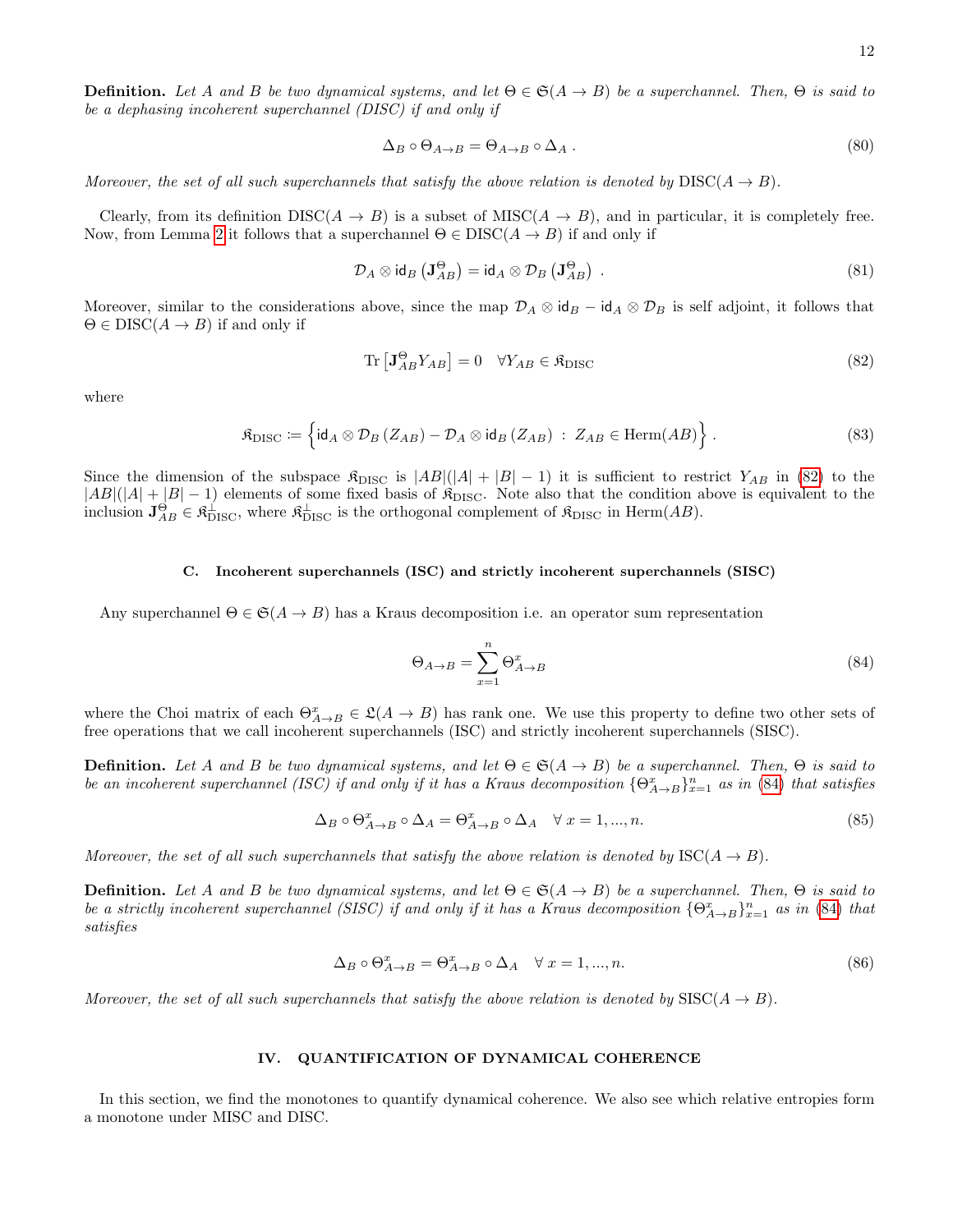### <span id="page-12-4"></span>A. A complete family of monotones

In recent works[\[31,](#page-25-16) [34,](#page-26-2) [36,](#page-26-4) [51](#page-26-14)[–55\]](#page-26-15), various resource measures have been formulated for a general resource theory of channels and for the dynamical resource theory of entanglement. A complete set of monotones for both the general resource theory of channels and the resource theory of entanglement of channels was presented in [\[52\]](#page-26-16), i.e., it is sufficient to check if all the monotones of this set acting on one channel are greater than the other, then we can convert one channel to the other using the free superchannels of the given resource theory. It was shown that the complete family of monotones for the dynamical resource theory of NPT entanglement can be computed using an SDP (which otherwise for LOCC-based entanglement is known to be NP-hard [\[56\]](#page-26-17)).

Similarly, we find a complete set of monotones under the free superchannels, MISC and DISC. In general, for a given quantum resource theory, it is not obvious if these functions are computable, but we show here that for the dynamical resource theory of coherence, these functions can be computed using an SDP.

For a general quantum resource theory, we can define the following complete set of non-negative resource measures for any quantum channel  $\mathcal{P}_B \in \text{CPTP}(B_0 \to B_1)$  such that these measures take the value zero on free channels [\[52\]](#page-26-16)

<span id="page-12-3"></span>
$$
G_{\mathcal{P}}(\mathcal{N}_A) \coloneqq \max_{\Theta \in \text{FREE}(A \to B)} \langle \mathcal{P}_B, \Theta \left[ \mathcal{M}_A \right] \rangle - \max_{\mathcal{M}_B \in \mathfrak{G}(B_0 \to B_1)} \langle \mathcal{P}_B, \mathcal{M}_B \rangle \quad \forall \mathcal{M}_A \in \text{CPTP}(A_0 \to A_1). \tag{87}
$$

where  $\mathfrak{G}(B_0 \to B_1)$  denotes the set of free channels for the given resource theory.

For the dynamical resource theory of coherence, we can define a function  $f_P(\mathcal{M}_A)$  for any quantum channel  $\mathcal{P}_B \in \text{CPTP}(B_0 \to B_1)$  and superchannel  $\Theta \in \mathfrak{F}(A \to B)$  where  $\mathfrak{F} = \text{MISC}$  or DISC, as

<span id="page-12-0"></span>
$$
f_{\mathcal{P}}(\mathcal{M}_A) = \max_{\Theta \in \mathfrak{F}(A \to B)} \langle \mathcal{P}_B, \Theta[\mathcal{M}_B] \rangle \quad \forall \ \mathcal{M}_A \in \text{CPTP}(A_0 \to A_1)
$$
 (88)

Note that [\(88\)](#page-12-0) can be expressed as the following SDP for a given  $\mathcal{M}_A \in \text{CPTP}(A_0 \to A_1)$ 

<span id="page-12-5"></span><span id="page-12-2"></span><span id="page-12-1"></span>
$$
\max\left\{\text{Tr}\left[\mathbf{J}_{AB}^{\Theta}\left(J_{A}^{\mathcal{M}}\otimes J_{B}^{\mathcal{P}}\right)\right]\right\}\tag{89}
$$

where the maximum is subject to

$$
\mathbf{J}_{AB}^{\Theta} \geq 0, \ \mathbf{J}_{AB_0}^{\Theta} = \mathbf{J}_{A_0B_0}^{\Theta} \otimes u_{A_1}, \ \mathbf{J}_{A_1B_0}^{\Theta} = I_{A_1B_0}
$$
(90)

$$
\text{Tr}[\mathbf{J}_{AB}^{\Theta} X_{AB}^i] = 0 \,\forall \, i = 1, \dots, n \tag{91}
$$

where  ${X_{AB}^i}_{i=1}^n$  can denote the basis of the subspace  $\mathfrak{K}_{\mathfrak{F}}$  as defined in [\(79\)](#page-10-1) and [\(83\)](#page-11-2) for  $\mathfrak{F} =$  MISC and DISC, respectively. For MISC,  $n \equiv |AB|(|B|-1)$  whereas for DISC,  $n \equiv |AB|(|A|+|B|-1)$ . Conditions in [\(90\)](#page-12-1) are there because  $\Theta(A \to B)$  is a superchannel whereas conditions in [\(91\)](#page-12-2) are the result of the requirement that  $\Theta \in \mathfrak{F}(A \to B)$ . Similar to [\(87\)](#page-12-3), for all  $P \in \text{CPTP}(B_0 \to B_1)$ , we can define

$$
G_{\mathcal{P}}(\mathcal{N}_A) \coloneqq \max \text{Tr} \left[ \mathbf{J}_{AB}^{\Theta} \left( \left( J_A^{\mathcal{N}} \right)^T \otimes J_B^{\mathcal{P}} \right) \right] - \max \text{Tr} [J_B^{\mathcal{M}} J_B^{\mathcal{P}}] \tag{92}
$$

where the second maximum is over all  $\mathcal{M}_B \in \mathfrak{C}(B_0 \to B_1)$  and the first maximum is subject to the constraints given in [\(90\)](#page-12-1) and [\(91\)](#page-12-2). The family  $\{G_p\}$  over all  $\mathcal{P} \in \text{CPTP}(B_0 \to B_1)$  is a complete set of monotones, that is, there exists a  $\Theta \in \mathfrak{F}(A \to B)$  where  $\mathfrak{F} =$  MISC or DISC, that can convert a channel  $\mathcal{N}_A \in \text{CPTP}(A_0 \to A_1)$  to  $\mathcal{M}_B \in \text{CPTP}(B_0 \to B_1)$  if and only if

$$
G_{\mathcal{P}}(\mathcal{N}_A) \geqslant G_{\mathcal{P}}(\mathcal{M}_B) \tag{93}
$$

Remark 1. For the qubit case we calculated the values of the monotone  $G_P(\mathcal{N}_A)$  under MISC for a few channels(or a class of channels) by plugging into CVX. This required construction of 48 basis elements (Eq. [\(79\)](#page-10-1)). The value of  $G_{\mathcal{P}}(\mathcal{N}_A)$  for all classical channels is 0 for all  $\mathcal{P}_B$ . We found that for a fixed  $\mathcal{P}_B$ , the value of all unitary channels is the same and they attain the maximum value of 2 when  $P_B$  is the identity channel. If we fix  $P_B$  to be the identity channel, we see that for a replacement channel that outputs a plus state  $(|+\rangle = \frac{1}{\sqrt{n}} \sum_{i=0}^{n-1} |i\rangle$ , the value of  $G_{\text{id}}(\mathcal{N}_A)$ is equal to 2. For any other replacement channel and any depolarizing channel,  $G_{id}(\mathcal{N}_A)$  is less than 2.

Remark 2. Since there are an infinite number of monotones in the above complete set  $G_{\mathcal{P}}$ , it might give an impression that the conversion of a channel  $\mathcal{N}_A \in \text{CPTP}(A_0 \to A_1)$  to another channel  $\mathcal{M}_B \in \text{CPTP}(B_0 \to B_1)$  using a superchannel  $\Theta \in$  MISC or DISC, is very hard or impractical, but in section [V](#page-16-0) we show that the problem of interconversion of two quantum channels using a superchannel belonging to MISC or DISC can be computed using an SDP.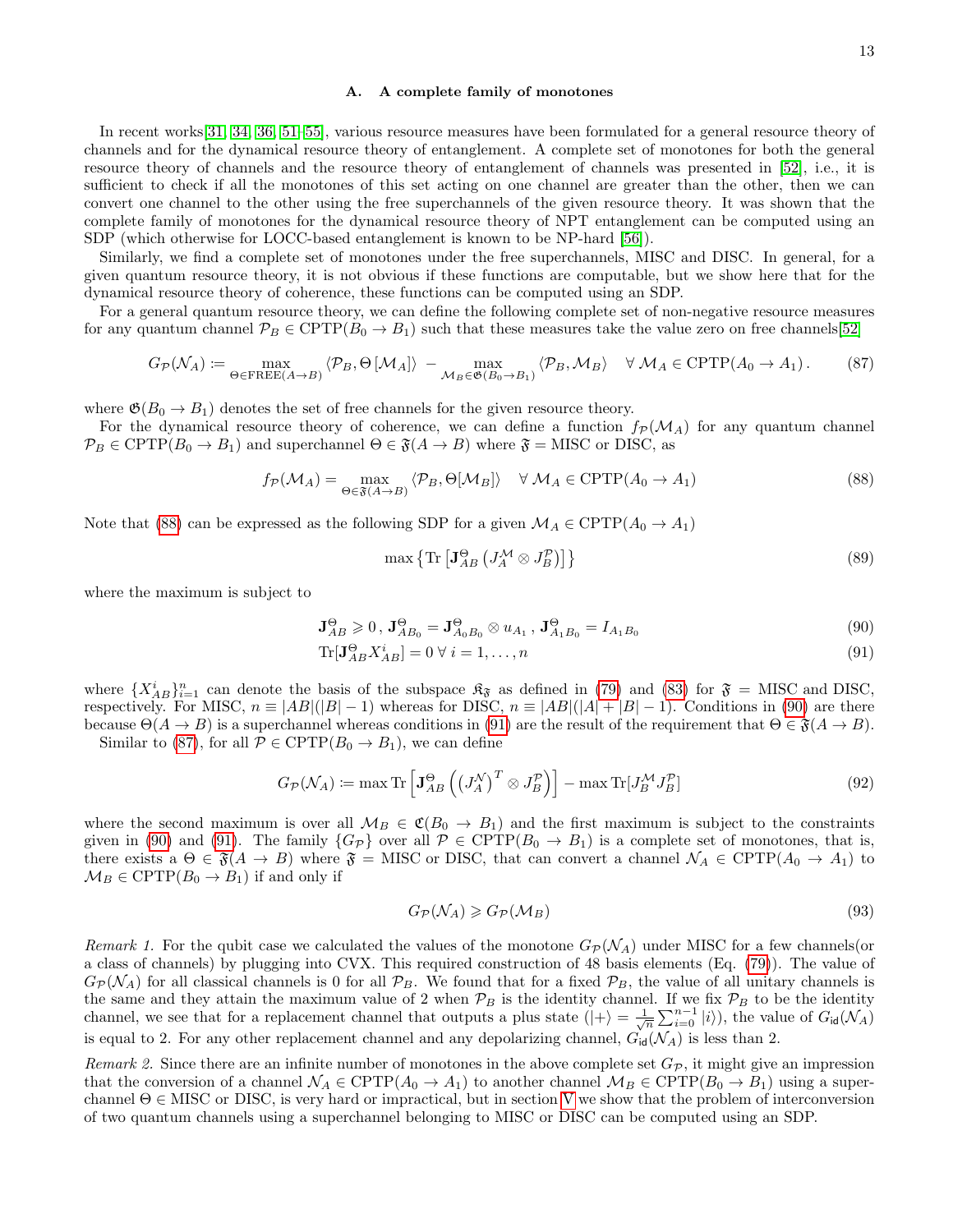#### <span id="page-13-0"></span>B. Relative entropies of dynamical coherence

A measure of distinguishability or divergence  $D(\cdot\|\cdot)$  of two states is a function  $D : \mathfrak{D}(A_1) \times \mathfrak{D}(B_1) \to \mathbb{R}$  such that it obeys data-processing inequality and is zero on the set of free states. One example of such a function is Rényi divergence[\[57\]](#page-26-18). Its two quantum generalizations which have been given an operational interpretation are "Sandwiched" Rényi Relative Entropy (also known as Quantum Rényi Divergence) and Petz-Rényi relative entropy. "Sandwiched" R´enyi Relative Entropy (or Quantum R´enyi Divergence) was introduced and discussed in [\[58–](#page-26-19)[60\]](#page-26-20) whereas Petz-R´enyi relative entropy was introduced and studied in  $[61–63]$  $[61–63]$ . Other generalizations of the Rényi divergence and the quantum Rényi relative entropies are discussed in [\[64\]](#page-26-23) but their operational meaning is not clear.

For channels, the relative entropies and divergence have been generalized from the state case (i.e., static resources) to channels (i.e., dynamic resources) and were discussed in [\[31,](#page-25-16) [33,](#page-26-1) [34,](#page-26-2) [36,](#page-26-4) [48,](#page-26-11) [65,](#page-26-24) [66\]](#page-26-25). We take the relative entropies listed in [\[33\]](#page-26-1) and find the following three relative entropies to be clearly forming a monotone under MISC

$$
C_1\left(\mathcal{N}_A\right) = \min_{\mathcal{M}\in\mathfrak{C}(A_0\to A_1)}\max_{\phi\in\mathfrak{D}(R_0A_0)} D\left(\mathcal{N}_{A_0\to A_1}\left(\phi_{R_0A_0}\right) \middle\|\mathcal{M}_{A_0\to A_1}\left(\phi_{R_0A_0}\right)\right) \tag{94}
$$

$$
C_{2}\left(\mathcal{N}_{A}\right) = \min_{\mathcal{M}\in\mathfrak{C}(A_{0}\to A_{1})} \sup_{\rho,\sigma\in\mathfrak{D}(R_{0}A_{0})} D\left(\mathcal{N}_{A}\left(\rho_{R_{0}A_{0}}\right) \middle\|\mathcal{M}_{A}\left(\sigma_{R_{0}A_{0}}\right)\right) - D\left(\rho_{R_{0}A_{0}} \middle\|\sigma_{R_{0}A_{0}}\right) \tag{95}
$$

$$
C_3\left(\mathcal{N}_A\right) = \max_{\rho \in \mathfrak{D}(R_0, A_0)} D\left(\mathcal{N}_A\left(\rho_{R_0, A_0}\right)\right) - D\left(\rho_{R_0, A_0}\right) \tag{96}
$$

where  $D(\rho) = \min_{\mathcal{D}(\sigma) = \sigma} D(\rho || \sigma)$  and  $D(\rho || \sigma) = \text{Tr}[\rho \log \rho - \rho \log \sigma]$  is the relative entropy. The proof that the above relative entropies form a monotone under MISC is similar to the proof for relative entropies forming a monotone for a general resurce theory of quantum processes as given in [\[33\]](#page-26-1). Note that the relative entropies  $C_1(\mathcal{N}_A)$  and  $C_2(\mathcal{N}_A)$ are faithful, i.e., they take the value zero iff  $\mathcal{N}_A \in \mathfrak{C}(A_0 \to A_1)$ . The relative entropy  $C_3(\mathcal{N}_A)$  is a state-based relative entropy and involves no optimization over the classical channels.

In [\[33\]](#page-26-1), there are three other relative entropies defined by taking the optimization over the set of free states instead of all density matrices. There, the proof relies on the pre-processing channel to be completely resource non-generating. Since, we cannot make this assumption, hence, we cannot say about the monotonicity of the relative entropies where the optimization is over the incoherent states.

For any channel divergence D, define the function  $D_{\Delta}$ : CPTP  $\rightarrow \mathbb{R}_{+}$  given by

$$
D_{\Delta}(\mathcal{N}_A) \coloneqq D\left(\mathcal{N}_A \middle| \Delta_A [\mathcal{N}_A]\right) \tag{97}
$$

and for the choice  $D = D_{\text{max}}$  we call it the dephasing logarithmic robustness and denote it by  $D_{\Delta} \equiv LR_{\Delta}$ .

**Lemma 3.** The function  $D_{\Delta}$  is a dynamical resource monotones under DISC.

*Proof.* Lets  $\Theta \in DISC(A \to B)$  and  $\mathcal{N} \in \text{CPTP}(A_0 \to A_1)$ . Then,

$$
D_{\Delta}(\Theta_{A \to B}[N_A]) = D(\Theta_{A \to B}[N_A] || \Delta_B \circ \Theta_{A \to B}[N_A])
$$
  
=  $D(\Theta_{A \to B}[N_A] || \Theta_{A \to B} \circ \Delta_A [N_A])$   
 $\le D(N_A || \Delta_A [N_A])$   
=  $D_{\Delta}(N_A)$ . (98)

This completes the proof.

For the case that  $D(\rho||\sigma) = \text{Tr}[\rho \log \rho] - \text{Tr}[\rho \log \sigma]$  is the relative entropy, we call  $D_{\Delta}$  the dephasing relative entropy of coherence.

#### C. Operational Monotones

Here, we discuss the monotones that are operationally meaningful for the resource theory of quantum coherence. We will see that the monotones which are based on  $D_{\text{max}}$ , like various types of log-robustness, play a major role in the calculation of coherence cost of channels.

The log-robustness of entanglement for states was introduced and investigated in [\[67–](#page-26-26)[70\]](#page-26-27). It was shown that it is an entanglement monotone and its operational significance for the manipulation of entanglement was also discussed. The log-robustness of coherence for states was similarly defined in [\[71\]](#page-26-28) and it was shown that it is a measure of coherence.

П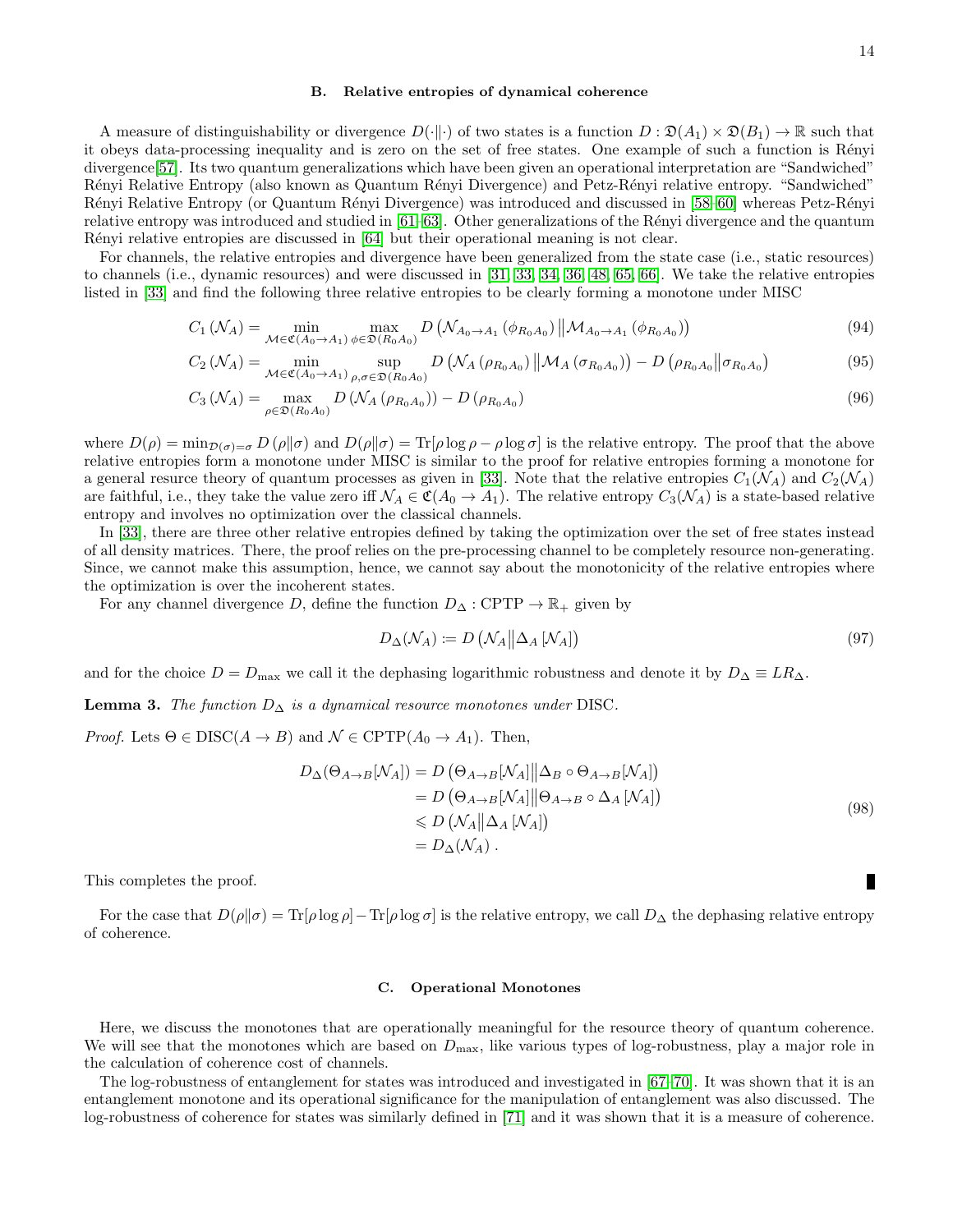The log-robustness of channels for a general resource theory was introduced and discussed in [\[31,](#page-25-16) [33,](#page-26-1) [34\]](#page-26-2). It was shown that the log-robustness of channels satisfy necessary conditions for the resource measure of channels, i.e., it is both faithful and a monotone under left and right compositions[\[34\]](#page-26-2).

The log-robustness of coherence of channels is given by

$$
LR_{\mathfrak{C}}(\mathcal{N}_A) := \min_{\mathcal{E} \in \mathfrak{C}(A_0 \to A_1)} D_{\max}(\mathcal{N}_A \| \mathcal{E}_A)
$$
\n(99)

It can be computed with an SDP. To see why, note that

$$
LR_{\mathfrak{C}}(\mathcal{N}_A) = \log \min \left\{ t \geq 0 \; : \; t\mathcal{E}_A \geq \mathcal{N}_A \quad \Delta_A[\mathcal{E}_A] = \mathcal{E}_A \; , \; \mathcal{E} \in \text{CPTP}(A_0 \to A_1) \right\}
$$
(100)

Denoting by  $\omega_A$  the Choi matrix of  $t\mathcal{E}_A$  we get that (recall that we are using u to denote the maximally mixed state)

<span id="page-14-1"></span>
$$
LR_{\mathfrak{C}}(\mathcal{N}_A) = \log \min \left\{ \frac{1}{|A_0|} \text{Tr}[\omega_A] \; : \; \omega_A \geqslant J_A^{\mathcal{N}} \quad \mathcal{D}_A[\omega_A] = \omega_A \; , \; \; \omega_{A_0} = \text{Tr}[\omega_A] u_{A_0} \; , \; \; \omega_A \geqslant 0 \right\} \tag{101}
$$

which is an SDP optimization problem. As such it has a dual given by (see appendix for details)

<span id="page-14-0"></span>
$$
LR_{\mathfrak{C}}(\mathcal{N}_A) = \log \max \left\{ \text{Tr}[\eta_A J_A^{\mathcal{N}}] \ : \ \mathcal{D}_A(\eta_A) = \mathcal{D}_{A_0} (\eta_{A_0}) \otimes u_{A_1} \quad \mathcal{D}_{A_1}[\eta_{A_1}] = I_{A_1} \ , \ \ \eta_A \geqslant 0 \right\} \tag{102}
$$

Remark. For the qubit case, we calculated the log-robustness of coherence of few channels. For any classical channel, the log-robustness of coherence is equal to 0. For the identity channel it is equal to 1. For any replacement channel and depolarizing channel, its value is between 0 and 1. If the replacement channel is the one that outputs the plus state  $(|+\rangle = \frac{1}{\sqrt{n}} \sum_{i=0}^{n-1} |i\rangle$ , the log-robustness is equal to 1. Lastly, for any unitary channel, we found that the value of log-robustness of coherence is between 1 and 2.

Next, we show the additivity of log-robustness of coherence of channels under tensor products.

<span id="page-14-2"></span>Lemma 4. The log-robustness of coherence of a channel is additive under tensor products, i.e.,

$$
LR_{\mathfrak{C}}(\mathcal{N}_A \otimes \mathcal{M}_{A'}) = LR_{\mathfrak{C}}(\mathcal{N}_A) + LR_{\mathfrak{C}}(\mathcal{M}_{A'}) \tag{103}
$$

*Proof.* For the proof of the inequality  $LR_{\mathfrak{C}}(\mathcal{N}_A \otimes \mathcal{M}_{A'}) \leq LR_{\mathfrak{C}}(\mathcal{N}_A) + LR_{\mathfrak{C}}(\mathcal{M}_{A'})$ , let  $LR_{\mathfrak{C}}(\mathcal{N}_A) = D_{\max}(\mathcal{N}_A||\mathcal{E}_A)$ and  $LR_{\mathfrak{C}}(\mathcal{M}_{A'})=D_{\max}(\mathcal{M}_{A'}||\mathcal{E}_{A'})$ . Then, we have

$$
LR_{\mathfrak{C}}(\mathcal{N}_A \otimes \mathcal{M}_{A'}) \leq D_{\max}(\mathcal{N}_A \otimes \mathcal{M}_{A'} || \mathcal{E}_A \otimes \mathcal{E}_{A'})
$$
\n(104)

$$
=D_{\max}(\mathcal{N}_A||\mathcal{E}_A) + D_{\max}(\mathcal{M}_{A'}||\mathcal{E}_{A'})
$$
\n(105)

$$
=LR_{\mathfrak{C}}(\mathcal{N}_A) + LR_{\mathfrak{C}}(\mathcal{M}_{A'}) \tag{106}
$$

The first inequality follows trivially from the definition of log-robustness and the second equality follows from the additivity of  $D_{\text{max}}$ .

To prove the converse, i.e.,  $LR_{\mathfrak{C}}(\mathcal{N}_A \otimes \mathcal{M}_{A'}) \geq LR_{\mathfrak{C}}(\mathcal{N}_A) + LR_{\mathfrak{C}}(\mathcal{M}_{A'})$ , we will use the dual of the log-robustness as given in Eq.[\(102\)](#page-14-0). Let  $\eta_A$  and  $\eta_{A'}$  be the optimal matrices for the dual of  $LR_{\mathfrak{C}}(\mathcal{N}_A)$  and  $LR_{\mathfrak{C}}(\mathcal{M}_{A'})$ , respectively. We get

$$
2^{LR_{\mathfrak{C}}(\mathcal{N}_A)} = \frac{1}{|A_0|} \text{Tr}[\eta_A J_A^{\mathcal{N}_A}]
$$
  

$$
2^{LR_{\mathfrak{C}}(\mathcal{M}_{A'})} = \frac{1}{|A'_0|} \text{Tr}[\eta_{A'} J_{A'}^{\mathcal{M}_{A'}}]
$$
 (107)

Since,  $LR_{\mathfrak{C}}(\mathcal{N}_A \otimes \mathcal{M}_{A'}) = \frac{1}{|A_0A_0'|}\log \max \text{Tr}\big[\eta'_{AA'}(J_{AA'}^{\mathcal{N}_A \otimes \mathcal{M}_{A'}})\big]$  where the maximum is over all  $\eta'_{AA'} \geqslant 0$  satisfying

$$
\mathcal{D}_{AA'}(\eta'_{AA'}) = \mathcal{D}_{A_0A'_0} \left( \eta'_{A_0A'_0} \right) \otimes u_{A_1A'_1} \ , \ \ \mathcal{D}_{A_1A'_1} [\eta'_{A_1A'_1}] = I_{A_1A'_1} \ . \tag{108}
$$

and because  $\eta_{AA'} = \eta_A \otimes \eta_{A'}$  satisfies the above conditions, we have

$$
2^{LR_{\mathfrak{C}}(\mathcal{N}_A \otimes \mathcal{M}_{A'})} \geq \frac{1}{|A_0 A'_0|} \text{Tr} \left[ \eta_{AA'} \left( J_{AA'}^{\mathcal{N}_A \otimes \mathcal{M}_{A'}} \right) \right]
$$
  
= 
$$
2^{LR_{\mathfrak{C}}(\mathcal{N}_A)} 2^{LR_{\mathfrak{C}}(\mathcal{M}_{A'})}
$$
 (109)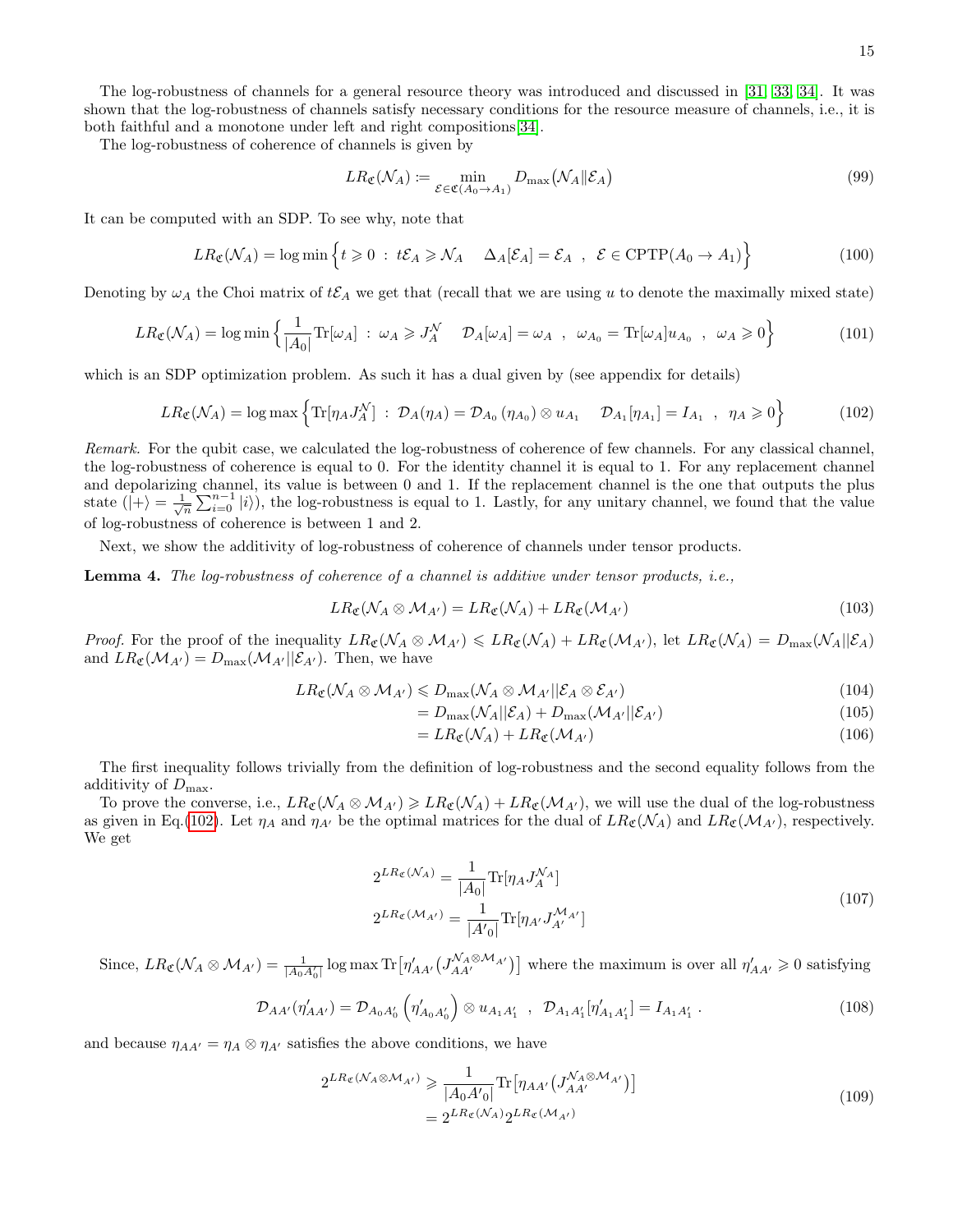Hence, the above equation implies

$$
LR_{\mathfrak{C}}(\mathcal{N}_A \otimes \mathcal{M}_{A'}) \geqslant LR_{\mathfrak{C}}(\mathcal{N}_A) + LR_{\mathfrak{C}}(\mathcal{M}_{A'}) \tag{110}
$$

This establishes the additivity of the log-robustness of a quantum channel, i.e.,  $LR_{\mathfrak{C}}(\mathcal{N}_A \otimes \mathcal{M}_{A'}) = LR_{\mathfrak{C}}(\mathcal{N}_A)$  +  $LR_{\mathfrak{C}}(\mathcal{M}_{A'})$ 

Another type of log-robustness, the dephasing logarithmic robustness, which will be used to find the exact cost under DISC, is defined by

<span id="page-15-0"></span>
$$
LR_{\Delta}(\mathcal{N}_A) := D_{\max}(\mathcal{N}_A || \Delta_A [\mathcal{N}_A]) \quad \forall \ \mathcal{N} \in \text{CPTP}(A_0 \to A_1) \ . \tag{111}
$$

We prove here that the dephasing log-robustness is also additive.

**Lemma 5.** Let  $\mathcal{N} \in \text{CPTP}(A_0 \to A_1)$  and  $\mathcal{M} \in \text{CPTP}(B_0 \to B_1)$  be two channels. Then,

$$
LR_{\Delta}(\mathcal{N}_A \otimes \mathcal{M}_B) = LR_{\Delta}(\mathcal{N}_A) + LR_{\Delta}(\mathcal{M}_B) . \qquad (112)
$$

Proof.

$$
LR_{\Delta}(\mathcal{N}_A \otimes \mathcal{M}_B) = D_{\max}(\mathcal{N}_A \otimes \mathcal{M}_B || \Delta_{AB} [\mathcal{N}_A \otimes \mathcal{M}_B])
$$
  
\n
$$
= D_{\max}(\mathcal{N}_A \otimes \mathcal{M}_B || \Delta_A [\mathcal{N}_A] \otimes \Delta_B [\mathcal{M}_B])
$$
  
\n
$$
= D_{\max}(\mathcal{N}_A || \Delta_A [\mathcal{N}_A]) + D_{\max}(\mathcal{M}_B || \Delta_B [\mathcal{M}_B])
$$
  
\n
$$
= LR_{\Delta}(\mathcal{N}_A) + LR_{\Delta}(\mathcal{M}_B),
$$
\n(113)

where the third equality follows from the additivity of  $D_{\text{max}}$  for channels.

We also define smoothed logarithmic robustness and asymptotic logarithmic robustness. From [\[33\]](#page-26-1), we know that smoothing maintains monotonicity. The smoothed logarithmic robustness is defined by

$$
LR^{\epsilon}_{\mathfrak{C}}(\mathcal{N}_A) := \min_{\mathcal{N}' \in B_{\epsilon}(\mathcal{N}_A)} LR_{\mathfrak{C}}(\mathcal{N}'_A)
$$
(114)

where

$$
B_{\epsilon}(\mathcal{N}_A) = \left\{ \mathcal{N}' \in \text{CPTP}(A_0 \to A_1) \; : \; \frac{1}{2} \|\mathcal{N}'_A - \mathcal{N}_A\|_{\diamond} \leq \epsilon \right\}. \tag{115}
$$

and the asymptotic logarithmic robustness is defined as

$$
LR^{\infty}_{\mathfrak{C}}(\mathcal{N}_A) = \lim_{\epsilon \to 0^+} \liminf_{n \to \infty} \frac{1}{n} LR^{\epsilon}_{\mathfrak{C}}(\mathcal{N}_A^{\otimes n})
$$
\n(116)

Similarly we define the smoothed dephasing logarithmic robustness and asymptotic dephasing logarithmic robustness. The smoothed dephasing logarithmic robustness is defined by

$$
LR_{\Delta}^{\epsilon}(\mathcal{N}_A) := \min_{\mathcal{N}' \in B_{\epsilon}(\mathcal{N}_A)} LR_{\Delta}(\mathcal{N}'_A)
$$
\n(117)

and the asymptotic dephasing logarithmic robustness as

$$
LR^{\infty}_{\Delta}(\mathcal{N}_A) = \lim_{\epsilon \to 0^+} \lim_{n \to \infty} \frac{1}{n} LR^{\epsilon}_{\Delta}(\mathcal{N}_A^{\otimes n})
$$
\n(118)

Now we define the log-robustness with "liberal" smoothing [\[33\]](#page-26-1) which we find to have an operational meaning. Let

$$
LR_{\mathfrak{C}}^{\epsilon,\varphi}(\mathcal{N}_A) \coloneqq \min_{\mathcal{N}' \in B_{\epsilon}^{\varphi}(\mathcal{N}_A)} LR_{\mathfrak{C}}(\mathcal{N}'_A) \ . \tag{119}
$$

where

$$
B_{\epsilon}^{\varphi}(\mathcal{N}_A) := \left\{ \mathcal{N}' \in \mathrm{CP}(A_0 \to A_1) \; : \; \|\mathcal{N}'_A(\varphi_{RA_0}) - \mathcal{N}_A(\varphi_{RA_0})\|_1 \leqslant \epsilon \right\}.
$$

П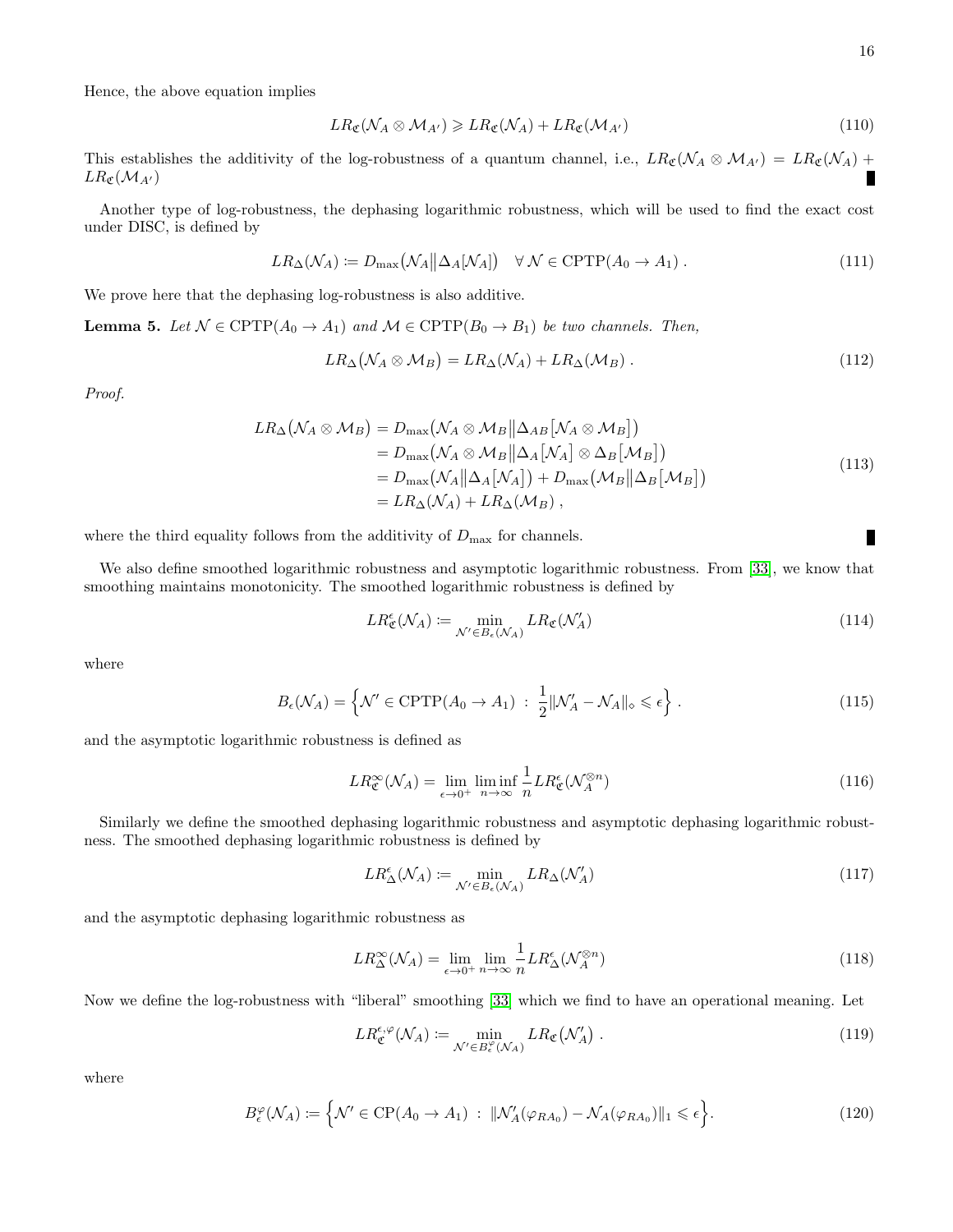and consider its "liberal smoothing"

$$
LR^{\epsilon}_{\mathfrak{C}}(\mathcal{N}_A) := \max_{\varphi \in \mathcal{D}(RA_0)} LR^{\epsilon, \varphi}_{\mathfrak{C}}(\mathcal{N}_A). \tag{121}
$$

Define also

$$
LR_{\mathfrak{C}}^{\epsilon,n}(\mathcal{N}_A) \coloneqq \frac{1}{n} \max_{\varphi \in \mathcal{D}(RA_0)} LR_{\mathfrak{C}}^{\epsilon, \varphi^{\otimes n}}(\mathcal{N}_A^{\otimes n}) ,
$$
 (122)

and

$$
LR_{\mathfrak{C}}^{(\infty)}(\mathcal{N}_A) := \lim_{\epsilon \to 0^+} \liminf_{n \to \infty} LR_{\mathfrak{C}}^{\epsilon, n}(\mathcal{N}_A).
$$
 (123)

In [\[33\]](#page-26-1), a new type of regularized relative entropy of a resource given by

$$
D_{\mathfrak{C}}^{(\infty)}\left(\mathcal{N}_A\right) := \lim_{n \to \infty} \frac{1}{n} \sup_{\varphi \in \mathfrak{D}(RA_0)} \min_{\mathcal{E} \in \mathfrak{C}(A_0^n \to A_1^n)} D\left(\mathcal{N}_{A_0 \to A_1}^{\otimes n} \left(\varphi_{RA_0}^{\otimes n}\right) \|\mathcal{E}_{A_0^n \to A_1^n}\left(\varphi_{RA_0}^{\otimes n}\right)\right) \tag{124}
$$

The quantity  $D_{\sigma}^{(\infty)}$  $\mathcal{C}^{(\infty)}(\mathcal{N}_A)$  behaves monotonically under completely RNG superchannels and satisfies the following AEP

<span id="page-16-1"></span>
$$
LR_{\mathfrak{C}}^{(\infty)}(\mathcal{N}_A) = D_{\mathfrak{C}}^{(\infty)}(\mathcal{N}_A) \tag{125}
$$

## <span id="page-16-0"></span>V. INTERCONVERSIONS

We show that for the dynamical resource theory of coherence, the interconversion distance  $d_{\mathfrak{F}}(\mathcal{N}_A \to \mathcal{M}_B)$  can be computed with an SDP. We then calculate the exact, approximate and "liberal" coherence cost of a channel and show that the "liberal" cost of coherence is equal to a variant of the regularized relative entropy.

### <span id="page-16-2"></span>A. The conversion distance of coherence

The conversion distance from a channel  $\mathcal{N}_A \in \text{CPTP}(A_0 \to A_1)$  to a channel  $\mathcal{M}_B \in \text{CPTP}(B_0 \to B_1)$  is defined as (with  $\mathfrak F$  standing for either one of the four operations MISC, DISC, ISC, and SISC)

<span id="page-16-3"></span>
$$
d_{\mathfrak{F}}\left(\mathcal{N}_A \to \mathcal{M}_B\right) := \min_{\Theta \in \mathfrak{F}(A \to B)} \frac{1}{2} \left\|\Theta_{A \to B}\left[\mathcal{N}_A\right] - \mathcal{M}_B\right\|_{\diamond} \tag{126}
$$

That is, if the conversion distance above is very small then  $\mathcal{N}_A$  can be used to simulate a channel that is very close to  $M_B$ , using free superchannels. We now show that for  $\mathfrak{F} =$  MISC or  $\mathfrak{F} =$  DISC, this conversion distance can be computed with a semi-definite program (SDP).

<span id="page-16-4"></span>**Theorem 3.** For the case  $\mathfrak{F} = \text{MISC}$ , let  $\{X_{AB}^i\}_{i=1}^n$  be the basis of the subspace  $\mathfrak{K}_{\mathfrak{F}}$  as defined in [\(79\)](#page-10-1) where  $n \equiv |AB|(|B|-1)$  and let  $\alpha_{AB}$  denote the Choi matrix of the superchannel  $\Theta$ . Then,  $d_{\mathfrak{F}}(\mathcal{N}_A \to \mathcal{M}_B)$ , can be expressed as the following SDP

$$
d_{\mathfrak{F}}\left(\mathcal{N}_A \to \mathcal{M}_B\right) = \min \lambda \tag{127}
$$

where the minimum is subject to

$$
\lambda I_{B_0} \geq \omega_{B_0}, \ \omega_B \geq 0 \ , \ \alpha_{AB} \geq 0 \ , \ \omega_B \geq \text{Tr}_A \Big[ \alpha_{AB} \left( (J_A^N)^T \otimes I_B \right) \Big] - J_B^M \ , \tag{128}
$$

$$
\alpha_{AB_0} = \alpha_{A_0B_0} \otimes u_{A_1} , \ \alpha_{A_1B_0} = I_{A_1B_0} , \tag{129}
$$

$$
\text{Tr}[\alpha_{AB} X_{AB}^i] = 0 \,\forall \, i = 1, \dots, n \tag{130}
$$

For the case  $\mathfrak{F} = \text{DISC}$ , let  $\{Y_{AB}^i\}_{i=1}^m$  be the basis of the subspace  $\mathfrak{K}_{\mathfrak{F}}$  as defined in [\(83\)](#page-11-2) where  $m \equiv |AB|(|A|+|B|-1)$ and  $\alpha_{AB}$  denote the Choi matrix of the superchannel  $\Theta$ . Then,  $d_{\mathfrak{F}}(\mathcal{N}_A \to \mathcal{M}_B)$ , can be expressed as the following SDP

$$
d_{\mathfrak{F}}\left(\mathcal{N}_A \to \mathcal{M}_B\right) = \min \lambda \tag{131}
$$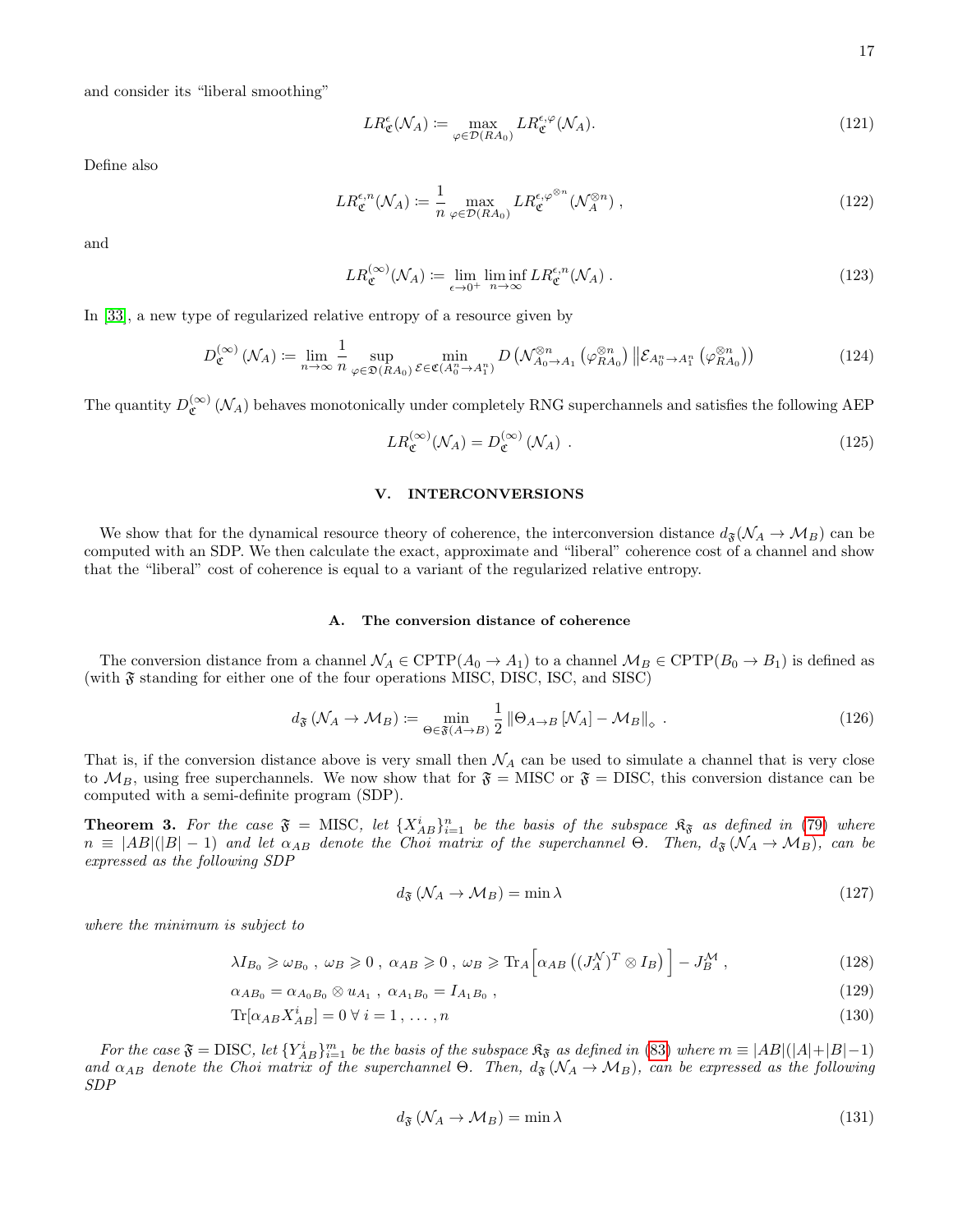$$
\lambda I_{B_0} \geq \omega_{B_0} , \ \omega_B \geq 0 , \ \alpha_{AB} \geq 0 , \ \omega_B \geq \text{Tr}_A \Big[ \alpha_{AB} \left( (J_A^N)^T \otimes I_B \right) \Big] - J_B^M , \tag{132}
$$

$$
\alpha_{AB_0} = \alpha_{A_0B_0} \otimes u_{A_1} , \ \alpha_{A_1B_0} = I_{A_1B_0} , \tag{133}
$$

$$
\text{Tr}[\alpha_{AB} Y_{AB}^i] = 0 \,\forall \, i = 1, \dots, m \tag{134}
$$

### B. Exact Asymptotic Coherence Cost

The exact single-shot coherence cost is defined for  $\mathcal{N}_A \in \text{CPTP}(A_0 \to A_1)$  as

$$
C_{\mathfrak{F}}^{0}(\mathcal{N}_{A}) \coloneqq \min\left\{ \log|R_{1}| \; : \; \exists \Theta \in \mathfrak{F}(R_{1} \to A) \quad \text{s.t.} \quad \Theta_{R_{1} \to A}[\phi_{R_{1}}^{+}] = \mathcal{N}_{A} \right\} \;, \tag{135}
$$

where we consider the two cases of  $\mathfrak{F} = \text{MISC}$  and  $\mathfrak{F} = \text{DISC}$ . And the exact coherence cost is given by

$$
C_{\mathfrak{F}}^{\text{exact}}(\mathcal{N}_A) = \lim_{n \to \infty} \frac{1}{n} C_{\mathfrak{F}}^0 \left( \mathcal{N}_A^{\otimes n} \right) \tag{136}
$$

We now compute this coherence cost for both MISC and DISC.

#### 1. Exact cost under MISC

**Theorem 4.** For  $\mathfrak{F} = \text{MISC}$  and  $\mathcal{N} \in \text{CPTP}(A_0 \to A_1)$ ,

$$
C_{\mathfrak{F}}^{\text{exact}}(\mathcal{N}_A) = LR_{\mathfrak{C}}(\mathcal{N}_A)
$$
\n(137)

Proof. We first prove that

<span id="page-17-0"></span>
$$
LR_{\mathfrak{C}}(\mathcal{N}_A) \leqslant C_{\mathfrak{F}}^0(\mathcal{N}_A) \leqslant LR_{\mathfrak{C}}(\mathcal{N}_A) + 1
$$
\n(138)

and then use the additivity of  $LR_{\mathfrak{C}}(\mathcal{N}_A)$ .

For the proof of  $LR_{\mathfrak{C}}(\mathcal{N}) \leqslant C^0_{\mathfrak{F}}(\mathcal{N}),$  let  $\Theta \in \mathrm{MISC}(R_1 \to A)$  be a optimal superchannel satisfying  $\Theta_{R_1 \to A}[\phi_{R_1}^+] = \mathcal{N}_A$ such that  $C_{\text{MISC}}^{0}(\mathcal{N}_A) = \log_2 |R_1|$ . Therefore,

$$
LR_{\mathfrak{C}}(\mathcal{N}_A) = D_{\max}(\mathcal{N}_A || \mathcal{E}_A)
$$
\n(139)

$$
= D_{\max}(\Theta_{R_1 \to A}[\phi_{R_1}^+] \| \mathcal{E}_A)
$$
\n
$$
\leq D_{\max}(\Theta_{R_1 \to A}[\phi_{R_1}^+] \| \Theta_{R_1 \to A}[\mathcal{D}(\phi_{R_1}^+)] )
$$
\n(141)

$$
\leq D_{\max}(\Theta_{R_1 \to A}[\phi_{R_1}^+]] \Big|\Theta_{R_1 \to A}[\mathcal{D}(\phi_{R_1}^+)]\Big) \tag{141}
$$

$$
\leq D_{\max}(\phi_{R_1}^+ \|\mathcal{D}(\phi_{R_1}^+)\ ) \tag{142}
$$

$$
= \log_2 |R_1| \tag{143}
$$

$$
=C_{\mathfrak{F}}^{0}(\mathcal{N}_{A})\tag{144}
$$

To prove  $C^0_{\mathfrak{F}}(\mathcal{N}_A) \leqslant LR_{\mathfrak{C}}(\mathcal{N}_A) + 1$ , first let

$$
LR_{\mathfrak{C}}(\mathcal{N}_A) = D_{\max}(\mathcal{N}_A \parallel \mathcal{E}_A) = \log_2 t \tag{145}
$$

for some optimal t satisfying  $t\mathcal{E}_A \geq \mathcal{N}_A$ . Also, let  $m = [t]$ , so that  $m\mathcal{E}_A \geq \mathcal{N}_A$  still holds. Let  $R_1$  be a static system such that  $|R_1| = m$ . We now define the following supermap. For any state  $\rho_{R_1} \in \mathfrak{D}(R_1)$ 

$$
\Omega_{R_1 \to A}[\rho_{R_1}] := \frac{m}{m-1} \Big( \text{Tr}[\phi_{R_1}^+ \rho_{R_1}] - \frac{1}{m} \Big) \mathcal{N}_A + \frac{m}{m-1} \Big( 1 - \text{Tr}[\phi_{R_1}^+ \rho_{R_1}] \Big) \mathcal{E}_A \tag{146}
$$

Note that the supermap  $\Omega_{R_1 \to A} \in \mathfrak{F}(R_1 \to A)$  as it can be expressed as

$$
\Omega_{R_1 \to A}[\rho_{R_1}] := \text{Tr}[\phi_{R_1}^+ \rho_{R_1}] \mathcal{N}_A + \frac{1}{m-1} \Big( 1 - \text{Tr}[\phi_{R_1}^+ \rho_{R_1}] \Big) (m\mathcal{E}_A - \mathcal{N}_A)
$$
(147)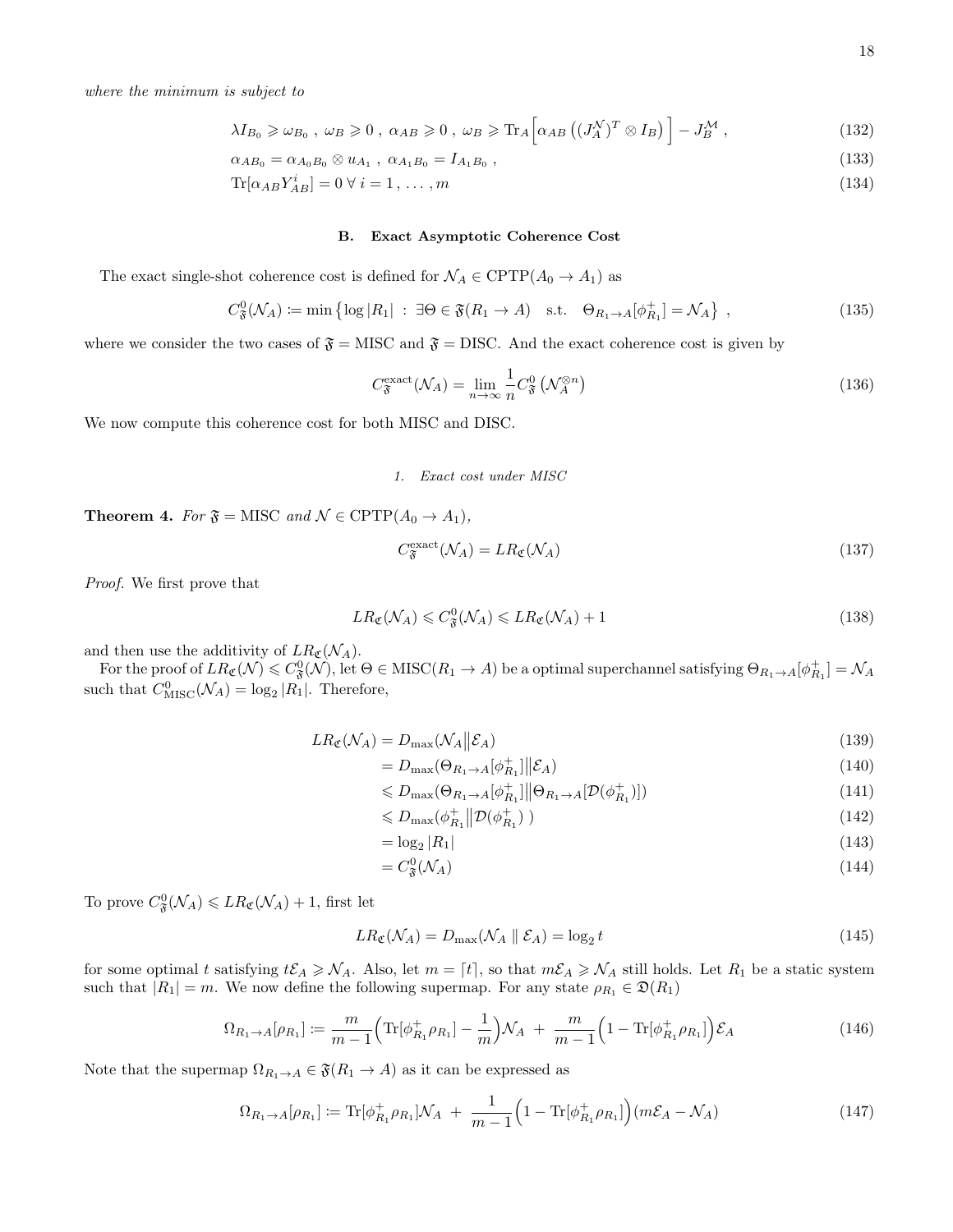where  $m\mathcal{E}_A - \mathcal{N}_A \geq 0$ . Also observe that  $\Omega_{R_1 \to A}(\phi_{R_1}^+) = \mathcal{N}_A$ . Hence, such a superchannel implies that

$$
C_{\mathfrak{F}}^{0}(\mathcal{N}_{A}) = \log_{2} m = \log_{2}[t] \leq \log_{2} t + 1 = LR_{\mathfrak{C}}(\mathcal{N}_{A}) + 1 \tag{148}
$$

This completes the proof of  $LR_{\mathfrak{C}}(\mathcal{N}_A) \leqslant C_{\mathfrak{F}}^0(\mathcal{N}_A) \leqslant LR_{\mathfrak{C}}(\mathcal{N}_A) + 1$ . Therefore, using the additivity of  $LR_{\mathfrak{C}}(\check{N}_A)$ , we can conclude

$$
C_{\mathfrak{F}}^{\text{exact}}(\mathcal{N}_A) = LR_{\mathfrak{C}}(\mathcal{N}_A)
$$
\n(149)

п

## 2. Exact cost under DISC

The dephasing logarithmic robustness is given by [\(111\)](#page-15-0)

$$
LR_{\Delta}(\mathcal{N}_A) := D_{\max}(\mathcal{N}_A || \Delta_A [\mathcal{N}_A]) \quad \forall \ \mathcal{N} \in \text{CPTP}(A_0 \to A_1) \ . \tag{150}
$$

By definition we have  $LR_{\mathfrak{C}}(\mathcal{N}_A) \leq LR_{\Delta}(\mathcal{N}_A)$ . While the logarithmic robustness behaves monotonically under any superchannel in MISC, the dephasing logarithmic robustness is in general not monotonic under MISC. Instead, it is monotonic under DISC.

**Lemma 6.** For any  $N \in \text{CPTP}(A_0 \to A_1)$  and  $\Theta \in \text{DISC}(A \to B)$  we have

$$
LR_{\Delta}(\Theta_{A \to B}[N_A]) \leqslant LR_{\Delta}(N_A) \tag{151}
$$

Proof.

$$
LR_{\Delta}(\Theta_{A \to B}[N_A]) = D_{\max}(\Theta_{A \to B}[N_A] || \Delta_A \circ \Theta_{A \to B}[N_A])
$$
  
= 
$$
D_{\max}(\Theta_{A \to B}[N_A] || \Theta_{A \to B} \circ \Delta_A[N_A])
$$
  
\$\leq D\_{\max}(N\_A || \Delta\_A[N\_A])\$  
= 
$$
LR_{\Delta}(N_A),
$$
 (152)

where the second equality follows from the commutativity of  $\Theta$  and  $\Delta$ , and the inequality follows from the data processing inequality of the channel divergence  $D_{\text{max}}$  [\[36\]](#page-26-4).

**Theorem 5.** For  $\mathfrak{F} = DISC$ , and  $\mathcal{N} \in \text{CPTP}(A_0 \rightarrow A_1)$ 

$$
C_{\mathfrak{F}}^{\text{exact}}(\mathcal{N}_A) = LR_{\Delta}(\mathcal{N}_A) \tag{153}
$$

Proof. We first prove that

<span id="page-18-0"></span>
$$
LR_{\Delta}(\mathcal{N}_A) \leq C_{\text{DISC}}^0(\mathcal{N}_A) \leq LR_{\Delta}(\mathcal{N}_A) + 1 \tag{154}
$$

and then use the additivity of  $LR_{\Delta}$ .

For the proof of  $LR_{\Delta}(\mathcal{N}_A) \leq C_{\mathrm{DISC}}^0(\mathcal{N}_A)$ , let  $\Theta \in \mathrm{DISC}(R_1 \to A)$  be an optimal superchannel satisfying  $\Theta_{R_1 \to A}[\phi_{R_1}^+] = \mathcal{N}_A$  such that  $C_{\text{DISC}}^0(\widetilde{\mathcal{N}}_A) = \log_2 |R_1|$ . Therefore,

$$
LR_{\Delta}(\mathcal{N}_A) = D_{\max}(\mathcal{N}_A || \Delta_A [\mathcal{N}_A])
$$
\n(155)

$$
=D_{\max}\left(\Theta_{R_1\to A}[\phi_{R_1}^+]\middle\|\Delta_A\circ\Theta_{R_1\to A}\left[\phi_{R_1}^+\right]\right) \tag{156}
$$

$$
=D_{\max}\left(\Theta_{R_1\rightarrow A}[\phi_{R_1}^+]\middle|\left|\Theta_{R_1\rightarrow A}\left[\mathcal{D}_{R_1}(\phi_{R_1}^+)\right]\right]\right)
$$
(157)

$$
\leq D_{\max} \left( \phi_{R_1}^+ \middle| \mathcal{D}_{R_1}(\phi_{R_1}^+) \right) \tag{158}
$$

$$
= \log_2 |R_1| \tag{159}
$$

$$
=C_{\text{DISC}}^0(\mathcal{N}_A). \tag{160}
$$

For the proof of  $C_{\text{DISC}}^0(\mathcal{N}_A) \leq L R_{\Delta}(\mathcal{N}_A) + 1$ , first let

$$
LR_{\Delta}(\mathcal{N}_A) = D_{\max}(\mathcal{N}_A || \Delta_A [\mathcal{N}_A]) = \log t \tag{161}
$$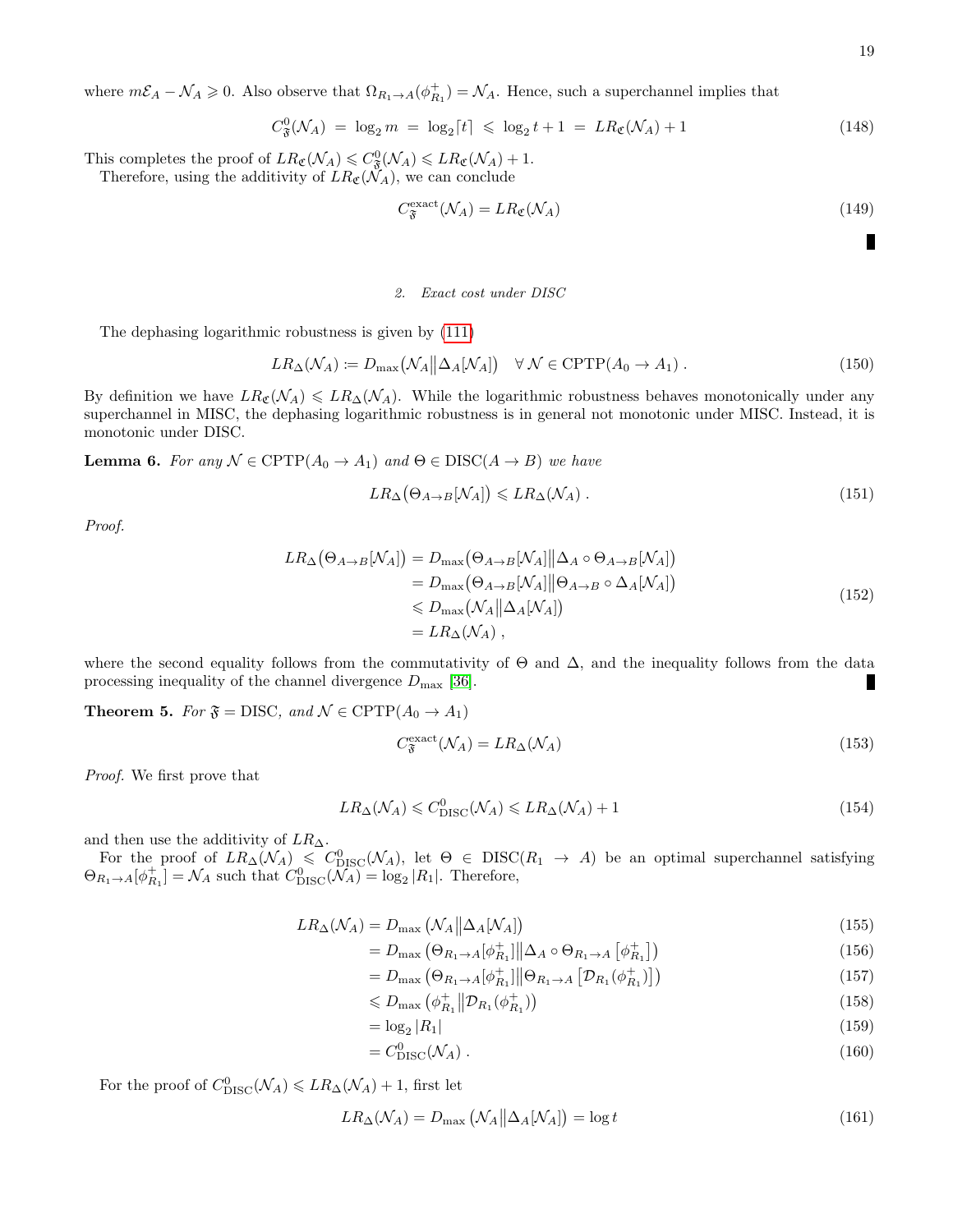for some optimal t that satisfies  $t\Delta[\mathcal{N}] \geq \mathcal{N}$ . Also, let  $m = [t]$  so that  $m\Delta[\mathcal{N}] \geq \mathcal{N}$  still holds, and let  $R_1$  be a static system with dimension  $|R_1| = m$ . We now construct the following supermap. For any state  $\rho \in \mathfrak{D}(R_1)$ 

$$
\Omega_{R_1 \to A}[\rho_{R_1}] := \frac{m}{m-1} \Big( \text{Tr}[\phi_{R_1}^+ \rho_{R_1}] - \frac{1}{m} \Big) \mathcal{N}_A + \frac{m}{m-1} \Big( 1 - \text{Tr}[\phi_{R_1}^+ \rho_{R_1}] \Big) \Delta_A[\mathcal{N}_A] \tag{162}
$$

The supermap  $\Omega_{R_1\to A}$  has several properties. First, it satisfies  $\Delta_A \circ \Omega_{R_1\to A} = \Omega_{R_1\to A} \circ \mathcal{D}_{R_1}$ . Indeed, for any density matrix  $\rho \in \mathfrak{D}(R_1)$  we have

$$
\Delta_A \circ \Omega_{R_1 \to A}[\rho_{R_1}] = \frac{m}{m-1} \Big( \text{Tr}[\phi_{R_1}^+ \rho_{R_1}] - \frac{1}{m} \Big) \Delta_A[\mathcal{N}_A] + \frac{m}{m-1} \Big( 1 - \text{Tr}[\phi_{R_1}^+ \rho_{R_1}] \Big) \Delta_A[\mathcal{N}_A] \n= \Delta_A[\mathcal{N}_A],
$$
\n(163)

and

$$
\Omega_{R_1 \to A} [\mathcal{D}_{R_1}(\rho_{R_1})] = \frac{m}{m-1} \Big( \text{Tr}[\phi_{R_1}^+ \mathcal{D}_{R_1}(\rho_{R_1})] - \frac{1}{m} \Big) \mathcal{N}_A + \frac{m}{m-1} \Big( 1 - \text{Tr}[\phi_{R_1}^+ \mathcal{D}_{R_1}(\rho_{R_1})] \Big) \Delta_A [\mathcal{N}_A]
$$
  
=  $\frac{m}{m-1} \Big( \frac{1}{m} - \frac{1}{m} \Big) \mathcal{N}_A + \frac{m}{m-1} \Big( 1 - \frac{1}{m} \Big) \Delta_A [\mathcal{N}_A]$   
=  $\Delta_A [\mathcal{N}_A],$  (164)

so that  $\Delta_A \circ \Omega_{R_1\to A} = \Omega_{R_1\to A} \circ \mathcal{D}_{R_1}$ . Second,  $\Omega_{R_1\to A}$  is a superchannel since the above map can be expressed as

$$
\Omega_{R_1 \to A}[\rho_{R_1}] := \text{Tr}[\phi_{R_1}^+ \rho_{R_1}] \mathcal{N}_A + \frac{1}{m-1} \left( 1 - \text{Tr}[\phi_{R_1}^+ \rho_{R_1}] \right) \left( m \Delta_A [\mathcal{N}_A] - \mathcal{N}_A \right) \tag{165}
$$

and  $m\Delta_A[\mathcal{N}_A]-\mathcal{N}_A\geqslant 0$ . Hence,  $\Omega \in \text{DISC}(R_1 \to A)$ . Finally, observe that  $\Omega_{R_1\to A}[\phi_{R_1}^+] = \mathcal{N}_A$ . Hence, the existence of such  $\Omega$  implies that

$$
C_{\text{DISC}}^0(\mathcal{N}_A) \leqslant \log m = \log\lceil t \rceil \leqslant \log t + 1 = LR_{\Delta}(\mathcal{N}_A) + 1. \tag{166}
$$

This completes the proof.

# C. Coherence cost of a channel

For any  $\mathcal{N} \in \text{CPTP}(A_0 \to A_1)$  the smoothed coherence cost is defined as

$$
C^{\epsilon}_{\mathfrak{F}}(\mathcal{N}_A) := \min_{\mathcal{N}' \in B_{\epsilon}(\mathcal{N})} C^0_{\mathfrak{F}}(\mathcal{N}'_A)
$$
(167)

where

$$
B_{\epsilon}(\mathcal{N}_A) = \left\{ \mathcal{N}' \in \text{CPTP}(A_0 \to A_1) \; : \; \frac{1}{2} \| \mathcal{N}'_A - \mathcal{N}_A \|_{\diamond} \leq \epsilon \right\}.
$$
 (168)

The coherence cost of the channel  $\mathcal{N}_A$  is given by

$$
C_{\mathfrak{F}}(\mathcal{N}_A) = \lim_{\epsilon \to 0^+} \lim_{n \to \infty} \frac{1}{n} C^{\epsilon}_{\mathfrak{F}}(\mathcal{N}_A^{\otimes n})
$$
\n(169)

## 1. The cost under MISC

**Theorem 6.** For  $\mathfrak{F} = \text{MISC}$ 

$$
C_{\mathfrak{F}}(\mathcal{N}_A) = LR_{\mathfrak{C}}^{\infty}(\mathcal{N}_A). \tag{170}
$$

Proof. First, note that from [\(138\)](#page-17-0) it follows that

$$
LR^{\epsilon}_{\mathfrak{C}}(\mathcal{N}_A) \leqslant C^{\epsilon}_{\mathfrak{F}}(\mathcal{N}_A) \leqslant LR^{\epsilon}_{\mathfrak{C}}(\mathcal{N}_A) + 1
$$
\n
$$
(171)
$$

Hence,

$$
\frac{1}{n}LR_{\mathfrak{C}}^{\epsilon}(\mathcal{N}_{A}^{\otimes n}) \leqslant \frac{1}{n}C_{\mathfrak{F}}^{\epsilon}(\mathcal{N}_{A}^{\otimes n}) \leqslant \frac{1}{n}LR_{\mathfrak{C}}^{\epsilon}(\mathcal{N}_{A}^{\otimes n}) + \frac{1}{n}
$$
\n(172)

and the limit  $n \to \infty$  concludes the proof.

П

П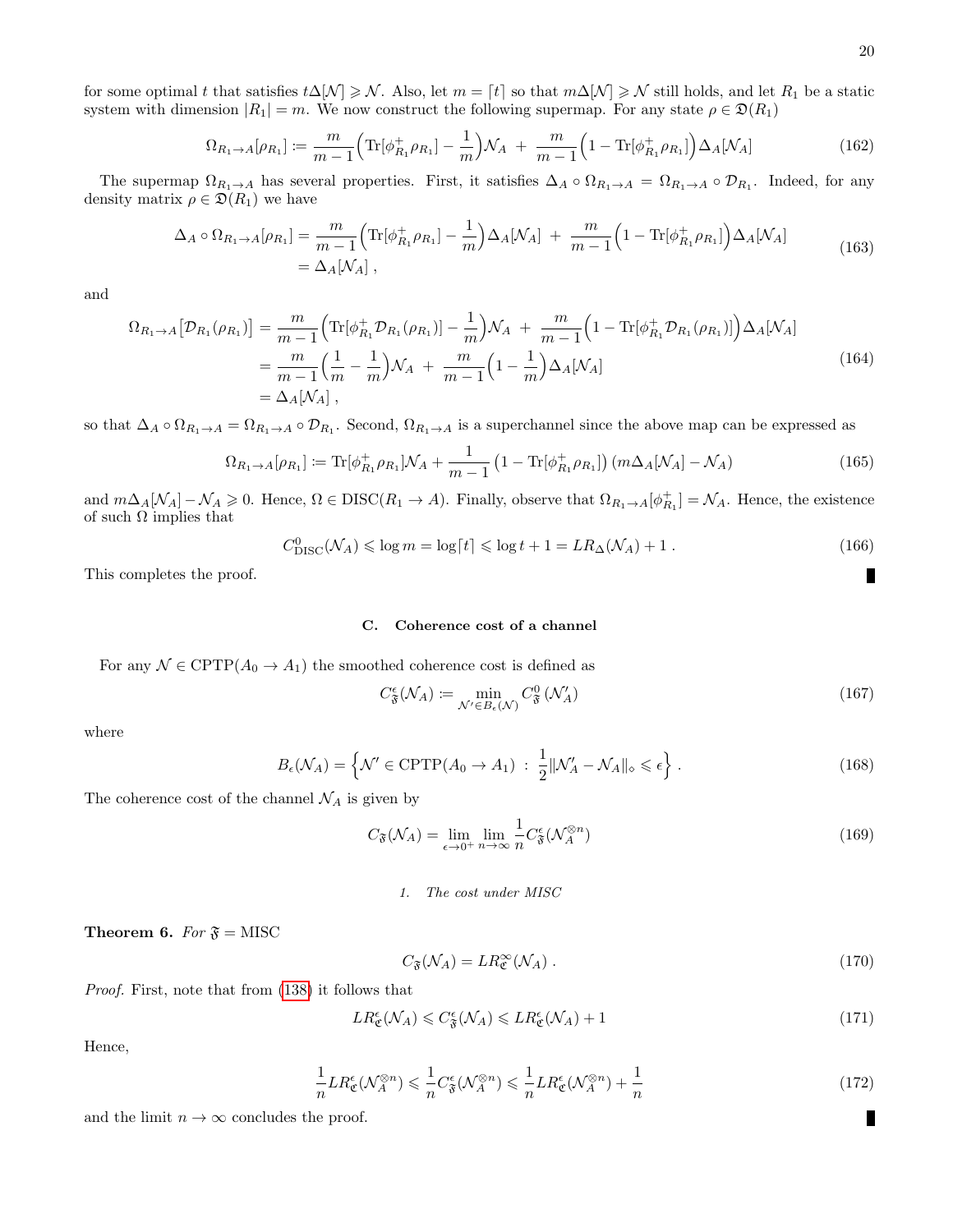2. The cost under DISC

**Theorem 7.** For  $\mathfrak{F} = \text{DISC}$ 

$$
C_{\mathfrak{F}}(\mathcal{N}_A) = LR_{\Delta}^{\infty}(\mathcal{N}_A). \tag{173}
$$

Proof. First, note that from [\(154\)](#page-18-0) it follows that

$$
LR_{\Delta}^{\epsilon}(\mathcal{N}_A) \leqslant C_{\mathfrak{F}}^{\epsilon}(\mathcal{N}_A) \leqslant LR_{\Delta}^{\epsilon}(\mathcal{N}_A) + 1 \tag{174}
$$

Hence,

$$
\frac{1}{n}LR_{\Delta}^{\epsilon}(\mathcal{N}_{A}^{\otimes n}) \leqslant \frac{1}{n}C_{\mathfrak{F}}^{\epsilon}(\mathcal{N}_{A}^{\otimes n}) \leqslant \frac{1}{n}LR_{\Delta}^{\epsilon}(\mathcal{N}_{A}^{\otimes n}) + \frac{1}{n}
$$
\n
$$
(175)
$$

and the limit  $n \to \infty$  concludes the proof.

The lack of AEP for channels motivates us to consider a more liberal method for smoothing.

## D. Liberal Coherence Cost of a Channel

We define the liberal one-shot  $\epsilon\text{-approximate}$  coherence-cost as

$$
C^{\epsilon}_{\mathfrak{F}}(\mathcal{N}_A) \coloneqq \max_{\varphi \in \mathfrak{D}(RA_0)} C^{\epsilon, \varphi}_{\mathfrak{F}}(\mathcal{N}_A) , \qquad (176)
$$

where

$$
C_{\mathfrak{F}}^{\epsilon,\varphi}(\mathcal{N}_A) \coloneqq \min_{\mathcal{N}'_A \in B_{\epsilon}^{\varphi}(\mathcal{N}_A)} C_{\mathfrak{F}}^0(\mathcal{N}'_A) ,\qquad(177)
$$

and

$$
B_{\epsilon}^{\varphi}(\mathcal{N}_A) := \left\{ \mathcal{N}' \in \mathrm{CP}(A_0 \to A_1) \; : \; \|\mathcal{N}'_A(\varphi_{RA_0}) - \mathcal{N}_A(\varphi_{RA_0})\|_1 \leqslant \epsilon \right\}.
$$

The liberal coherence cost is defined as

$$
C_{\mathfrak{F}}^{(\infty)}(\mathcal{N}_A) \coloneqq \lim_{\epsilon \to 0^+} \lim_{n \to \infty} \max_{\varphi \in \mathfrak{D}(RA)} \frac{1}{n} C_{\mathfrak{F}}^{\epsilon, \varphi^{\otimes n}}(\mathcal{N}^{\otimes n})
$$
  
= 
$$
\lim_{\epsilon \to 0^+} \lim_{n \to \infty} \max_{\varphi \in \mathfrak{D}(RA)} \min_{\mathcal{N}' \in B_{\epsilon}^{\varphi^{\otimes n}}(\mathcal{N}^{\otimes n})} \frac{1}{n} C_{\mathfrak{F}}^0(\mathcal{N}'_{A^n \to B^n})
$$
(179)

One can interpret the above cost in the following way. For any pure state  $\varphi \in \mathfrak{D}(RA_0)$  (with  $|R| = |A_0|$  and  $\varphi$  is full Schmidt rank) we define a  $\varphi$ -norm

$$
\|\mathcal{E}_A\|_{\varphi} := \|\mathcal{E}_A(\varphi_{RA_0})\|_1 \tag{180}
$$

The the liberal cost can also be expressed as

$$
C_{\mathfrak{F}}^{(\infty)}\left(\mathcal{N}_A\right) = \lim_{\epsilon \to 0^+} \lim_{n \to \infty} \max_{\varphi \in \mathfrak{D}(RA_0)} \min_{\|\mathcal{N}' - \mathcal{N}^{\otimes n}\|_{\varphi^{\otimes n}}} \frac{1}{n} C_{\mathfrak{F}}^0(\mathcal{N}'_{A^n \to B^n})
$$
(181)

That is, we smooth with the  $\varphi_{RA_0}^{\otimes n}$ -norm and then maximizing over all such norms.

**Theorem 8.** For  $\mathfrak{F} = \text{MISC}$ 

$$
C_{\mathfrak{F}}^{(\infty)}\left(\mathcal{N}_A\right) = D_{\mathfrak{C}}^{(\infty)}\left(\mathcal{N}_A\right) \tag{182}
$$

*Proof.* From [\(138\)](#page-17-0) it follows that that for any fixed  $\varphi \in \mathfrak{D}(RA_0)$  we have

<span id="page-20-0"></span>
$$
LR_{\mathfrak{C}}^{\epsilon,\varphi}(\mathcal{N}_A) \leqslant C_{\mathfrak{F}}^{\epsilon,\varphi}(\mathcal{N}_A) \leqslant LR_{\mathfrak{C}}^{\epsilon,\varphi}(\mathcal{N}_A) + 1
$$
\n<sup>(183)</sup>

From [\(183\)](#page-20-0) it follows that  $C_{\mathfrak{s}}^{(\infty)}$  $F_{\mathfrak{F}}^{(\infty)}(\mathcal{N}_A) = LR_{\mathfrak{C}}^{(\infty)}(\mathcal{N}_A)$  so that the theorem follows from the AEP relation [\(125\)](#page-16-1).

П

П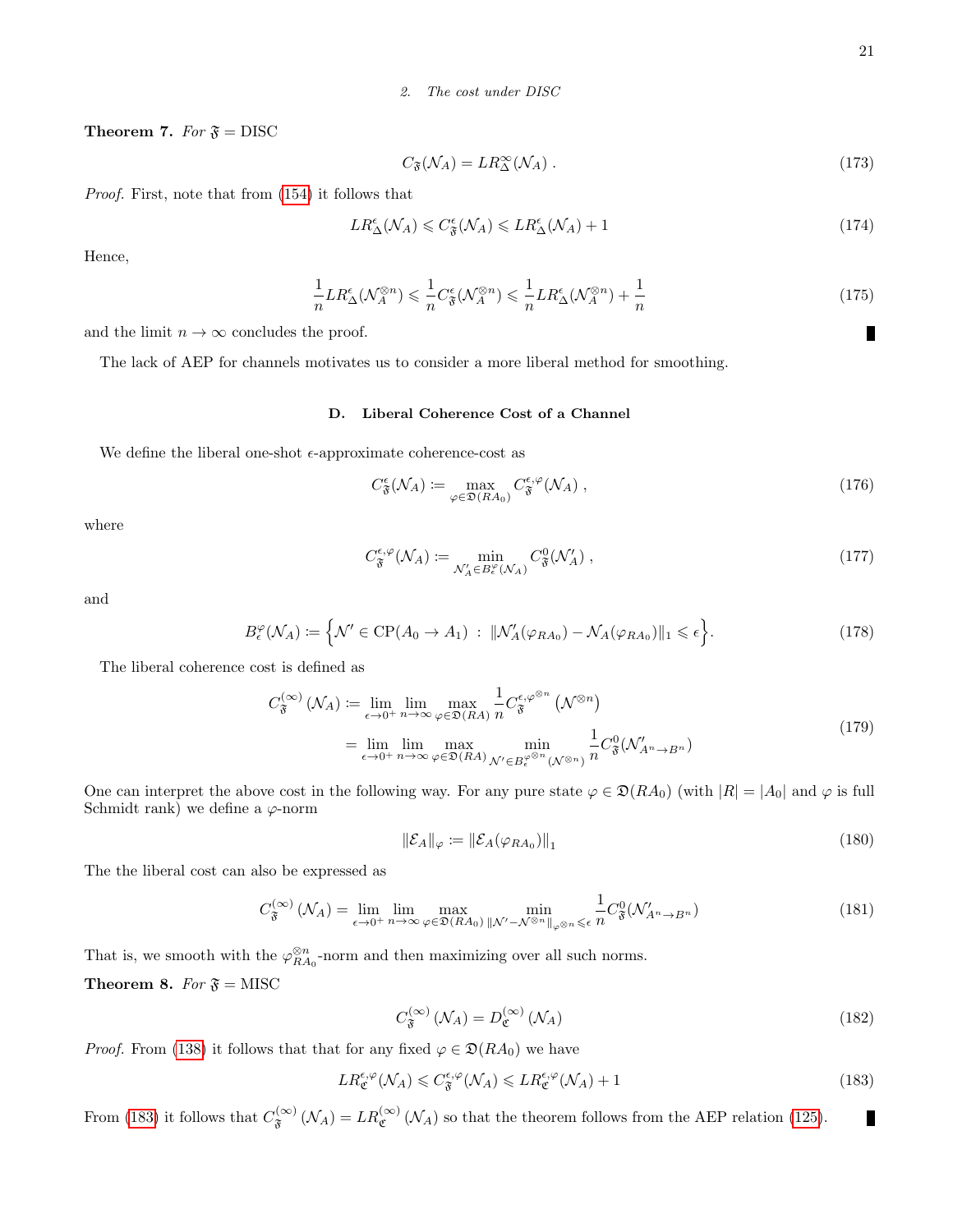We now consider the problem of distilling an arbitrary channel into pure-state coherence using MISC and DISC. Let  $\Theta \in \mathfrak{F}(A \to B_1)$  where  $\mathfrak{F} =$  MISC or DISC, such that for any input channel  $\mathcal{E}_A$ , the output is a state preparation channel  $\mathcal{F}_B \in \text{CPTP}(B_0 \to B_1)$  where  $B_0$  is a trivial system. For  $\epsilon > 0$  and  $n = |B_1|$ , define

<span id="page-21-4"></span>
$$
\text{DISTILL}_{\mathfrak{F}}^{\epsilon}(\mathcal{N}_A) = \log \max \{ n \; : \; \langle \phi_{B_1}^+ | \Theta \left[ \mathcal{N}_A \right] | \phi_{B_1}^+ \rangle > 1 - \epsilon, \; \Theta \in \mathfrak{F}(A \to B_1) \},\tag{184}
$$

which represents the largest coherence attainable by MISC or DISC within  $\epsilon$ -error. For all  $\mathcal{N} \in \text{CPTP}(A_0 \to A_1)$ , we can write

<span id="page-21-0"></span>
$$
\langle \phi_{B_1}^+ | \Theta \left[ \mathcal{N} \right] | \phi_{B_1}^+ \rangle = \langle \phi_{B_1}^+ | \left( \text{Tr}_A \left[ \mathbf{J}_{AB_1}^{\Theta} \left( \left( J_A^{\mathcal{N}} \right)^T \otimes I_{B_1} \right) \right] \right) | \phi_{B_1}^+ \rangle = \text{Tr} \left[ \mathbf{J}_{AB_1}^{\Theta} \left( \left( J_A^{\mathcal{N}} \right)^T \otimes \phi_{B_1}^+ \right) \right].
$$
\n(185)

Note that the space of all operators that are invariant under any permutation in the classical basis, is a linear combination of maximally mixed state,  $u_{A_1}$  and maximally coherent state,  $\phi_{A_1}^+$ . Any operator is permutation invariant if

$$
\Pi_x \sigma \Pi_x^{\dagger} = \sigma \quad \forall \quad \text{permutation matrices } \Pi_x \tag{186}
$$

The permutation-twirling operation can be expressed in the following way (see for example [\[72\]](#page-26-29))

$$
\mathcal{T}(\cdot) = \frac{1}{m!} \sum_{x} \Pi_x(\cdot) \Pi_x^{\dagger} \ \forall \ \Pi_x \tag{187}
$$

where  $m$  is the dimension of the input system. Observe that the output of the above permutation-twirling operation on any state is permutation invariant and so can always be represented as a linear combination of  $\phi_{A_1}^+$  and  $u_{A_1}$ . Hence, we can express the second equality in [\(185\)](#page-21-0) as

$$
\operatorname{Tr}\left[\mathbf{J}_{AB_1}^{\Theta}\left(\left(J_A^{\mathcal{N}}\right)^T \otimes \phi_{B_1}^+\right)\right] = \operatorname{Tr}\left[\mathbf{J}_{AB_1}^{\Theta}\left(\left(J_A^{\mathcal{N}}\right)^T \otimes \mathcal{T}\left(\phi_{B_1}^+\right)\right)\right] \n= \operatorname{Tr}\left[\left(\operatorname{id}_A \otimes \mathcal{T}\left(\mathbf{J}_{AB_1}^{\Theta}\right)\right)\left(\left(J_A^{\mathcal{N}}\right)^T \otimes \phi_{B_1}^+\right)\right]
$$
\n(188)

where the second equality follows from the fact that  $\mathcal T$  is self-adjoint in the Hilbert-Schmidt inner product. Hence, without loss of generality we can express the Choi matrix  $\mathbf{J}_{AB_1}^{\Theta}$  in following way

$$
\mathbf{J}_{AB_1}^{\Theta} = \alpha_A \otimes \phi_{B_1}^+ + \frac{1}{n-1} \beta_A \otimes (I_{B_1} - \phi_{B_1}^+) \tag{189}
$$

where  $n = |B_1|$  and  $\alpha_A, \beta_A \in \text{Herm}(A)$  such that  $\mathbf{J}_{AB_1}^{\Theta} \geq 0$ ,  $\mathbf{J}_{A_1}^{\Theta} = I_{A_1}$ , and  $\mathbf{J}_{A}^{\Theta} = \mathbf{J}_{A_0}^{\Theta} \otimes u_{A_1}$ . In terms of  $\alpha_A$  and  $\beta_A$ , we can write these conditions as

$$
\alpha_A, \beta_a \geqslant 0,\tag{190}
$$

$$
\operatorname{Tr}(\alpha_A + \beta_A) = |A_1| \tag{191}
$$

$$
\alpha_A + \beta_A = \text{Tr}_{A_1}(\alpha_A + \beta_A) \otimes u_{A_1}.
$$
\n(192)

From the MISC condition of  $\mathcal{D}_{AB}(\mathbf{J}_{AB}^{\Theta}) = \mathcal{D}_A \otimes \mathsf{id}_B(\mathbf{J}_{AB}^{\Theta})$ , we get

$$
\mathcal{D}(\alpha_A)(n-1) = \mathcal{D}(\beta_A). \tag{193}
$$

Defining  $\beta_A = \rho_{A_0} \otimes u_{A_1} - \alpha_A$  where  $\rho_{A_0} = \frac{1}{|A_1|} \text{Tr}_{A_1}(\alpha_A + \beta_A)$ . Since  $\text{Tr}[\rho_{A_0}] = 1$ ,  $\rho_{A_0}$  is a density matrix. So, we can rewrite these constraints as

<span id="page-21-3"></span><span id="page-21-1"></span>
$$
\alpha_A \geqslant 0 \tag{194}
$$

$$
\rho_{A_0} \otimes I_{A_1} \ge \alpha_A,\tag{195}
$$

$$
\frac{1}{n}\mathcal{D}(\rho_{A_0}) \otimes I_{A_1} = \mathcal{D}(\alpha_A),\tag{196}
$$

<span id="page-21-2"></span>
$$
\rho_{A_0} \in \mathfrak{D}(A_0) \tag{197}
$$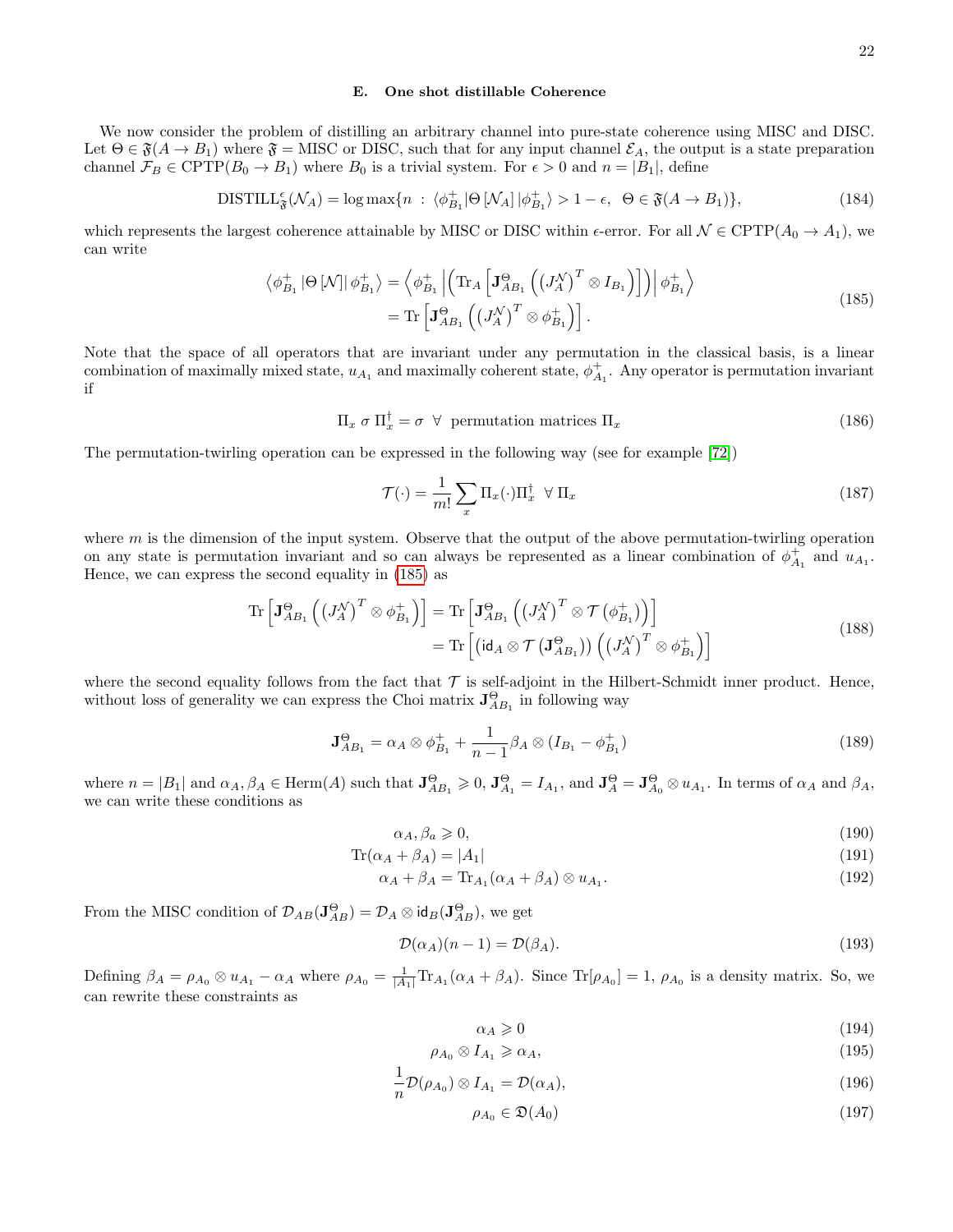We can also consider imposing the additional DISC constraint of  $\mathsf{id}_A \otimes \mathcal{D}_B(\mathbf{J}_{AB}^{\Theta}) = \mathcal{D}_A \otimes \mathsf{id}_B(\mathbf{J}_{AB}^{\Theta})$  which gives

$$
\alpha_A + \beta_A = \mathcal{D}(\alpha_A + \beta_A). \tag{198}
$$

This amounts to replacing Eq. [\(195\)](#page-21-1) with the condition

<span id="page-22-0"></span>
$$
n\mathcal{D}(\alpha_A) \geq \alpha_A. \tag{199}
$$

Next notice that we can always write  $\alpha_A = \mathcal{D}_A(\alpha_A) + \gamma_A$  for some  $\gamma_A$  with zeroes on the diagonal. Then, since  $\text{Tr}_{A_1}\left[\left(J_A^{\mathcal{N}}\right)^T\right] = I_{A_0}$ , we can write

$$
\operatorname{Tr}\left[\alpha_{A}\left(J_{A}^{\mathcal{N}}\right)^{T}\right] = \operatorname{Tr}\left[\left(\mathcal{D}_{A}\left(\alpha_{A}\right) + \gamma_{A}\right)\left(J_{A}^{\mathcal{N}}\right)^{T}\right] \n= \operatorname{Tr}\left[\mathcal{D}_{A}\left(\alpha_{A}\right)\left(J_{A}^{\mathcal{N}}\right)^{T}\right] + \operatorname{Tr}\left[\gamma_{A}\left(J_{A}^{\mathcal{N}}\right)^{T}\right] \n= \operatorname{Tr}\left[\left(\frac{1}{n}\mathcal{D}(\rho_{A_{0}}) \otimes I_{A_{1}}\right)\left(J_{A}^{\mathcal{N}}\right)^{T}\right] + \operatorname{Tr}\left[\gamma_{A}\left(J_{A}^{\mathcal{N}}\right)^{T}\right] \n= \frac{1}{n} + \operatorname{Tr}\left[\gamma_{A}\left(J_{A}^{\mathcal{N}}\right)^{T}\right]
$$
\n(200)

Hence, we have the following one-shot distillable rates.

**Theorem 9.** For  $\mathfrak{F} =$  MISC or DISC

 $\lceil$ 

$$
\text{DISTILL}_{\mathfrak{F}}^{\epsilon}(\mathcal{N}) = \log \max n \tag{201}
$$

such that

$$
\operatorname{Tr}\left[\gamma_{A}\left(J_{A}^{\mathcal{N}}\right)^{T}\right] \geqslant 1 - \frac{1}{n} - \epsilon ,
$$
\n
$$
\mathcal{D}_{A}(\gamma_{A}) = 0 ,
$$
\n
$$
\rho_{A_{0}} \in \mathfrak{D}(A_{0}) ,
$$
\n
$$
\rho_{A_{0}} - \frac{1}{n}\mathcal{D}_{A_{0}}(\rho_{A_{0}}) \right] \otimes I_{A_{1}} \geqslant \gamma_{A} \geqslant -\frac{1}{n}\mathcal{D}_{A_{0}}(\rho_{A_{0}}) \otimes I_{A_{1}} \quad \text{(specifically for } \mathfrak{F} = \text{MISC}) ,
$$
\n
$$
\frac{n-1}{n}\mathcal{D}_{A_{0}}(\rho_{A_{0}}) \otimes I_{A_{1}} \geqslant \gamma_{A} \geqslant -\frac{1}{n}\mathcal{D}_{A_{0}}(\rho_{A_{0}}) \otimes I_{A_{1}} \quad \text{(specifically for } \mathfrak{F} = \text{DISC}).
$$
\n
$$
(202)
$$

Remark. Note that  $D_{\text{MISC}}^{\epsilon}(\mathcal{N}) = D_{\text{DISC}}^{\epsilon}(\mathcal{N})$  when  $|A_0| = 1$ , and their common rate matches that given in Refs. [\[73,](#page-26-30) [74\]](#page-26-31) for distilling coherence from static resources (i.e. states). However for channels, the MISC and DISC distillable coherence can possibly differ. We leave it as an open problem to find channels that have such a property.

**Example 1.** Let us consider the partially depolarizing channel  $\mathcal{N}_{\lambda,d}^{\text{dep}} : \mathcal{B}(A_1) \to \mathcal{B}(A_1)$ ,

$$
\mathcal{N}_{\lambda,d}^{\text{dep}}(\chi) = \lambda \chi + (1 - \lambda) \text{Tr}[\chi] u_{A_1}.
$$
\n(203)

where  $d = |A_1|$ . The Choi matrix of this channel is given by

$$
J_{A_1\tilde{A}_1}^{\mathcal{N}^{\text{dep}}} = \lambda \phi_{A_1\tilde{A}_1}^+ + \frac{1-\lambda}{d} I_{A_1\tilde{A}_1},\tag{204}
$$

We exploit the symmetry by noting that both  $\phi_{A_1\tilde{A}_1}^+$  and  $I_{A_1\tilde{A}_1}$  are  $U^*\otimes U$  invariant. We restrict our twirling to an average over the group of incoherent unitaries, i.e., each  $U$  involves a permutation and/or a change in relative phase. Note that dephasing commutes with this operation so if Eq. [\(196\)](#page-21-2) holds before the twirl, it will also hold after. The action of twirling will convert  $\rho_{A_1} \otimes I_{\tilde{A}_1} \to u_{A_1} \otimes I_{\tilde{A}_1}$  while converting  $\alpha_A$  into an operator of the form

$$
\alpha_{A_1\tilde{A}_1} = p \sum_{i \neq j} |ij\rangle\langle ij| + q \sum_i |ii\rangle\langle ii| + r \sum_{i \neq j} |ii\rangle\langle jj|
$$
  

$$
= p \sum_{i \neq j} |ij\rangle\langle ij| + (q - r) \sum_i |ii\rangle\langle ii| + r\phi^+_{A_1\tilde{A}_1}.
$$
 (205)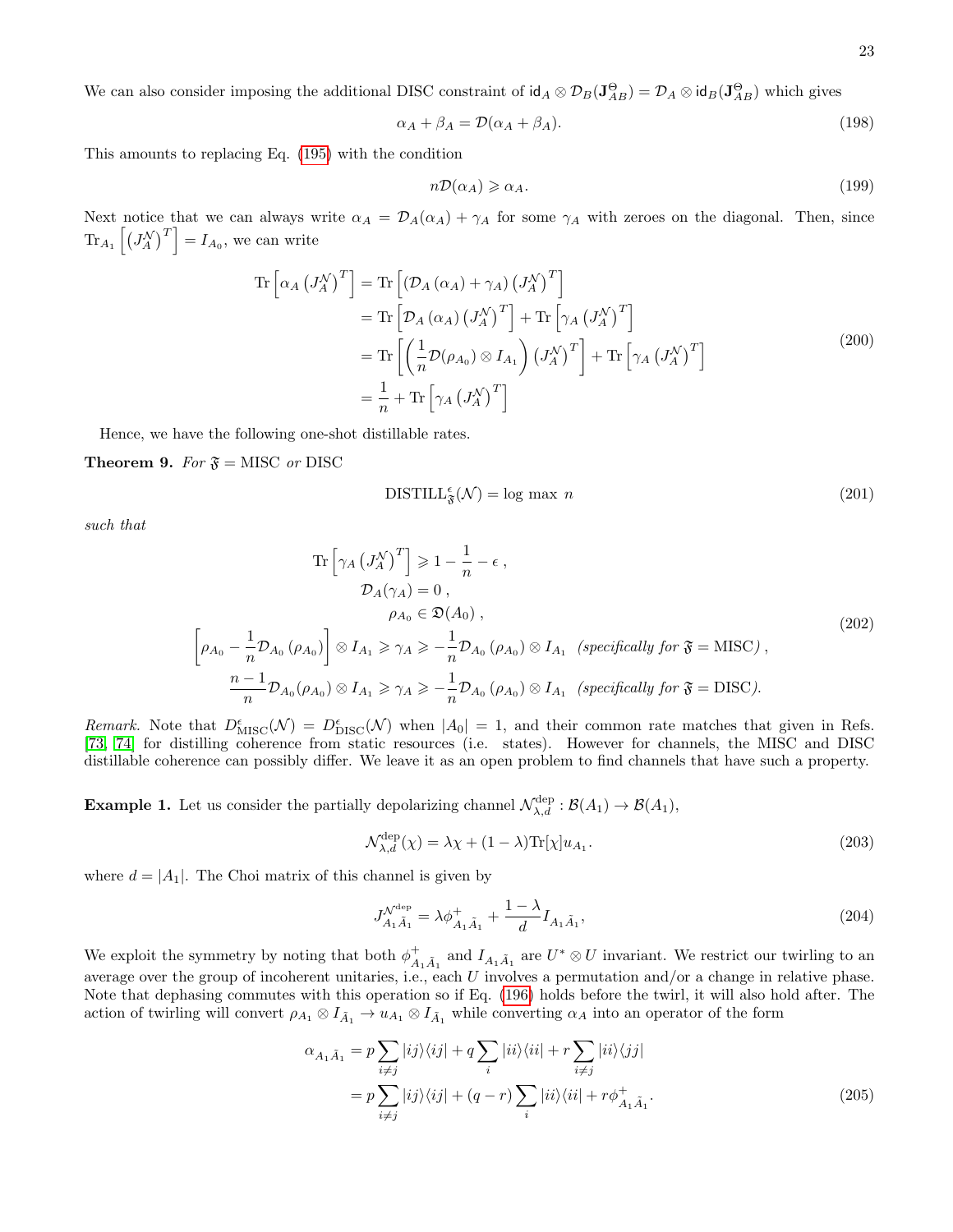The eigenvalues of  $\alpha_{A_1\tilde{A}_1}$  are easily seen to be  $\{p,q-r,q-r+rd\}$ , and so equations [\(194\)](#page-21-3) and [\(195\)](#page-21-1) require that  $p, q - r \geqslant 0$  and  $p, q - r + rd \leqslant \frac{1}{d}$ . From equation [\(196\)](#page-21-2), we must also have  $p = q = \frac{1}{nd}$ . With these constraints in place, our goal is to maximize  $n$  such that

$$
\operatorname{Tr}\left[\alpha_{A_1\tilde{A}_1}^T J_{A_1\tilde{A}_1}^{\mathcal{N}^{\text{dep}}}\right] = (1-\lambda)\frac{(d-1)}{nd} + \left(\frac{1}{nd} - r\right)(\lambda d + (1-\lambda)) + r(\lambda d^2 + (1-\lambda)).\tag{206}
$$

This function is strictly increasing w.r.t. r, and the constraints necessitate that  $r \leq \min\{\frac{n-1}{d-1}\frac{1}{nd}, \frac{1}{nd}\}\.$  So when  $n \leq d$ , we take  $r = \frac{n-1}{d-1} \frac{1}{nd}$  and obtain

$$
\operatorname{Tr}\left[\alpha_{A_1\tilde{A}_1}^T J_{A_1\tilde{A}_1}^{\mathcal{N}^{\text{dep}}}\right] = (1 - \lambda) \frac{d - 1}{nd} + \frac{d - n}{nd(d - 1)} (\lambda d + (1 - \lambda)) + \frac{n - 1}{nd(d - 1)} (\lambda d^2 + (1 - \lambda))
$$

$$
= (1 - \lambda) \frac{1}{n} + \lambda.
$$
 (207)

Notice that when  $\lambda = 1$  we obtain Tr  $\left[ \alpha_{A_1 \tilde{A}_1}^T J_{A_1 \tilde{A}_1}^{\mathcal{N}^{\text{dep}}} \right]$  $\vert = 1$ . This says that  $\log n$  bits can be perfectly distilled, which is expected: the free superchannel just consists of inputting  $\phi_{A_1\tilde{A}_1}^+$  into the given channel and then as post-processing performs a MIO map that converts  $\phi_{A_1\tilde{A}_1}^+$  into  $\phi_{B_1}^+$ . On the other hand, if  $n \geq d$ , we take  $r = \frac{1}{nd}$  and Eq. [\(207\)](#page-23-0) becomes

<span id="page-23-0"></span>
$$
\operatorname{Tr}\left[\alpha_{A_1\tilde{A}_1}^T J_{A_1\tilde{A}_1}^{\mathcal{N}^{\text{dep}}}\right] = (1 - \lambda)\frac{1}{n} + \frac{d}{n}\lambda. \tag{208}
$$

Notice also that in this case our optimizer  $\rho_{A_0}$  is completely dephased, which means our solution for MISC is also the solution for DISC. We summarize our findings as follows.

**Lemma 7.** For the partial depolarizing channel  $\mathcal{N}_{\lambda,d}^{dep}$  and  $0 \leq \epsilon < 1$ ,

$$
\text{DISTILL}^{\epsilon}_{\text{MISC}}\left(\mathcal{N}^{dep}_{\lambda,d}\right) = \text{DISTILL}^{\epsilon}_{\text{DISC}}\left(\mathcal{N}^{dep}_{\lambda,d}\right) = \begin{cases} \log\left(\frac{1-\lambda}{1-\lambda-\epsilon}\right) & \text{if } \epsilon < \frac{(d-1)(1-\lambda)}{d} \\ \log\left(\frac{1-\lambda+\lambda d}{1-\epsilon}\right) & \text{if } \epsilon \geqslant \frac{(d-1)(1-\lambda)}{d} \end{cases} \tag{209}
$$

**Example 2.** We next consider the partial dephasing channel  $\mathcal{N}^{\Delta}_{\lambda,d} : \mathcal{B}(A_1) \to \mathcal{B}(A_1)$ ,

$$
\mathcal{N}_{\lambda,d}^{\Delta}(\chi) = \lambda \chi + (1 - \lambda) \mathcal{D}(\chi). \tag{210}
$$

The Choi matrix of this channel is given by

$$
J_{A_1\tilde{A}_1}^{\mathcal{N}^{\text{dep}}} = \lambda \phi_{A_1\tilde{A}_1}^+ + (1 - \lambda) \sum_{i=1}^d |ii\rangle\langle ii|.
$$
 (211)

By the same argument as before, we can assume without loss of generality that  $\alpha_A$  has the form

$$
\alpha_{A_1\tilde{A}_1} = p \sum_{i \neq j} |ij\rangle\langle ij| + (q - r) \sum_i |ii\rangle\langle ii| + r\phi^+_{A_1\tilde{A}_1}.
$$
\n(212)

However this time the fidelity with  $\phi_{B_1}^+$  is given by

$$
\operatorname{Tr}\left[\alpha_{A_1\tilde{A}_1}^T J_{A_1\tilde{A}_1}^{\mathcal{N}^{\Delta}}\right] = \left(\frac{1}{nd} - r\right)d + r(\lambda d^2 + (1 - \lambda)d). \tag{213}
$$

Again, the constraints of the problem demand  $r \leqslant \min\{\frac{n-1}{d-1}\frac{1}{nd},\frac{1}{nd}\}\.$  When  $n \leqslant d$ , it holds that

$$
\operatorname{Tr}\left[\alpha_{A_1\tilde{A}_1}^T J_{A_1\tilde{A}_1}^{\mathcal{N}^{\Delta}}\right] = \frac{d-n}{n(d-1)} + \frac{n-1}{n(d-1)}(\lambda d + (1-\lambda))
$$

$$
= \frac{1 + (n-1)\lambda}{n}.
$$
 (214)

On the other hand, when  $n \geq d$ , we take  $r = \frac{1}{nd}$  to obtain

$$
\operatorname{Tr}\left[\alpha_{A_1\tilde{A}_1}^T J_{A_1\tilde{A}_1}^{\mathcal{N}^{\Delta}}\right] = \frac{\lambda d + (1 - \lambda)}{n}.
$$
\n(215)

These are the same maximum fidelities as the depolarizing channel, and we therefore have the following conclusion.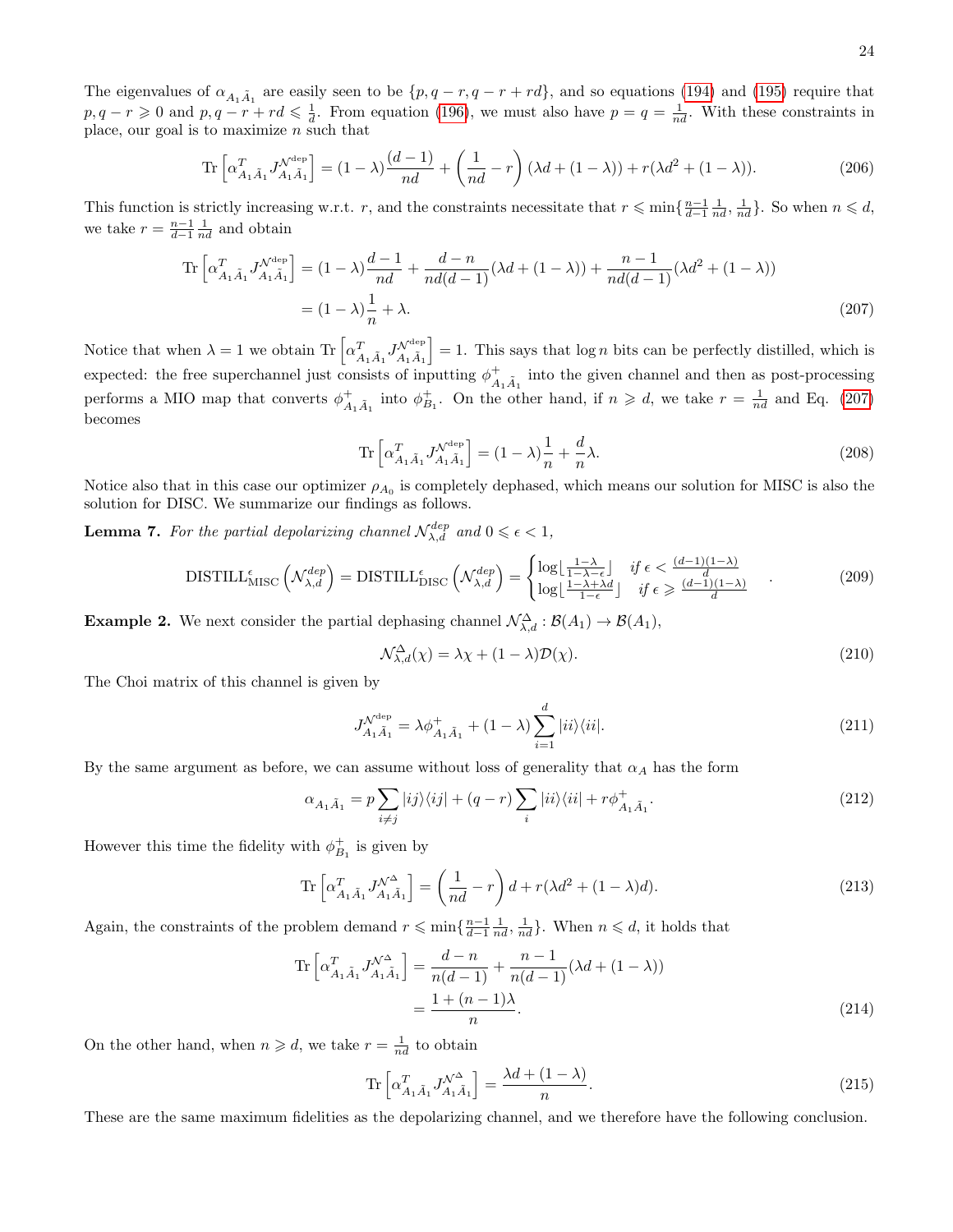**Lemma 8.** For the partial dephasing channel  $\mathcal{N}^{\Delta}_{\lambda,d}$  and  $0 \leq \epsilon < 1$ ,

$$
\text{DISTILL}^{\epsilon}_{\text{MISC}}\left(\mathcal{N}^{\Delta}_{\lambda,d}\right) = \text{DISTILL}^{\epsilon}_{\text{DISC}}\left(\mathcal{N}^{\Delta}_{\lambda,d}\right) = \begin{cases} \log\left[\frac{1-\lambda}{1-\lambda-\epsilon}\right] & \text{if } \epsilon < \frac{(d-1)(1-\lambda)}{d} \\ \log\left[\frac{1-\lambda+\lambda d}{1-\epsilon}\right] & \text{if } \epsilon \geq \frac{(d-1)(1-\lambda)}{d} \end{cases} \tag{216}
$$

## VI. OUTLOOK AND CONCLUSIONS

In this paper, we have developed the resource theory of dynamical coherence using the classical channels as free channels. In previous works on the quantum resource theory of dynamical coherence [\[28](#page-25-15)[–32\]](#page-26-0), the free channels were taken to be the free operations from the QRT of static coherence, like MIO, IO, etc. However, it is known that most of these operations have the ability to distribute coherence over time and space. As this is quite powerful for quantum information processing, they do not seem suitable for formulating a dynamical resource theory of coherence. In contrast, we argue that a proper extension of the QRT of coherence should require the free channels be void of any coherence-preserving power. So, the classical channels come as a natural choice and for the first time, we overcome the problem of using coherence in free channels. Note that the T-gate (in quantum computation) is not free and even the quantum identity channel is not free as the preservation of coherence should be considered a resource.

Similar to the static QRT of coherence where the free operations can have a non-free dilation, in our work on dynamical QRT of coherence, the free superchannels can have a non-free realization. That means, the pre- and post-processing channels need not be classical. The only requirement on the set of free superchannels comes from the golden rule of QRT. This implies that the free superchannels must never generate coherent channels when the input channels are classical even when tensored with identity, i.e., even when the free superchannel acts on a part of the input classical channel. This enlargement of the set of free superchannels is necessary for a meaningful resource theory of coherence. Take for example the set of free superchannels which can be realized only by classical preand post-processing channels. In this case, the output channel is always classical irrespective of the input channel, eliminating all the advantage offered by a quantum channel. Thus, this very small set can not be used to study the resource theory of quantum coherence.

In section [III,](#page-8-2) we start by defining four sets of free superchannels. We name them as maximally incoherent superchannels (MISC), dephasing-covariant incoherent superchannels (DISC), incoherent superchannels (ISC), and strictly incoherent superchannels (SISC). We show that the set of free superchannels in the dynamical resource theory of coherence can be characterized analogous to the free channels in the static resource theory of coherence. We also show that MISC and DISC can be characterized just on the basis of their Choi matrices and dephasing channels which is given in Eq. [\(74\)](#page-10-2) and [\(81\)](#page-11-3) for MISC and DISC, respectively.

Section [IV](#page-11-4) then deals with the quantification of dynamical coherence. In section [IV A,](#page-12-4) we find the complete set of monotones for MISC and DISC. That means, to see if we can convert from one quantum channel to another, it is sufficient to check if all the monotones of this (complete) set acting on one channel are greater than the other. A complete family of monotones for a general resource theory of processes was presented in [\[52\]](#page-26-16). It is, in general, a hard problem to compute these functions and in some cases like LOCC-based entanglement, it is even NP-hard. We show that for the resource theory of dynamical coherence, these functions (under MISC and DISC) can be computed using an SDP (Eq. [\(89\)](#page-12-5)). Next, in section [IV B,](#page-13-0) we also find monotones that are bases on relative entropy. In [\[33\]](#page-26-1), Gour and Winter showed that the generalization of relative entropy from states to channels is not unique. In their work, they listed six relative entropies as measures of dynamical resources. They also introduced a new type of smoothing called "liberal" smoothing. We show in section [IV B](#page-13-0) that out of these relative entropies defined in [\[33\]](#page-26-1), three relative entropies clearly form a monotone under MISC and DISC. We then discuss about various log-robustness of coherence of channels which are based on the max-relative entropy of channels,  $D_{\text{max}}$  and show that it can be computed with an SDP (Eq. [\(101\)](#page-14-1)). For the qubit case, we calculated the log-robustness of coherence for classical channels, identity channel, replacement channel,depolarizing channels, and unitary channels. We also show that the log-robustness of coherence of channels is additive under tensor product (Lemma [4\)](#page-14-2). We then define a "liberally" smoothed log-robustness of coherence which when regualarized is equal to a regularized relative entropy introduced in [\[33\]](#page-26-1) (i.e., it satisfies AEP), and behaves monotonically under completely resource non-generating superchannels. .

The next section is dedicated to the problem of interconversion of one resource into another. In section [V A,](#page-16-2) we define a conversion distance between two channels (Eq. [\(126\)](#page-16-3)). A given channel can be simulated using another if the interconversion distance is very small. For MISC and DISC, we showed that the interconversion distance can be computed using an SDP (Theorem [3\)](#page-16-4). We then calculated the exact, asymptotic, and liberal cost of coherence of a channel and found that the liberal cost of coherence is equal to a variant of regularized relative entropy. Lastly, in this section, we also define the one-shot distillable coherence for MISC and DISC, and calculate it for partial depolarizing and partial dephasing channels.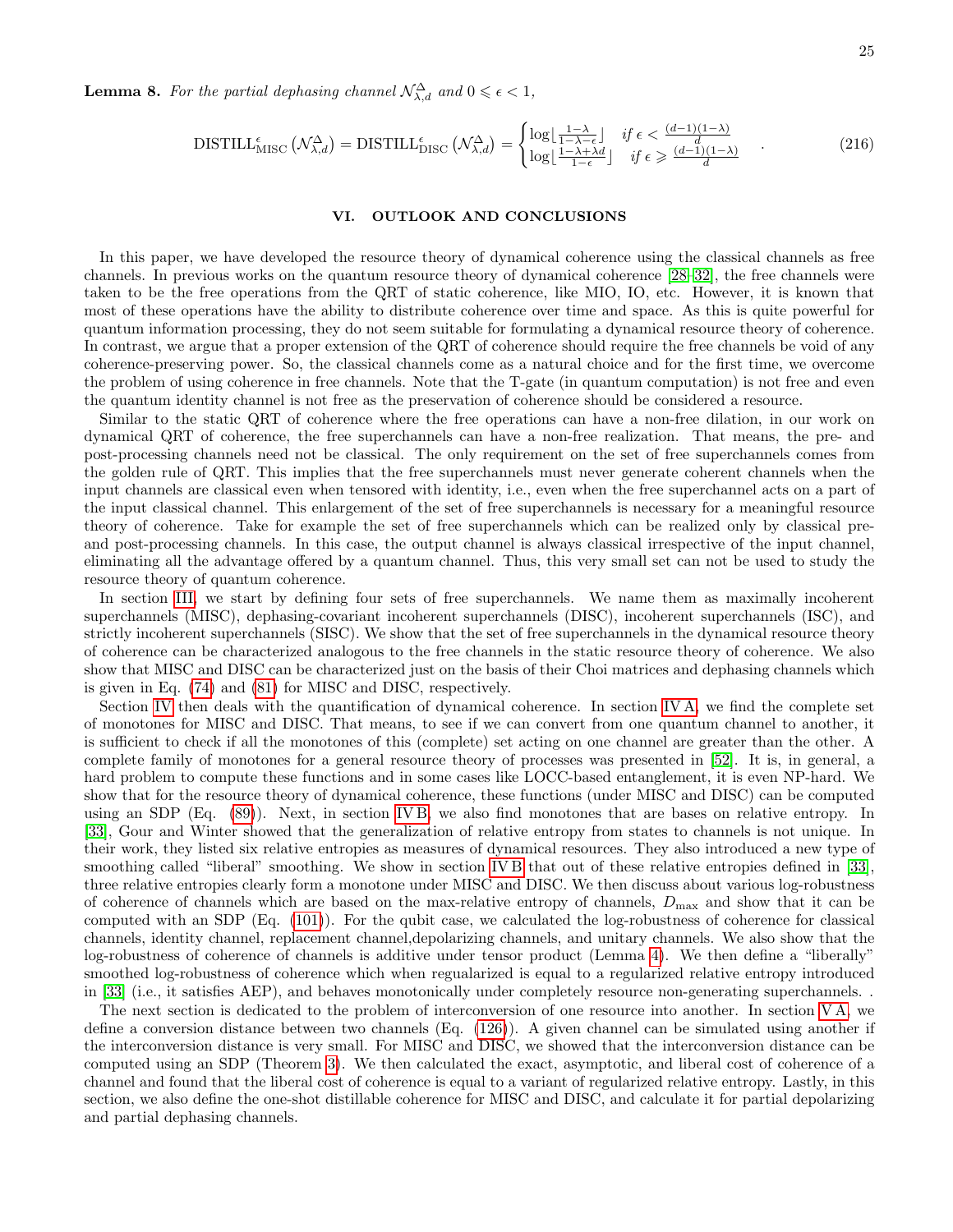Due to the realization of a superchannel as a pre- and post-processing channel, there are added complexities in the generalization of a quantum resource theory of states to channels as mentioned in [\[52\]](#page-26-16). In our case, we see that the simple generalizations don't work. For example, while calculating coherence costs, we had to introduce the concept of liberal cost (based on liberal smoothing as defined in [\[33\]](#page-26-1)) to show it to be equal to a relative entropy.

Clearly, our work is just a start of a whole unexplored field of the quantum resource theory of dynamical coherence. For instance, one can solve for interconversion, cost etc. for ISC and SISC. One can define more sets of superchannels analogous to how various free operations are defined in the static case. We also leave as open the problem of finding an example of a channel where the MISC and DISC distillable coherence are different. In section [V E,](#page-21-4) we worked out the distillable coherence for the partial depolarizing channel and the partial dephasing channel and found no difference for MISC and DISC case.

Note added. Recently, we became aware of the work [\[75\]](#page-26-32) which considers resource preserving channels as a resource in a general resource theory.

## ACKNOWLEDGMENTS

The authors would like to thank Karol Horodecki, Varun Narasimhachar, Yunlong Xiao, and Carlo Maria Scandolo for helpful discussions. G.G. and G.S. acknowledge support from the Natural Sciences and Engineering Research Council of Canada (NSERC). EC is supported by the National Science Foundation (NSF) Award No. 1914440.

- <span id="page-25-0"></span>[1] W. H. Zurek, [Rev. Mod. Phys.](http://dx.doi.org/10.1103/RevModPhys.75.715) 75, 715 (2003).
- [2] M. Schlosshauer, [Rev. Mod. Phys.](http://dx.doi.org/10.1103/RevModPhys.76.1267) 76, 1267 (2005).
- <span id="page-25-1"></span>[3] D. A. Lidar and K. Birgitta Whaley, "Decoherence-free subspaces and subsystems," in [Irreversible Quantum Dynamics](http://dx.doi.org/10.1007/3-540-44874-8_5), edited by F. Benatti and R. Floreanini (Springer Berlin Heidelberg, Berlin, Heidelberg, 2003) pp. 83–120.
- <span id="page-25-2"></span>[4] D. M. Bacon, Decoherence, Control, and Symmetry in Quantum Computers, Ph.D. thesis (2001), AAI3044374.
- <span id="page-25-3"></span>[5] R. Horodecki, P. Horodecki, M. Horodecki, and K. Horodecki, [Rev. Mod. Phys.](http://dx.doi.org/10.1103/RevModPhys.81.865) 81, 865 (2009).
- <span id="page-25-8"></span>[6] M. B. Plenio and S. Virmani, [Quantum Info. Comput.](http://dl.acm.org/citation.cfm?id=2011706.2011707) 7, 1 (2007).
- [7] S. D. Bartlett, T. Rudolph, and R. W. Spekkens, [Rev. Mod. Phys.](http://dx.doi.org/10.1103/RevModPhys.79.555) 79, 555 (2007).
- [8] J. Goold, M. Huber, A. Riera, L. d. Rio, and P. Skrzypczyk, [Journal of Physics A: Mathematical and Theoretical](http://dx.doi.org/ 10.1088/1751-8113/49/14/143001) 49, [143001 \(2016\).](http://dx.doi.org/ 10.1088/1751-8113/49/14/143001)
- [9] G. Gour, M. P. Muller, V. Narasimhachar, R. W. Spekkens, and N. Y. Halpern, [Physics Reports](http://dx.doi.org/ https://doi.org/10.1016/j.physrep.2015.04.003) 583, 1 (2015), the resource theory of informational nonequilibrium in thermodynamics.
- [10] N. Brunner, D. Cavalcanti, S. Pironio, V. Scarani, and S. Wehner, [Rev. Mod. Phys.](http://dx.doi.org/ 10.1103/RevModPhys.86.419) 86, 419 (2014).
- [11] C. Weedbrook, S. Pirandola, R. García-Patrón, N. J. Cerf, T. C. Ralph, J. H. Shapiro, and S. Lloyd, [Rev. Mod. Phys.](http://dx.doi.org/10.1103/RevModPhys.84.621) 84[, 621 \(2012\).](http://dx.doi.org/10.1103/RevModPhys.84.621)
- $[12]$  Á. Rivas, S. F. Huelga, and M. B. Plenio, [Reports on Progress in Physics](http://dx.doi.org/10.1088/0034-4885/77/9/094001)  $77$ , 094001 (2014).
- [13] G. Adesso, T. R. Bromley, and M. Cianciaruso, [Journal of Physics A: Mathematical and Theoretical](http://dx.doi.org/10.1088/1751-8113/49/47/473001) 49, 473001 (2016).
- <span id="page-25-4"></span>[14] K. Modi, A. Brodutch, H. Cable, T. Paterek, and V. Vedral, [Rev. Mod. Phys.](http://dx.doi.org/ 10.1103/RevModPhys.84.1655) 84, 1655 (2012).
- <span id="page-25-5"></span>[15] E. Chitambar and G. Gour, [Rev. Mod. Phys.](http://dx.doi.org/10.1103/RevModPhys.91.025001) 91, 025001 (2019).
- <span id="page-25-6"></span>[16] W. H. Zurek, [Phys. Today](http://dx.doi.org/10.1063/1.881293) 44N10, 36 (1991).
- <span id="page-25-7"></span>[17] W. H. Zurek, "Decoherence and the transition from quantum to classical — revisited," in Quantum Decoherence: Poincaré [Seminar 2005](http://dx.doi.org/ 10.1007/978-3-7643-7808-0_1), edited by B. Duplantier, J.-M. Raimond, and V. Rivasseau (Birkhäuser Basel, Basel, 2007) pp. 1–31.
- <span id="page-25-9"></span>[18] C. H. Bennett, G. Brassard, S. Popescu, B. Schumacher, J. A. Smolin, and W. K. Wootters, [Phys. Rev. Lett.](http://dx.doi.org/ 10.1103/PhysRevLett.76.722) 76, 722 [\(1996\).](http://dx.doi.org/ 10.1103/PhysRevLett.76.722)
- [19] C. H. Bennett, D. P. DiVincenzo, J. A. Smolin, and W. K. Wootters, [Phys. Rev. A](http://dx.doi.org/10.1103/PhysRevA.54.3824) 54, 3824 (1996).
- <span id="page-25-10"></span>[20] H.-K. Lo and S. Popescu, Phys. Rev. A 63[, 022301 \(2001\).](http://dx.doi.org/10.1103/PhysRevA.63.022301)
- <span id="page-25-11"></span>[21] J. Aberg, arXiv:quant-ph/0612146 (2006).
- <span id="page-25-17"></span>[22] T. Baumgratz, M. Cramer, and M. B. Plenio, [Phys. Rev. Lett.](http://dx.doi.org/10.1103/PhysRevLett.113.140401) 113, 140401 (2014).
- <span id="page-25-13"></span>[23] E. Chitambar and G. Gour, [Phys. Rev. Lett.](http://dx.doi.org/10.1103/PhysRevLett.117.030401) 117, 030401 (2016).
- [24] E. Chitambar and G. Gour, Phys. Rev. A 94[, 052336 \(2016\).](http://dx.doi.org/10.1103/PhysRevA.94.052336)
- <span id="page-25-18"></span>[25] E. Chitambar and G. Gour, Phys. Rev. A 95[, 019902 \(2017\).](http://dx.doi.org/10.1103/PhysRevA.95.019902)
- <span id="page-25-12"></span>[26] I. Marvian and R. W. Spekkens, Phys. Rev. A **94**[, 052324 \(2016\).](http://dx.doi.org/10.1103/PhysRevA.94.052324)
- <span id="page-25-14"></span>[27] A. Streltsov, G. Adesso, and M. B. Plenio, [Rev. Mod. Phys.](http://dx.doi.org/10.1103/RevModPhys.89.041003) 89, 041003 (2017).
- <span id="page-25-15"></span>[28] M. G. Diaz, K. Fang, X. Wang, M. Rosati, M. Skotiniotis, J. Calsamiglia, and A. Winter, [Quantum 2, 100 \(2018\) \(2018\),](http://dx.doi.org/ https://doi.org/10.22331/q-2018-10-19-100) [https://doi.org/10.22331/q-2018-10-19-100.](http://dx.doi.org/ https://doi.org/10.22331/q-2018-10-19-100)
- [29] K. Ben Dana, M. García Díaz, M. Mejatty, and A. Winter, Phys. Rev. A 95[, 062327 \(2017\).](http://dx.doi.org/10.1103/PhysRevA.95.062327)
- [30] E. Chitambar and M.-H. Hsieh, [Phys. Rev. Lett.](http://dx.doi.org/10.1103/PhysRevLett.117.020402) **117**, 020402 (2016).
- <span id="page-25-16"></span>[31] Y. Liu and X. Yuan, arXiv:1904.02680.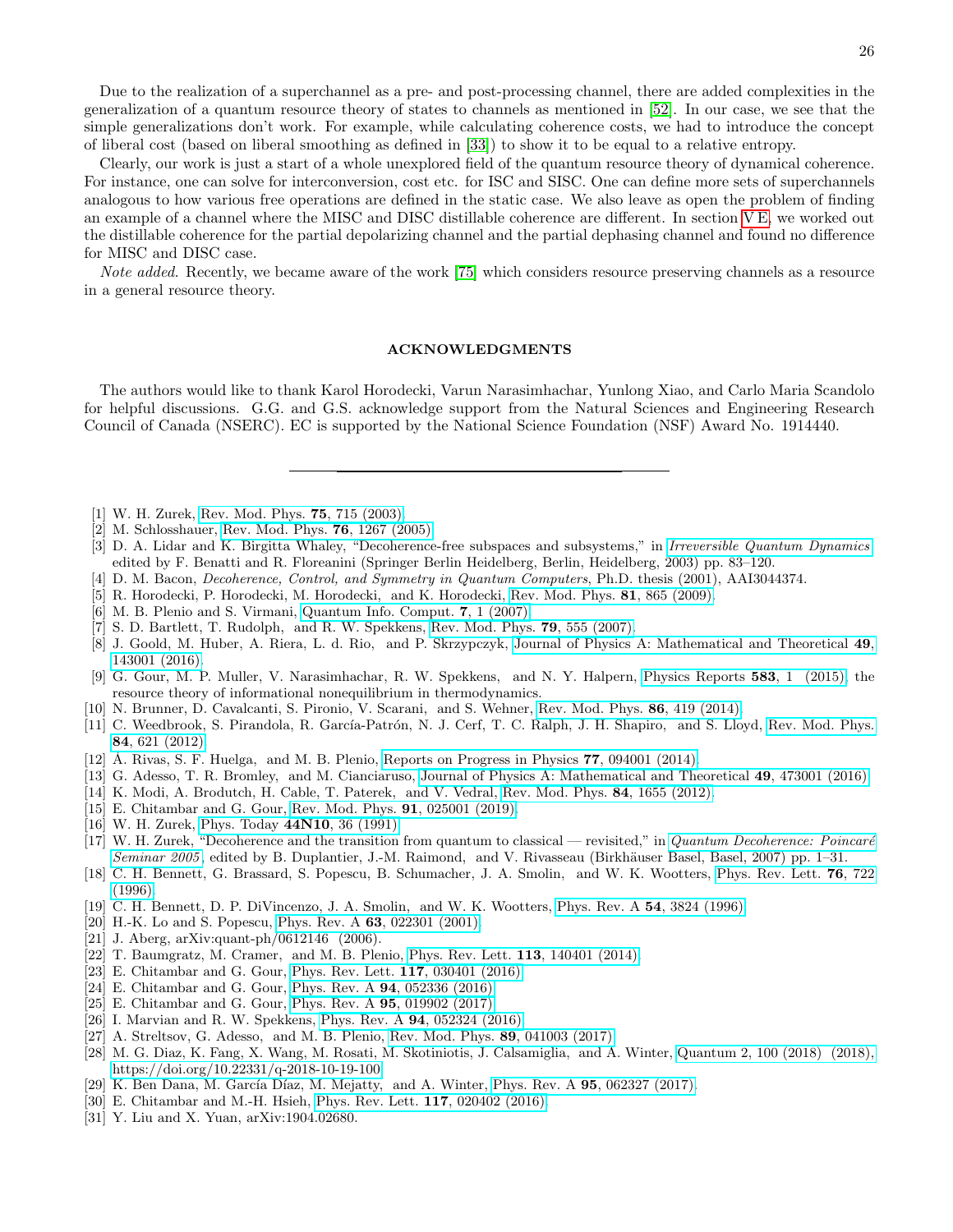- <span id="page-26-0"></span>[32] T. Theurer, D. Egloff, L. Zhang, and M. B. Plenio, [Phys. Rev. Lett.](http://dx.doi.org/10.1103/PhysRevLett.122.190405) 122, 190405 (2019).
- <span id="page-26-1"></span>[33] G. Gour and A. Winter, arXiv:1906.03517.
- <span id="page-26-2"></span>[34] Z. Liu and A. Winter, arXiv:1904.04201.
- <span id="page-26-3"></span>[35] G. Chiribella, G. M. DAriano, and P. Perinotti, [EPL \(Europhysics Letters\)](http://dx.doi.org/10.1209/0295-5075/83/30004) 83, 30004 (2008).
- <span id="page-26-4"></span>[36] G. Gour, IEEE Transactions on Information Theory, 1 (2019).
- [37] P. Perinotti, "Causal structures and the classification of higher order quantum computations," in [Time in Physics](http://dx.doi.org/ 10.1007/978-3-319-68655-4_7), edited by R. Renner and S. Stupar (Springer International Publishing, Cham, 2017) pp. 103–127.
- [38] G. Chiribella, G. M. D'Ariano, and P. Perinotti, Phys. Rev. A **80**[, 022339 \(2009\).](http://dx.doi.org/10.1103/PhysRevA.80.022339)
- [39] G. Chiribella, G. M. D'Ariano, P. Perinotti, and B. Valiron, Phys. Rev. A 88[, 022318 \(2013\).](http://dx.doi.org/10.1103/PhysRevA.88.022318)
- [40] A. Bisio and P. Perinotti, [Proceedings of the Royal Society A: Mathematical, Physical and Engineering Sciences](http://dx.doi.org/10.1098/rspa.2018.0706) 475, [20180706 \(2019\),](http://dx.doi.org/10.1098/rspa.2018.0706) [https://royalsocietypublishing.org/doi/pdf/10.1098/rspa.2018.0706.](http://arxiv.org/abs/https://royalsocietypublishing.org/doi/pdf/10.1098/rspa.2018.0706)
- <span id="page-26-5"></span>[41] J. Burniston, M. Grabowecky, C. M. Scandolo, G. Chiribella, and G. Gour, arXiv:1904.09161.
- <span id="page-26-6"></span>[42] T. R. Bromley, M. Cianciaruso, and G. Adesso, [Phys. Rev. Lett.](http://dx.doi.org/ 10.1103/PhysRevLett.114.210401) 114, 210401 (2015).
- [43] A. Streltsov, U. Singh, H. S. Dhar, M. N. Bera, and G. Adesso, [Phys. Rev. Lett.](http://dx.doi.org/ 10.1103/PhysRevLett.115.020403) 115, 020403 (2015).
- <span id="page-26-7"></span>[44] A. Winter and D. Yang, [Phys. Rev. Lett.](http://dx.doi.org/10.1103/PhysRevLett.116.120404) **116**, 120404 (2016).
- <span id="page-26-8"></span>[45] B. Yadin, J. Ma, D. Girolami, M. Gu, and V. Vedral, Phys. Rev. X 6[, 041028 \(2016\).](http://dx.doi.org/ 10.1103/PhysRevX.6.041028)
- <span id="page-26-9"></span>[46] G. Chiribella and Y. Yang, Phys. Rev. A **96**[, 022327 \(2017\).](http://dx.doi.org/10.1103/PhysRevA.96.022327)
- <span id="page-26-10"></span>[47] J. I. d. Vicente and A. Streltsov, [Journal of Physics A: Mathematical and Theoretical](http://dx.doi.org/ 10.1088/1751-8121/50/4/045301) 50, 045301 (2016).
- <span id="page-26-11"></span>[48] M. Berta, C. Hirche, E. Kaur, and M. M. Wilde, arXiv:1808.01498.
- <span id="page-26-12"></span>[49] K. Fang, O. Fawzi, R. Renner, and D. Sutter, arXiv:1909.05826 ().
- <span id="page-26-13"></span>[50] K. Fang, X. Wang, M. Tomamichel, and M. Berta, arXiv:1807.05354 ().
- <span id="page-26-14"></span>[51] L. Li, K. Bu, and Z.-W. Liu, arXiv:1812.02572.
- <span id="page-26-16"></span>[52] G. Gour and C. Maria Scandolo, arXiv:1907.02552.
- [53] S. Bauml, S. Das, X. Wang, and M. M. Wilde, arXiv:1907.04181.
- [54] X. Wang and M. M. Wilde, arXiv:1809.09592.
- <span id="page-26-15"></span>[55] S. Pirandola, R. Laurenza, C. Ottaviani, and L. Banchi, [Nature Communications](http://dx.doi.org/10.1038/ncomms15043) 8, 15043 (2017).
- <span id="page-26-17"></span>[56] L. Gurvits, in [Proceedings of the Thirty-fifth Annual ACM Symposium on Theory of Computing](http://dx.doi.org/10.1145/780542.780545), STOC '03 (ACM, New York, NY, USA, 2003) pp. 10–19.
- <span id="page-26-18"></span>[57] A. Rnyi, in [Proceedings of the Fourth Berkeley Symposium on Mathematical Statistics and Probability, Volume 1: Contri](https://projecteuclid.org/euclid.bsmsp/1200512181)[butions to the Theory of Statistics](https://projecteuclid.org/euclid.bsmsp/1200512181) (University of California Press, Berkeley, Calif., 1961) pp. 547–561.
- <span id="page-26-19"></span>[58] M. M. Wilde, A. Winter, and D. Yang, [Communications in Mathematical Physics](http://dx.doi.org/10.1007/s00220-014-2122-x) 331, 593 (2014).
- [59] M. Mller-Lennert, F. Dupuis, O. Szehr, S. Fehr, and M. Tomamichel, [Journal of Mathematical Physics](http://dx.doi.org/ 10.1063/1.4838856) 54, 122203 (2013), [https://doi.org/10.1063/1.4838856.](http://arxiv.org/abs/https://doi.org/10.1063/1.4838856)
- <span id="page-26-20"></span>[60] N. Datta and F. Leditzky, [Journal of Physics A: Mathematical and Theoretical](http://dx.doi.org/10.1088/1751-8113/47/4/045304) 47, 045304 (2014).
- <span id="page-26-21"></span>[61] F. Hiai, M. Mosonyi, D. Petz, and C. Beny, [Reviews in Mathematical Physics](http://dx.doi.org/ 10.1142/S0129055X11004412) 23, 691 (2011), [https://doi.org/10.1142/S0129055X11004412.](http://arxiv.org/abs/https://doi.org/10.1142/S0129055X11004412)
- [62] F. Hiai and M. Mosonyi, [Reviews in Mathematical Physics](http://dx.doi.org/10.1142/S0129055X17500234) 29, 1750023 (2017), [https://doi.org/10.1142/S0129055X17500234.](http://arxiv.org/abs/https://doi.org/10.1142/S0129055X17500234)
- <span id="page-26-22"></span>[63] M. M. Wilde, [Journal of Physics A: Mathematical and Theoretical](http://dx.doi.org/10.1088/1751-8121/aad5a1) 51, 374002 (2018).
- <span id="page-26-23"></span>[64] K. M. R. Audenaert and N. Datta, [Journal of Mathematical Physics](http://dx.doi.org/10.1063/1.4906367) 56, 022202 (2015), [https://doi.org/10.1063/1.4906367.](http://arxiv.org/abs/https://doi.org/10.1063/1.4906367)
- <span id="page-26-24"></span>[65] T. Cooney, M. Mosonyi, and M. M. Wilde, [Communications in Mathematical Physics](http://dx.doi.org/10.1007/s00220-016-2645-4) 344, 797 (2016).
- <span id="page-26-25"></span>[66] F. Leditzky, E. Kaur, N. Datta, and M. M. Wilde, Phys. Rev. A 97[, 012332 \(2018\).](http://dx.doi.org/ 10.1103/PhysRevA.97.012332)
- <span id="page-26-26"></span>[67] N. Datta, [International Journal of Quantum Information](http://dx.doi.org/10.1142/S0219749909005298) 07, 475 (2009), [https://doi.org/10.1142/S0219749909005298.](http://arxiv.org/abs/https://doi.org/10.1142/S0219749909005298)
- [68] N. Datta, [IEEE Transactions on Information Theory](http://dx.doi.org/10.1109/TIT.2009.2018325) 55, 2816 (2009).
- [69] F. Buscemi and N. Datta, [IEEE Transactions on Information Theory](http://dx.doi.org/10.1109/TIT.2009.2039166) 56, 1447 (2010).
- <span id="page-26-27"></span>[70] F. G. S. L. Brandao and N. Datta, [IEEE Transactions on Information Theory](http://dx.doi.org/10.1109/TIT.2011.2104531) 57, 1754 (2011).
- <span id="page-26-28"></span>[71] K. Bu, U. Singh, S.-M. Fei, A. K. Pati, and J. Wu, [Phys. Rev. Lett.](http://dx.doi.org/ 10.1103/PhysRevLett.119.150405) 119, 150405 (2017).
- <span id="page-26-29"></span>[72] G. Gour, I. Marvian, and R. W. Spekkens, Phys. Rev. A 80[, 012307 \(2009\).](http://dx.doi.org/10.1103/PhysRevA.80.012307)
- <span id="page-26-30"></span>[73] B. Regula, K. Fang, X. Wang, and G. Adesso, [Phys. Rev. Lett.](http://dx.doi.org/ 10.1103/PhysRevLett.121.010401) 121, 010401 (2018).
- <span id="page-26-31"></span>[74] Q. Zhao, Y. Liu, X. Yuan, E. Chitambar, and A. Winter, [IEEE Transactions on Information Theory](http://dx.doi.org/ 10.1109/TIT.2019.2911102) 65, 6441 (2019).
- <span id="page-26-32"></span>[75] C.-Y. Hsieh, arXiv:1910.02464.
- <span id="page-26-33"></span>[76] J. Watrous, [Theory of Computing](http://dx.doi.org/10.4086/toc.2009.v005a011) 5, 217 (2009).
- <span id="page-26-34"></span>[77] A. Barvinok, [A Course in Convexity](http://dx.doi.org/http://dx.doi.org/10.1090/gsm/054), Vol. 54 (2002).

### Appendix A: Proof of dual of the log-robustness

Finding the dual of the log-robustness( $LR_{\mathfrak{C}}(\mathcal{N}_A)$ ) is equivalent to finding the dual of  $2^{LR_{\mathfrak{C}}(\mathcal{N}_A)}$ . From [\(101\)](#page-14-1), we can write  $2^{LR_{\mathfrak{C}}(\mathcal{N}_A)}$  as

$$
\min\left\{\frac{1}{|A_0|}\text{Tr}[\omega_A] : \omega_A \geqslant J_A^{\mathcal{N}} \quad \mathcal{D}_A[\omega_A] = \omega_A \quad , \quad \omega_{A_0} = \text{Tr}[\omega_A]u_{A_0} \quad , \quad \omega_A \geqslant 0\right\} \tag{A1}
$$

where  $u_{A_0} = \frac{I_{A_0}}{|A_0|}$ . The primal problem of the above conic linear program can be stated as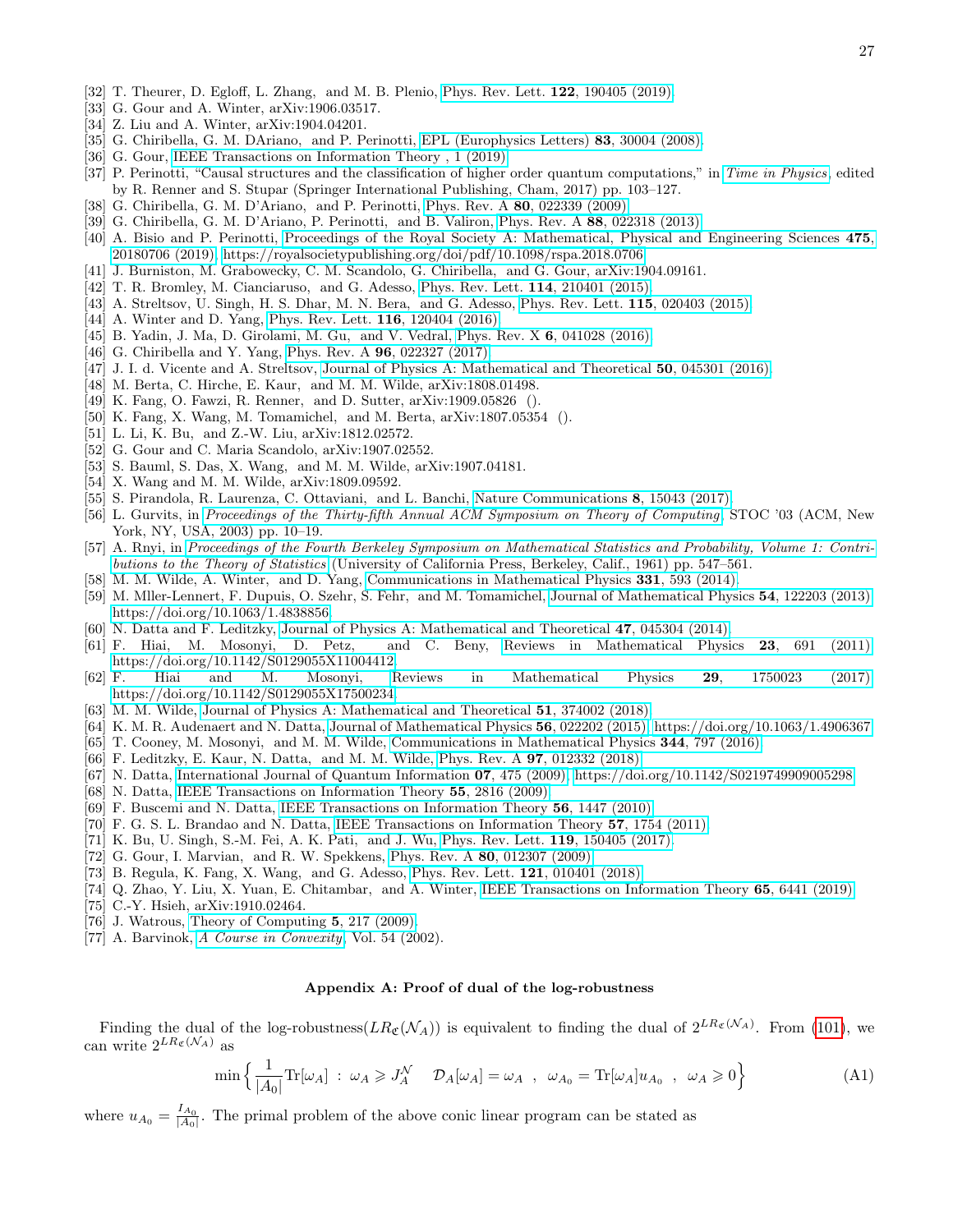$$
\min\left\{\frac{1}{|A_0|}\text{Tr}[\omega_A I_A] : \Gamma(\omega_A) - H_2 \in \mathfrak{K}_2, \ \omega \geq 0\right\} \tag{A2}
$$

where  $\Gamma(\omega_A)$  is a linear map and is expressed as a 3-tuple such that  $\Gamma(\omega_A) = (\omega_{A_0} - \text{Tr}[\omega_{A_0}]u_{A_0}, \omega_A, \omega_A - \mathcal{D}(\omega_A)).$ The separation of elements in the tuple can be understood as a direct sum between the subspaces in a larger vector space. Likewise,  $H_2$  is also expressed as a 3-tuple such that  $H_2 = (0_{A_0}, J_A^{\mathcal{N}}, 0_A)$ . The cone  $\mathfrak{K}_2$  can be expressed as a 3-tuple as  $\mathfrak{K}_2 = \{ (0_{A_0}, \zeta_A, 0_A) : \zeta_A \geq 0 \}$ . Hence, the dual cone  $\mathfrak{K}_2^* = \{ (Z_{A_0}, \beta_A, W_A) : Z_{A_0} \in \text{Herm}(A_0), \ \beta_A \geq 0 \}$ 0,  $W_A \in \text{Herm}(A)$ .

Therefore, it is easy to see that the dual to the above primal problem is

$$
\max\left\{\frac{1}{|A_0|}\text{Tr}[\beta_A J_A^{\mathcal{N}}]: I_A - \Gamma^*(Z_{A_0}, \beta_A, W_A) \geq 0 \, , \, Z_{A_0} \in \text{Herm}(A_0) \, , \, W_A \in \text{Herm}(A) \, , \, \beta_A \geq 0\right\} \tag{A3}
$$

In order to find  $\Gamma$ <sup>\*</sup>( $Z_{A_0}, \beta_A, W_A$ ), we need to equate

<span id="page-27-0"></span>
$$
\operatorname{Tr}[(Z_{A_0}, \beta_A, W_A)\Gamma(\omega_A)] = \operatorname{Tr}[\Gamma^*(Z_{A_0}, \beta_A, W_A)\omega_A]
$$
\n(A4)

From the LHS of [\(A4\)](#page-27-0), we find

$$
\operatorname{Tr}[(Z_{A_0}, \beta_A, W_A)\Gamma(\omega_A)] = \operatorname{Tr}[Z_{A_0}(\omega_{A_0} - \operatorname{Tr}[\omega_{A_0}]u_{A_0})] + \operatorname{Tr}[\beta_A \omega_A] + \operatorname{Tr}[W_A(\omega_A - \mathcal{D}(\omega_A))]
$$
(A5)

Therefore,

$$
\Gamma^*(Z_{A_0}, \beta_A, W_A) = Z_{A_0} \otimes I_{A_1} - \text{Tr}[Z_{A_0}]u_{A_0} \otimes I_{A_1} + \beta_A + W_A - \mathcal{D}(W_A)
$$
\n(A6)

So, we can rewrite the first constraint in the dual problem as

<span id="page-27-1"></span>
$$
I_A - Z_{A_0} \otimes I_{A_1} + \text{Tr}[Z_{A_0}]u_{A_0} \otimes I_{A_1} - \beta_A - W_A + \mathcal{D}(W_A) \ge 0
$$
 (A7)

Now let  $\eta_A \geq 0$  obey the following conditions

$$
\mathcal{D}_A(\eta_A) = \mathcal{D}_{A_0}(\eta_{A_0}) \otimes u_{A_1} , \quad \mathcal{D}_{A_1}[\eta_{A_1}] = I_{A_1}
$$
\n(A8)

Any such matrix can be expressed as  $(I_{A_0} - Z_{A_0} + \text{Tr}[Z_{A_0}]u_{A_0}) \otimes I_{A_1} - W_A + \mathcal{D}(W_A)$ . Hence, we can express [\(A7\)](#page-27-1) as

$$
\eta_A \geqslant \beta_A \geqslant 0 \tag{A9}
$$

Since,  $J_A^{\mathcal{N}} \geqslant 0$ , therefore from the above equation we get

$$
\text{Tr}[\eta_A J_A^{\mathcal{N}}] \geqslant \text{Tr}[\beta_A J_A^{\mathcal{N}}] \tag{A10}
$$

Hence, we can recast the dual problem in the following form

$$
\max\left\{\frac{1}{|A_0|}\text{Tr}[\,\eta_A J_A^{\mathcal{N}}\,] \ : \ \mathcal{D}_A(\eta_A) = \mathcal{D}_{A_0}(\eta_{A_0}) \otimes u_{A_1} \ , \ \mathcal{D}_{A_1}[\eta_{A_1}] = I_{A_1} \ , \ \eta_A \geqslant 0\right\} \tag{A11}
$$

Therefore,

$$
LR_{\mathfrak{C}}(\mathcal{N}_A) = \log \max \left\{ \frac{1}{|A_0|} \text{Tr}[\eta_A J_A^{\mathcal{N}}] : \mathcal{D}_A(\eta_A) = \mathcal{D}_{A_0}(\eta_{A_0}) \otimes u_{A_1} , \mathcal{D}_{A_1}[\eta_{A_1}] = I_{A_1} , \eta_A \geq 0 \right\}
$$
(A12)

which is Eq. $(102)$ .

### Appendix B: Proof of Theorem [3](#page-16-4) and the dual of the conversion distance for MISC and DISC

In [\[76\]](#page-26-33), it was shown that the diamond norm can be expressed as the following SDP

<span id="page-27-2"></span>
$$
\frac{1}{2} \|\mathcal{E}_B - \mathcal{F}_B\|_{\diamond} = \min_{\omega \geq 0; \omega \geq J_B^{c} - \mathcal{F}} \|\omega_{B_0}\|_{\infty} \ \forall \ \mathcal{E}, \mathcal{F} \in \text{CPTP}(B_0 \to B_1) \ .
$$
\n(B1)